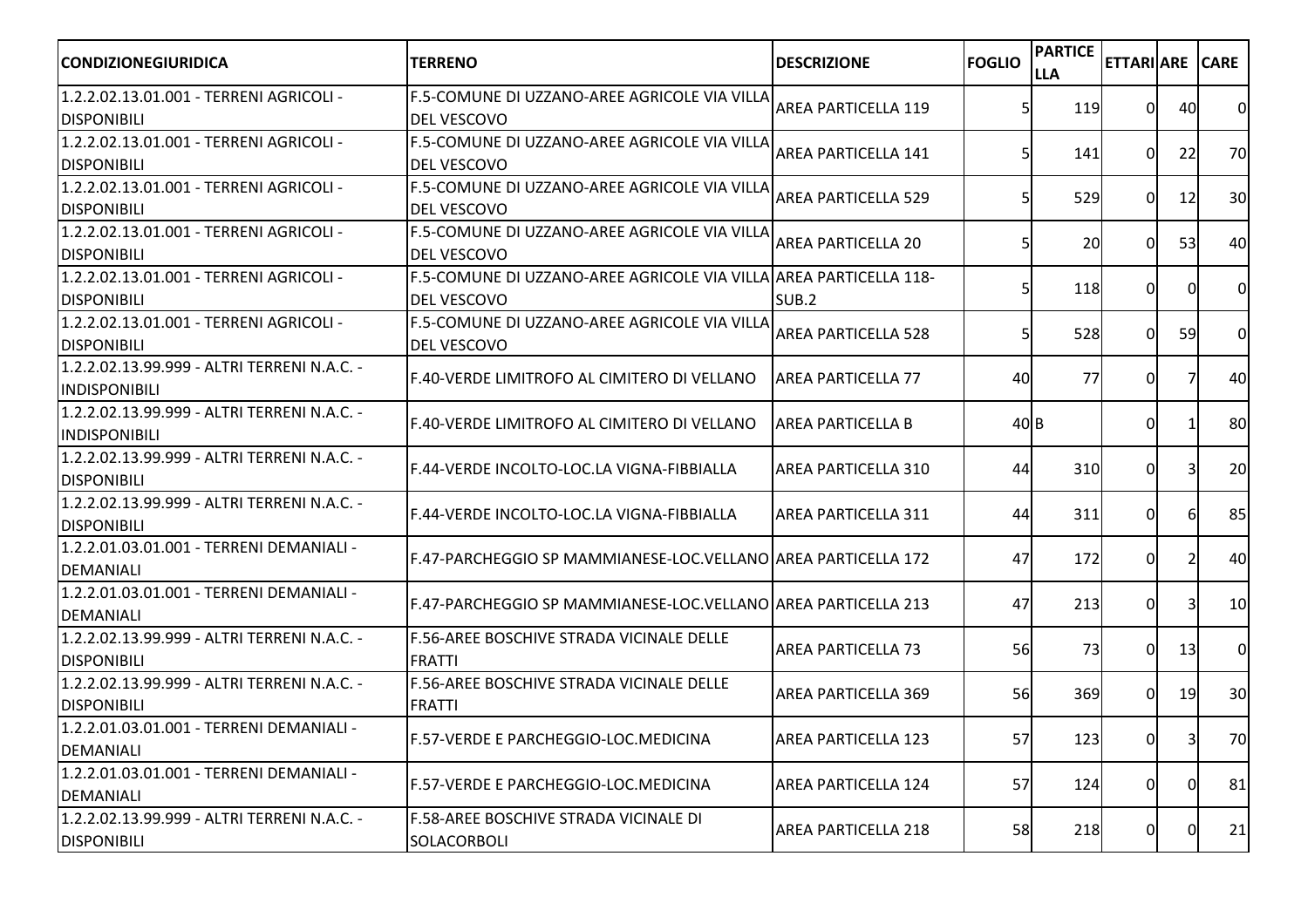| 1.2.2.02.13.99.999 - ALTRI TERRENI N.A.C. -<br><b>DISPONIBILI</b> | F.58-AREE BOSCHIVE STRADA VICINALE DI<br>SOLACORBOLI                    | <b>AREA PARTICELLA 276</b> | 58 | 276       | 0              |    | 20             |
|-------------------------------------------------------------------|-------------------------------------------------------------------------|----------------------------|----|-----------|----------------|----|----------------|
| 1.2.2.02.13.99.999 - ALTRI TERRENI N.A.C. -<br><b>DISPONIBILI</b> | F.58-AREE BOSCHIVE STRADA VICINALE DI<br>SOLACORBOLI                    | <b>AREA PARTICELLA 288</b> | 58 | 288       | 0              |    | 50             |
| 1.2.2.02.13.99.999 - ALTRI TERRENI N.A.C. -<br><b>DISPONIBILI</b> | <b>F.59-AREE BOSCHIVE SP DELLE PIANE-</b><br>LOC.CHIESAVECCHIA          | <b>AREA PARTICELLA 178</b> | 59 | 178       | ΩI             | 16 | 40             |
| 1.2.2.02.13.99.999 - ALTRI TERRENI N.A.C. -<br><b>DISPONIBILI</b> | <b>F.59-AREE BOSCHIVE SP DELLE PIANE-</b><br>LOC.CHIESAVECCHIA          | <b>AREA PARTICELLA 179</b> | 59 | 179       | ΟI             | 15 | $\overline{0}$ |
| 1.2.2.02.13.01.001 - TERRENI AGRICOLI -<br><b>DISPONIBILI</b>     | F.5-COMUNE UZZANO-AREE AGRICOLE<br>LOC.S.ALLUCIO                        | <b>AREA PARTICELLA 120</b> |    | 120       | $\Omega$       | 74 | 50             |
| 1.2.2.02.13.01.001 - TERRENI AGRICOLI -<br><b>DISPONIBILI</b>     | F.5-COMUNE UZZANO-AREE AGRICOLE<br>LOC.S.ALLUCIO                        | <b>AREA PARTICELLA 63</b>  | 5  | 63        | $\Omega$       | 83 | 50             |
| 1.2.2.02.13.01.001 - TERRENI AGRICOLI -<br><b>DISPONIBILI</b>     | F.5-COMUNE UZZANO-AREE AGRICOLE<br>LOC.S.ALLUCIO                        | <b>AREA PARTICELLA 64</b>  | 5  | 64        | $\Omega$       | 29 | 10             |
| 1.2.2.02.13.01.001 - TERRENI AGRICOLI -<br><b>DISPONIBILI</b>     | <b>F.5-COMUNE UZZANO-AREE AGRICOLE</b><br>LOC.S.ALLUCIO                 | <b>AREA PARTICELLA 65</b>  |    | <b>65</b> | 0              | 19 | 40             |
| 1.2.2.02.13.99.999 - ALTRI TERRENI N.A.C. -<br><b>DISPONIBILI</b> | F.64-VERDE INCOLTO VIA MAMMIANESE-<br>LOC.PIETRABUONA                   | <b>AREA PARTICELLA 448</b> | 64 | 448       | 0I             |    | 11             |
| 1.2.2.02.13.99.999 - ALTRI TERRENI N.A.C. -<br><b>DISPONIBILI</b> | <b>F.64-VERDE INCOLTO VIA MAMMIANESE-</b><br>LOC.PIETRABUONA            | <b>AREA PARTICELLA 462</b> | 64 | 462       | 0I             |    | 49             |
| 1.2.2.02.13.01.001 - TERRENI AGRICOLI -<br><b>DISPONIBILI</b>     | F.73-AREE AGRICOLE PODERE TIGNANO DI SOPRA-<br><b>VICINALE TRAVERSA</b> | <b>AREA PARTICELLA 320</b> | 73 | 320       | 0I             | 12 | 20             |
| 1.2.2.02.13.01.001 - TERRENI AGRICOLI -<br><b>DISPONIBILI</b>     | F.73-AREE AGRICOLE PODERE TIGNANO DI SOPRA-<br><b>VICINALE TRAVERSA</b> | <b>AREA PARTICELLA 323</b> | 73 | 323       | 0I             |    | $\overline{0}$ |
| 1.2.2.02.13.01.001 - TERRENI AGRICOLI -<br><b>DISPONIBILI</b>     | F.73-AREE AGRICOLE PODERE TIGNANO DI SOPRA-<br><b>VICINALE TRAVERSA</b> | <b>AREA PARTICELLA 140</b> | 73 | 140       | $\Omega$       | 28 | 80             |
| 1.2.2.02.13.01.001 - TERRENI AGRICOLI -<br><b>DISPONIBILI</b>     | F.73-AREE AGRICOLE PODERE TIGNANO DI SOPRA-<br><b>VICINALE TRAVERSA</b> | <b>AREA PARTICELLA 141</b> | 73 | 141       | $\Omega$       | 14 | 40             |
| 1.2.2.02.13.01.001 - TERRENI AGRICOLI -<br><b>DISPONIBILI</b>     | F.73-AREE AGRICOLE PODERE TIGNANO DI SOPRA-<br><b>VICINALE TRAVERSA</b> | <b>AREA PARTICELLA 142</b> | 73 | 142       | ΟI             | 27 | 20             |
| 1.2.2.02.13.01.001 - TERRENI AGRICOLI -<br><b>DISPONIBILI</b>     | F.73-AREE AGRICOLE PODERE TIGNANO DI SOPRA-<br><b>VICINALE TRAVERSA</b> | <b>AREA PARTICELLA 299</b> | 73 | 299       | ΟI             | 51 | 90             |
| 1.2.2.02.13.99.999 - ALTRI TERRENI N.A.C. -<br><b>DISPONIBILI</b> | F.73-AREE BOSCHIVE-LOC.COLLODI                                          | <b>AREA PARTICELLA 18</b>  | 73 | 18        | $\overline{0}$ | 29 | 60             |
| 1.2.2.02.13.99.999 - ALTRI TERRENI N.A.C. -<br><b>DISPONIBILI</b> | F.73-AREE BOSCHIVE-LOC.COLLODI                                          | <b>AREA PARTICELLA 19</b>  | 73 | 19        | $\overline{0}$ | 45 | 90             |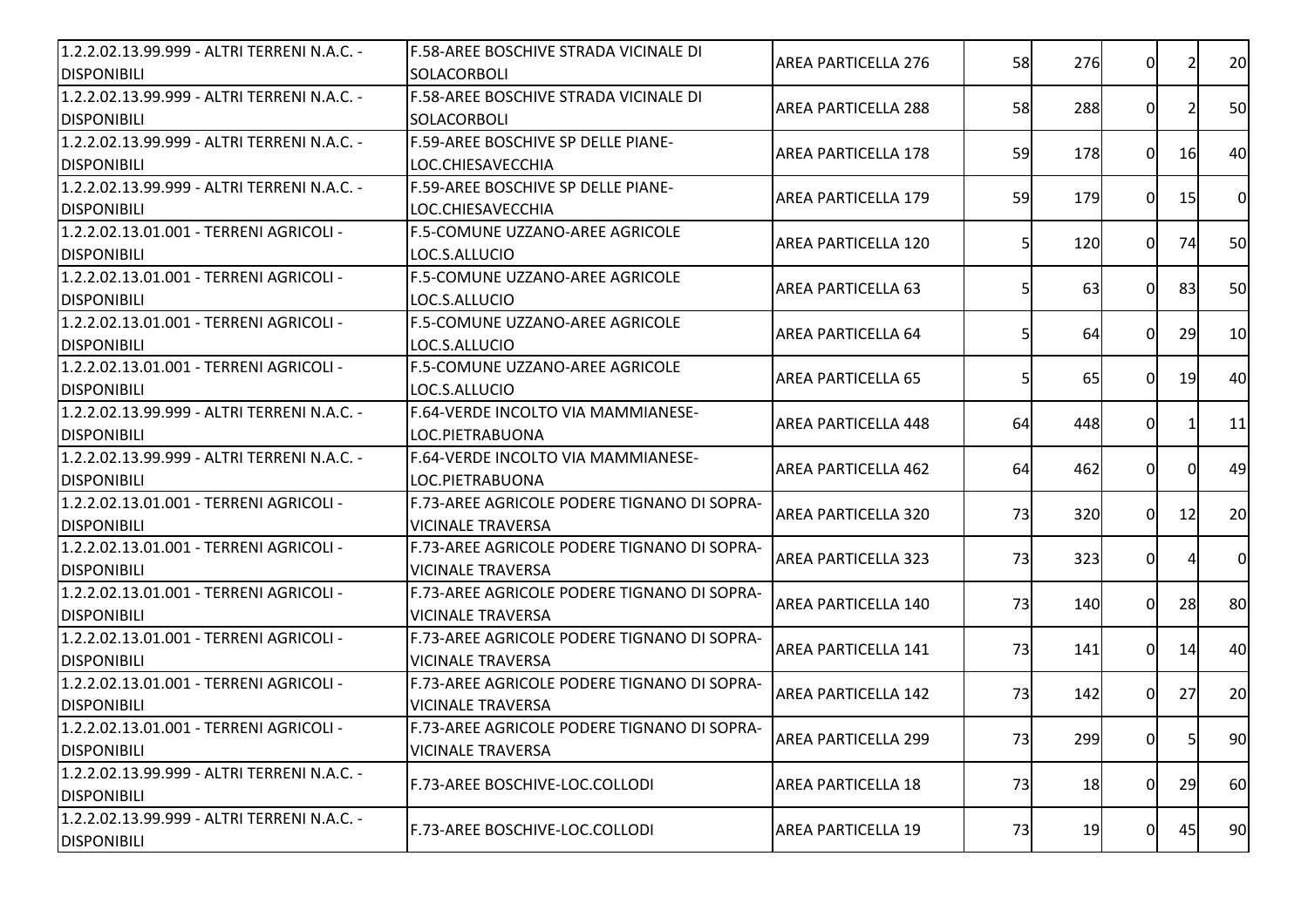| F.79-VERDE DI RISPETTO CIMITERO DI COLLODI                   | <b>AREA PARTICELLA 222</b>                                                                                                                                                                                   |                                                                                                                              | 222 |                                                                                                             |                                  | 50                                                                                                                                                                                                                                                                              |
|--------------------------------------------------------------|--------------------------------------------------------------------------------------------------------------------------------------------------------------------------------------------------------------|------------------------------------------------------------------------------------------------------------------------------|-----|-------------------------------------------------------------------------------------------------------------|----------------------------------|---------------------------------------------------------------------------------------------------------------------------------------------------------------------------------------------------------------------------------------------------------------------------------|
| F.82-VERDE-ORTI PEEP VIA PASQUINELLI-VIA DEI                 | AREA PARTICELLA 936                                                                                                                                                                                          | 82                                                                                                                           |     |                                                                                                             |                                  | 60                                                                                                                                                                                                                                                                              |
| F.82-VERDE-ORTI PEEP VIA PASQUINELLI-VIA DEI                 |                                                                                                                                                                                                              |                                                                                                                              |     |                                                                                                             |                                  | 20                                                                                                                                                                                                                                                                              |
|                                                              |                                                                                                                                                                                                              |                                                                                                                              |     |                                                                                                             |                                  |                                                                                                                                                                                                                                                                                 |
| <b>MILLE</b>                                                 | <b>AREA PARTICELLA 991</b>                                                                                                                                                                                   | 82                                                                                                                           | 991 |                                                                                                             |                                  | 51                                                                                                                                                                                                                                                                              |
| F.82-VERDE-ORTI PEEP VIA PASQUINELLI-VIA DEI                 |                                                                                                                                                                                                              |                                                                                                                              |     |                                                                                                             |                                  | 39                                                                                                                                                                                                                                                                              |
| <b>MILLE</b>                                                 |                                                                                                                                                                                                              |                                                                                                                              |     |                                                                                                             |                                  |                                                                                                                                                                                                                                                                                 |
| F.82-VERDE-ORTI PEEP VIA PASQUINELLI-VIA DEI<br><b>MILLE</b> | AREA PARTICELLA 1130                                                                                                                                                                                         |                                                                                                                              |     |                                                                                                             |                                  | 67                                                                                                                                                                                                                                                                              |
| F.82-VERDE-ORTI PEEP VIA PASQUINELLI-VIA DEI                 | <b>AREA PARTICELLA 1263</b>                                                                                                                                                                                  |                                                                                                                              |     |                                                                                                             |                                  | 79                                                                                                                                                                                                                                                                              |
| F.82-VERDE-ORTI PEEP VIA PASQUINELLI-VIA DEI                 | <b>AREA PARTICELLA 150</b>                                                                                                                                                                                   |                                                                                                                              |     |                                                                                                             |                                  | 10                                                                                                                                                                                                                                                                              |
| F.82-VERDE-ORTI PEEP VIA PASQUINELLI-VIA DEI                 | <b>AREA PARTICELLA 151</b>                                                                                                                                                                                   | 82                                                                                                                           | 151 |                                                                                                             |                                  | 50                                                                                                                                                                                                                                                                              |
| F.82-VERDE-ORTI PEEP VIA PASQUINELLI-VIA DEI                 | <b>AREA PARTICELLA 152</b>                                                                                                                                                                                   | 82                                                                                                                           | 152 |                                                                                                             |                                  | 98                                                                                                                                                                                                                                                                              |
| F.82-VERDE-ORTI PEEP VIA PASQUINELLI-VIA DEI                 | <b>AREA PARTICELLA 172</b>                                                                                                                                                                                   | 82                                                                                                                           |     |                                                                                                             |                                  | 20                                                                                                                                                                                                                                                                              |
| F.82-VERDE-ORTI PEEP VIA PASQUINELLI-VIA DEI                 | <b>AREA PARTICELLA 173</b>                                                                                                                                                                                   | 82                                                                                                                           |     |                                                                                                             |                                  | 63                                                                                                                                                                                                                                                                              |
| F.82-VERDE-ORTI PEEP VIA PASQUINELLI-VIA DEI<br><b>MILLE</b> | <b>AREA PARTICELLA 174</b>                                                                                                                                                                                   |                                                                                                                              |     |                                                                                                             |                                  | 50                                                                                                                                                                                                                                                                              |
| F.82-VERDE-ORTI PEEP VIA PASQUINELLI-VIA DEI<br><b>MILLE</b> | <b>AREA PARTICELLA 176</b>                                                                                                                                                                                   | 82                                                                                                                           |     |                                                                                                             |                                  | 10                                                                                                                                                                                                                                                                              |
| F.82-VERDE-ORTI PEEP VIA PASQUINELLI-VIA DEI<br><b>MILLE</b> | <b>AREA PARTICELLA 185</b>                                                                                                                                                                                   |                                                                                                                              |     |                                                                                                             |                                  | 20                                                                                                                                                                                                                                                                              |
| F.82-VERDE-ORTI PEEP VIA PASQUINELLI-VIA DEI                 | <b>AREA PARTICELLA 937</b>                                                                                                                                                                                   |                                                                                                                              | 937 |                                                                                                             |                                  | 35                                                                                                                                                                                                                                                                              |
| F.82-VERDE-ORTI PEEP VIA PASQUINELLI-VIA DEI                 | <b>AREA PARTICELLA 939</b>                                                                                                                                                                                   | 82                                                                                                                           | 939 |                                                                                                             |                                  | 5                                                                                                                                                                                                                                                                               |
|                                                              |                                                                                                                                                                                                              |                                                                                                                              |     |                                                                                                             |                                  | $\overline{0}$                                                                                                                                                                                                                                                                  |
|                                                              | <b>MILLE</b><br><b>MILLE</b><br>F.82-VERDE-ORTI PEEP VIA PASQUINELLI-VIA DEI<br><b>MILLE</b><br><b>MILLE</b><br><b>MILLE</b><br><b>MILLE</b><br><b>MILLE</b><br><b>MILLE</b><br><b>MILLE</b><br><b>MILLE</b> | <b>AREA PARTICELLA 943</b><br><b>AREA PARTICELLA 1002</b><br>F.94-VERDE INCOLTO VIA MENTANA-LOC.ALBERGHI AREA PARTICELLA 142 |     | 79<br>936<br>82<br>943<br>82<br>1002<br>82<br>82<br>1263<br>82<br>172<br>82<br>174<br>82<br>82<br>94<br>142 | 1130<br>150<br>173<br>176<br>185 | 0<br>9<br>$\overline{0}$<br>51<br>0<br>0I<br>0I<br>$\Omega$<br>q<br>15<br>0I<br>$\overline{0}$<br>0I<br>$\overline{0}$<br>0I<br>0I<br>$\overline{0}$<br>ΩI<br>$\Omega$<br>24<br>0<br>ΩI<br>$\overline{0}$<br>51<br>0<br>01<br>01<br>$\overline{0}$<br>0<br>$\overline{0}$<br>29 |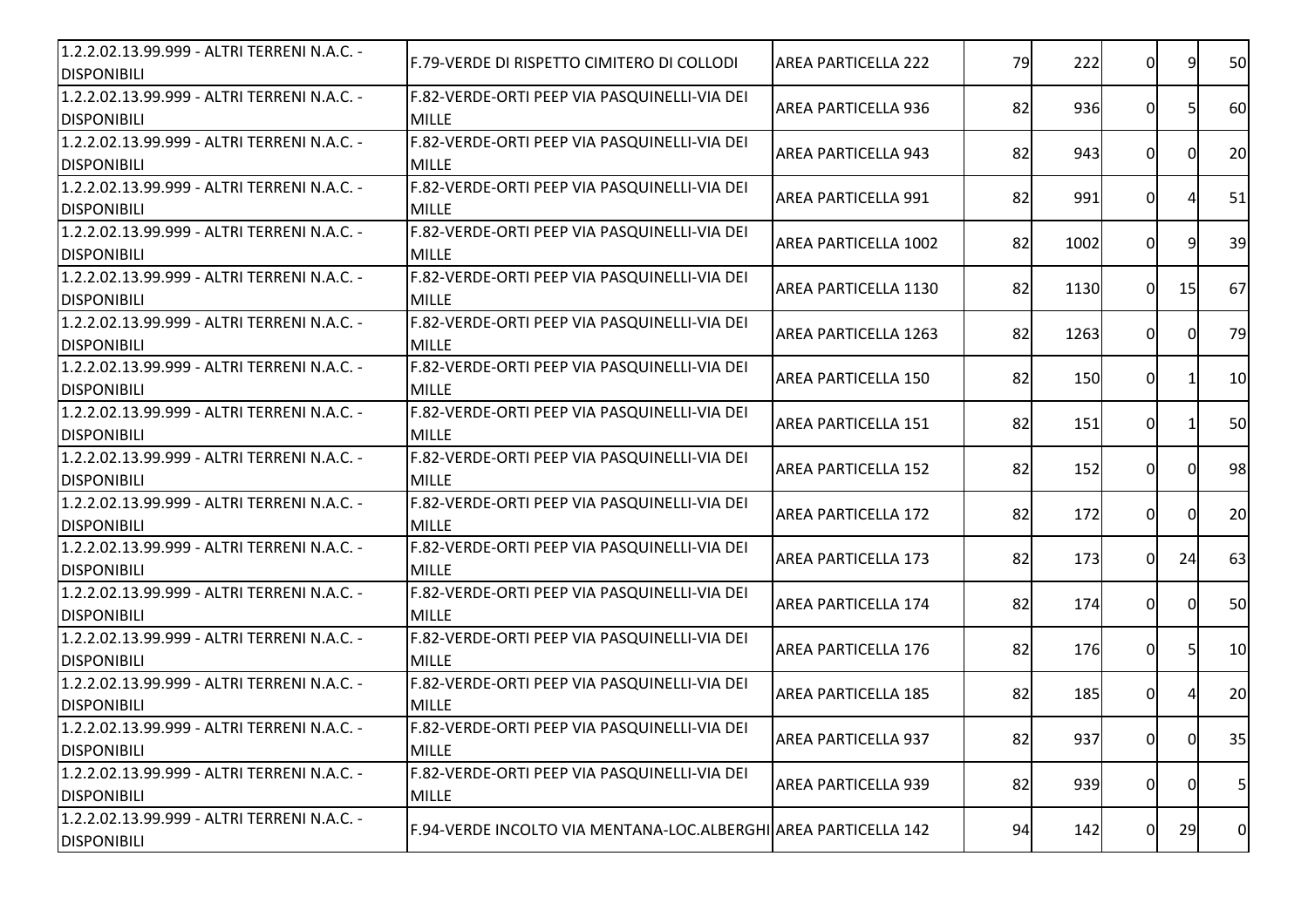|                                                                          |                            |                                                                                                                                                                                   |     |                                                                                         |                                                                                         | 20                                                                                                                                                                                                     |
|--------------------------------------------------------------------------|----------------------------|-----------------------------------------------------------------------------------------------------------------------------------------------------------------------------------|-----|-----------------------------------------------------------------------------------------|-----------------------------------------------------------------------------------------|--------------------------------------------------------------------------------------------------------------------------------------------------------------------------------------------------------|
|                                                                          |                            |                                                                                                                                                                                   |     |                                                                                         |                                                                                         | 80                                                                                                                                                                                                     |
| F.1-AREE BOSCHIVE VICINALE DEL SANTO-<br>LOC.PRACCHIE DI STIAPPA         | <b>AREA PARTICELLA 160</b> |                                                                                                                                                                                   |     |                                                                                         |                                                                                         | 60                                                                                                                                                                                                     |
| F.1-AREE BOSCHIVE VICINALE DEL SANTO-<br>LOC.PRACCHIE DI STIAPPA         | <b>AREA PARTICELLA 161</b> |                                                                                                                                                                                   | 161 |                                                                                         |                                                                                         | 30                                                                                                                                                                                                     |
| <b>IF.1-AREE BOSCHIVE VICINALE DEL SANTO-</b><br>LOC.PRACCHIE DI STIAPPA | <b>AREA PARTICELLA 163</b> |                                                                                                                                                                                   |     |                                                                                         |                                                                                         | 70                                                                                                                                                                                                     |
| F.53-AREA BOSCHIVA VIA MAMMIANESE-<br>LOC.VELLANO                        | <b>AREA PARTICELLA 105</b> |                                                                                                                                                                                   |     |                                                                                         | 11                                                                                      | 10                                                                                                                                                                                                     |
| F.87-GIARDINO PUBBLICO P.ZZA MATTEOTTI-V.LE<br><b>GARIBALDI</b>          | <b>AREA PARTICELLA 102</b> |                                                                                                                                                                                   | 102 |                                                                                         |                                                                                         | 40                                                                                                                                                                                                     |
| F.87-GIARDINO PUBBLICO P.ZZA MATTEOTTI-V.LE<br><b>GARIBALDI</b>          | <b>AREA PARTICELLA B</b>   |                                                                                                                                                                                   |     |                                                                                         |                                                                                         | 50                                                                                                                                                                                                     |
| F.84-PORZIONI STRADALI VIA COLLE DEL LUPO                                | <b>AREA PARTICELLA 579</b> |                                                                                                                                                                                   |     |                                                                                         |                                                                                         | $\overline{0}$                                                                                                                                                                                         |
| F.84-PORZIONI STRADALI VIA COLLE DEL LUPO                                | <b>AREA PARTICELLA 585</b> |                                                                                                                                                                                   |     |                                                                                         |                                                                                         | 35                                                                                                                                                                                                     |
| F.84-PORZIONI STRADALI VIA COLLE DEL LUPO                                | <b>AREA PARTICELLA 584</b> |                                                                                                                                                                                   |     |                                                                                         |                                                                                         | 55                                                                                                                                                                                                     |
| <b>PIZZORNE</b>                                                          | <b>AREA PARTICELLA 141</b> |                                                                                                                                                                                   | 141 |                                                                                         |                                                                                         | 60                                                                                                                                                                                                     |
| F.34-COMUNE VILLA BASILICA-AREA ACQUEDOTTO<br><b>PIZZORNE</b>            | <b>AREA PARTICELLA 211</b> |                                                                                                                                                                                   | 211 |                                                                                         |                                                                                         | 90                                                                                                                                                                                                     |
| F.36-AREE AGRICOLE-LOC.ARAMO                                             | <b>AREA PARTICELLA 233</b> |                                                                                                                                                                                   |     |                                                                                         |                                                                                         | 20                                                                                                                                                                                                     |
| F.36-AREE AGRICOLE-LOC.ARAMO                                             | <b>AREA PARTICELLA 236</b> |                                                                                                                                                                                   |     |                                                                                         |                                                                                         | 10                                                                                                                                                                                                     |
| F.36-AREE AGRICOLE-LOC.ARAMO                                             | <b>AREA PARTICELLA 586</b> |                                                                                                                                                                                   |     |                                                                                         |                                                                                         | 80                                                                                                                                                                                                     |
| F.99-PORZIONI STRADALI VIA MAMMIANESE                                    | <b>AREA PARTICELLA 235</b> |                                                                                                                                                                                   |     |                                                                                         | 2                                                                                       | 28                                                                                                                                                                                                     |
| F.99-PORZIONI STRADALI VIA MAMMIANESE                                    | <b>AREA PARTICELLA 386</b> |                                                                                                                                                                                   |     |                                                                                         |                                                                                         | 40                                                                                                                                                                                                     |
|                                                                          |                            | F.94-VERDE INCOLTO VIA MENTANA-LOC.ALBERGHI AREA PARTICELLA 769<br>F.94-VERDE INCOLTO VIA MENTANA-LOC.ALBERGHI AREA PARTICELLA 770<br>F.34-COMUNE VILLA BASILICA-AREA ACQUEDOTTO- |     | 94<br>94<br>53<br>87<br>87B<br>84<br>84<br>84<br>34<br>34<br>36<br>36<br>36<br>99<br>99 | 769<br>770<br>160<br>163<br>105<br>579<br>585<br>584<br>233<br>236<br>586<br>235<br>386 | $\Omega$<br>23<br>$\overline{0}$<br>6<br>16<br>ΟI<br>0<br>39<br>ΩL<br>0<br>$\overline{0}$<br>19<br>$\Omega$<br>22<br>0I<br>0<br>0<br>0I<br>0<br>51<br>$\overline{0}$<br>0I<br>01<br>54<br>0<br>01<br>3 |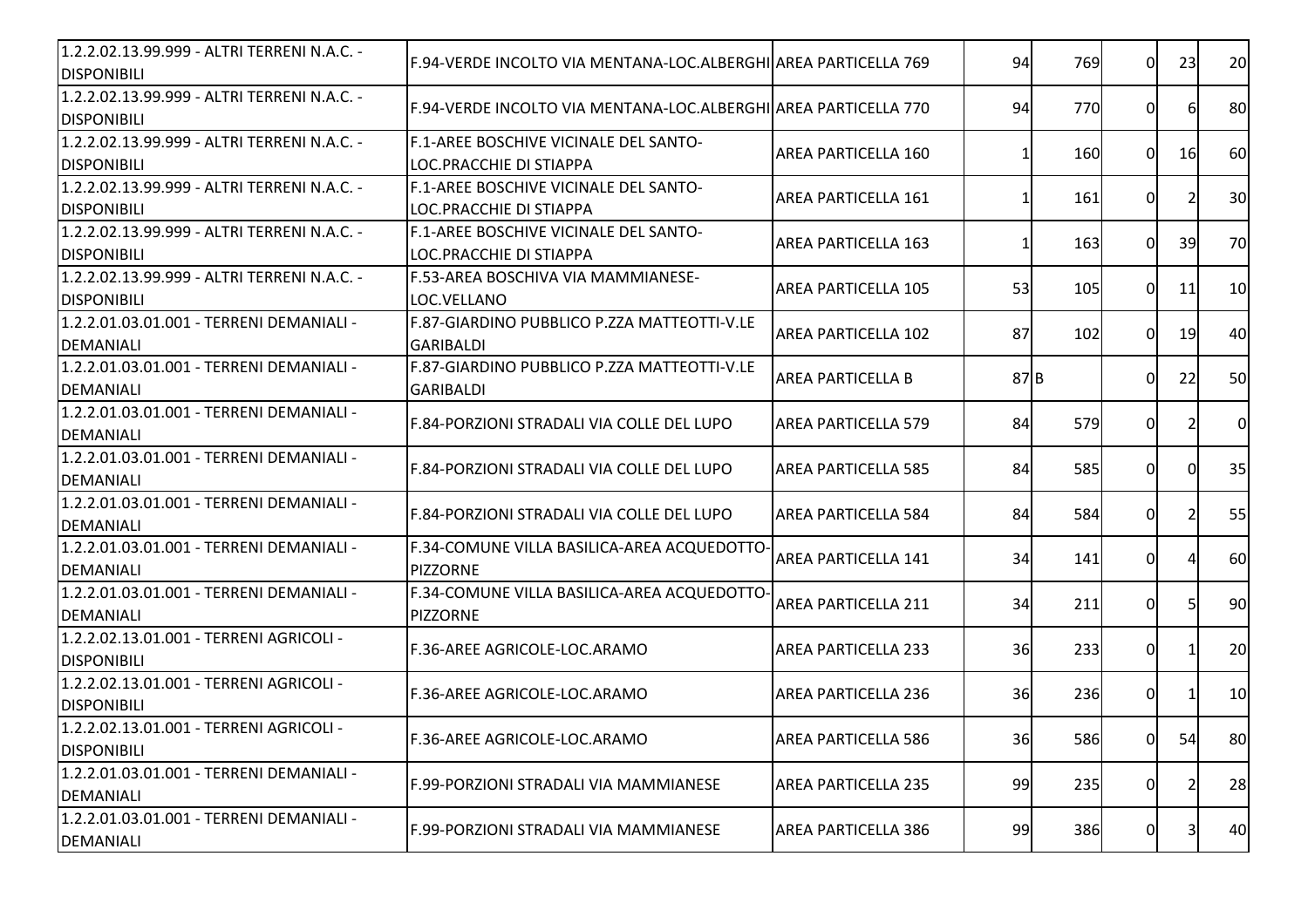| 1.2.2.02.13.99.999 - ALTRI TERRENI N.A.C. -<br><b>DISPONIBILI</b>   | <b>F.99-AREE IN DIRITTO DI SUPERFICIE</b>                | <b>AREA PARTICELLA 351</b> | 99 | 351 | $\Omega$       | ΩI                      | <sub>0</sub>   |
|---------------------------------------------------------------------|----------------------------------------------------------|----------------------------|----|-----|----------------|-------------------------|----------------|
| 1.2.2.02.13.99.999 - ALTRI TERRENI N.A.C. -<br><b>DISPONIBILI</b>   | F.99-AREE IN DIRITTO DI SUPERFICIE                       | <b>AREA PARTICELLA 352</b> | 99 | 352 | 0              | ΩI                      | $\overline{0}$ |
| 1.2.2.02.13.99.999 - ALTRI TERRENI N.A.C. -<br><b>DISPONIBILI</b>   | <b>F.99-AREE IN DIRITTO DI SUPERFICIE</b>                | <b>AREA PARTICELLA 408</b> | 99 | 408 | 0l             | ΩI                      | $\overline{0}$ |
| 1.2.2.02.13.99.999 - ALTRI TERRENI N.A.C. -<br><b>DISPONIBILI</b>   | F.99-AREE IN DIRITTO DI SUPERFICIE                       | <b>AREA PARTICELLA 415</b> | 99 | 415 | $\Omega$       | ΩI                      | <sub>0</sub>   |
| 1.2.2.02.13.99.999 - ALTRI TERRENI N.A.C. -<br><b>DISPONIBILI</b>   | F.99-AREE IN DIRITTO DI SUPERFICIE                       | <b>AREA PARTICELLA 416</b> | 99 | 416 | 0l             | 11                      | 60             |
| 1.2.2.01.03.01.001 - TERRENI DEMANIALI -<br><b>DEMANIALI</b>        | F.76-PARCHEGGIO SP DI UZZANO-<br>LOC.S.FRANCESCO         | AREA PARTICELLA 310        | 76 | 310 | $\Omega$       | 37                      | 44             |
| 1.2.2.01.03.01.001 - TERRENI DEMANIALI -<br><b>DEMANIALI</b>        | F.76-PARCHEGGIO SP DI UZZANO-<br>LOC.S.FRANCESCO         | AREA PARTICELLA 311        | 76 | 311 | 0              | $\overline{\mathbf{3}}$ | 28             |
| 1.2.2.02.13.99.999 - ALTRI TERRENI N.A.C. -<br><b>INDISPONIBILI</b> | F.76-VERDE E VIABILITA' PEEP-LOC.LA TORRE                | <b>AREA PARTICELLA 534</b> | 76 | 534 | 01             | 51                      | 43             |
| 1.2.2.02.13.99.999 - ALTRI TERRENI N.A.C. -<br><b>INDISPONIBILI</b> | F.76-VERDE E VIABILITA' PEEP-LOC.LA TORRE                | <b>AREA PARTICELLA 423</b> | 76 | 423 | 0              |                         | 90             |
| 1.2.2.02.13.99.999 - ALTRI TERRENI N.A.C. -<br><b>INDISPONIBILI</b> | F.76-VERDE E VIABILITA' PEEP-LOC.LA TORRE                | <b>AREA PARTICELLA 424</b> | 76 | 424 | 0l             | ΩI                      | 27             |
| 1.2.2.02.13.99.999 - ALTRI TERRENI N.A.C. -<br><b>INDISPONIBILI</b> | F.81-VERDE INCOLTO VIA SAN DOMENICO-<br><b>CAPOLUOGO</b> | AREA PARTICELLA 191        | 81 | 191 | $\Omega$       | ΩI                      | 15             |
| 1.2.2.02.13.99.999 - ALTRI TERRENI N.A.C. -<br><b>DISPONIBILI</b>   | F.81-VERDE INCOLTO VIA SAN DOMENICO-<br><b>CAPOLUOGO</b> | <b>AREA PARTICELLA 193</b> | 81 | 193 | $\Omega$       | $\Omega$                | 54             |
| 1.2.2.01.03.01.001 - TERRENI DEMANIALI -<br><b>DEMANIALI</b>        | F.81-SCARPATE STRADALI VIA EMILIANI-<br>LOC.CASTELLO     | <b>AREA PARTICELLA 672</b> | 81 | 672 | 0l             | 31                      | 77             |
| 1.2.2.01.03.01.001 - TERRENI DEMANIALI -<br><b>DEMANIALI</b>        | F.81-SCARPATE STRADALI VIA EMILIANI-<br>LOC.CASTELLO     | <b>AREA PARTICELLA 97</b>  | 81 | 97  | 0              | 21                      | $\overline{0}$ |
| 1.2.2.01.03.01.001 - TERRENI DEMANIALI -<br><b>DEMANIALI</b>        | F.81-SCARPATE STRADALI VIA EMILIANI-<br>LOC.CASTELLO     | <b>AREA PARTICELLA 476</b> | 81 | 476 | 0              | 21                      | 10             |
| 1.2.2.01.03.01.001 - TERRENI DEMANIALI -<br><b>DEMANIALI</b>        | F.81-SCARPATE STRADALI VIA EMILIANI-<br>LOC.CASTELLO     | AREA PARTICELLA 478        | 81 | 478 | <sub>0</sub>   | 1                       | 0              |
| 1.2.2.01.03.01.001 - TERRENI DEMANIALI -<br><b>DEMANIALI</b>        | F.81-SCARPATE STRADALI VIA EMILIANI-<br>LOC.CASTELLO     | AREA PARTICELLA 511        | 81 | 511 | $\overline{0}$ | $\Omega$                | 2              |
| 1.2.2.01.03.01.001 - TERRENI DEMANIALI -<br>DEMANIALI               | F.81-SCARPATE STRADALI VIA EMILIANI-<br>LOC.CASTELLO     | <b>AREA PARTICELLA 513</b> | 81 | 513 | 01             |                         | 35             |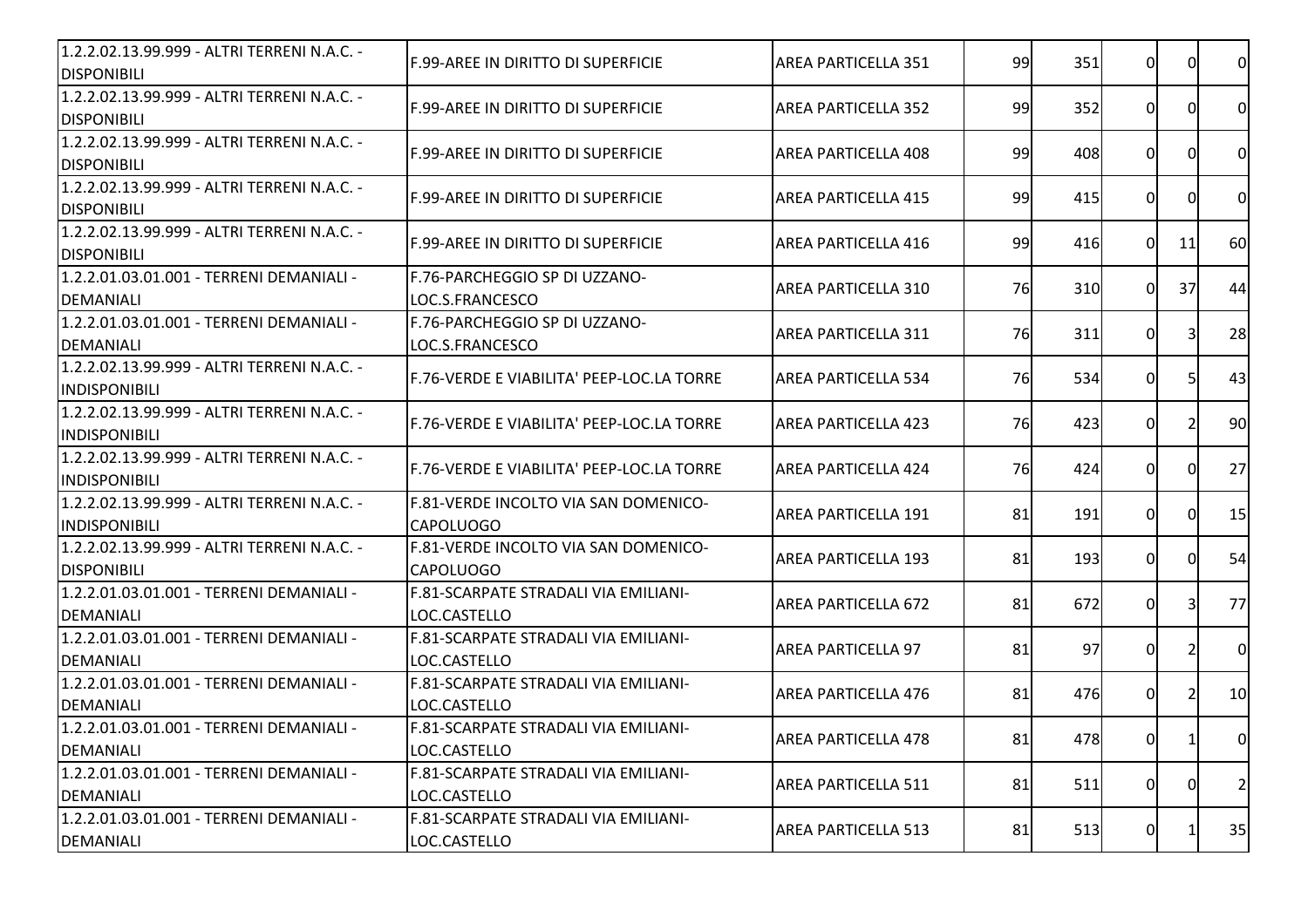| 1.2.2.01.03.01.001 - TERRENI DEMANIALI -    | F.81-SCARPATE STRADALI VIA EMILIANI-                                | <b>AREA PARTICELLA 514</b> | 81 | 514 | 0I             |          | 70             |
|---------------------------------------------|---------------------------------------------------------------------|----------------------------|----|-----|----------------|----------|----------------|
| DEMANIALI                                   | LOC.CASTELLO                                                        |                            |    |     |                |          |                |
| 1.2.2.01.03.01.001 - TERRENI DEMANIALI -    | F.81-SCARPATE STRADALI VIA EMILIANI-                                | <b>AREA PARTICELLA 515</b> | 81 | 515 | 0              |          | 40             |
| DEMANIALI                                   | LOC.CASTELLO                                                        |                            |    |     |                |          |                |
| 1.2.2.01.03.01.001 - TERRENI DEMANIALI -    | F.81-SCARPATE STRADALI VIA EMILIANI-                                | <b>AREA PARTICELLA 516</b> | 81 | 516 | 0I             |          | 35             |
| DEMANIALI                                   | LOC.CASTELLO                                                        |                            |    |     |                |          |                |
| 1.2.2.01.03.01.001 - TERRENI DEMANIALI -    | F.81-PORZIONI STRADALI VIA DELLA TORRE-                             | <b>AREA PARTICELLA 593</b> | 81 | 593 | 0I             | ΩI       | 30             |
| DEMANIALI                                   | <b>CAPOLUOGO</b>                                                    |                            |    |     |                |          |                |
| 1.2.2.01.03.01.001 - TERRENI DEMANIALI -    | lF.81-PORZIONI STRADALI VIA DELLA TORRE-                            | <b>AREA PARTICELLA 594</b> | 81 | 594 | $\Omega$       | $\Omega$ | 29             |
| <b>DEMANIALI</b>                            | <b>CAPOLUOGO</b>                                                    |                            |    |     |                |          |                |
| 1.2.2.01.03.01.001 - TERRENI DEMANIALI -    | F.81-PORZIONI STRADALI VIA DELLA TORRE-                             | <b>AREA PARTICELLA 595</b> | 81 | 595 | $\overline{0}$ | $\Omega$ | 15             |
| DEMANIALI                                   | <b>CAPOLUOGO</b>                                                    |                            |    |     |                |          |                |
| 1.2.2.01.03.01.001 - TERRENI DEMANIALI -    | F.81-PORZIONI STRADALI VIA DELLA TORRE-                             | <b>AREA PARTICELLA 597</b> | 81 | 597 | 0              | ΩI       | 10             |
| DEMANIALI                                   | <b>CAPOLUOGO</b>                                                    |                            |    |     |                |          |                |
| 1.2.2.02.13.99.999 - ALTRI TERRENI N.A.C. - | F.12-ABETAIE VIA LANCIOLE-LOC.SERRINE-PONTITO AREA PARTICELLA 903   |                            | 12 | 903 | 0I             |          | 42             |
| <b>DISPONIBILI</b>                          |                                                                     |                            |    |     |                |          |                |
| 1.2.2.02.13.99.999 - ALTRI TERRENI N.A.C. - | F.12-ABETAIE VIA LANCIOLE-LOC.SERRINE-PONTITO AREA PARTICELLA 904   |                            |    | 904 | 0              |          | $\overline{4}$ |
| <b>DISPONIBILI</b>                          |                                                                     |                            | 12 |     |                |          |                |
| 1.2.2.02.13.99.999 - ALTRI TERRENI N.A.C. - | F.12-ABETAIE VIA LANCIOLE-LOC.SERRINE-PONTITO AREA PARTICELLA 242   |                            |    |     |                |          | 66             |
| <b>DISPONIBILI</b>                          |                                                                     |                            | 12 | 242 | 0              |          |                |
| 1.2.2.02.13.99.999 - ALTRI TERRENI N.A.C. - | F.12-ABETAIE VIA LANCIOLE-LOC.SERRINE-PONTITO AREA PARTICELLA 314   |                            | 12 | 314 | $\Omega$       | $\Omega$ | 58             |
| <b>DISPONIBILI</b>                          |                                                                     |                            |    |     |                |          |                |
| 1.2.2.02.13.01.001 - TERRENI AGRICOLI -     |                                                                     |                            |    |     | $\Omega$       | 31       | $\overline{0}$ |
| <b>DISPONIBILI</b>                          | [F.80-AREE AGRICOLE STRADA DI MONTE A PESCIA    AREA PARTICELLA 298 |                            | 80 | 298 |                |          |                |
| 1.2.2.02.13.99.999 - ALTRI TERRENI N.A.C. - | F.80-AREA VERDE VIA UNITA' D'ITALIA-                                |                            |    | 320 | $\Omega$       | 36       | 30             |
| <b>INDISPONIBILI</b>                        | LOC.VALCHIUSA                                                       | <b>AREA PARTICELLA 320</b> | 80 |     |                |          |                |
| 1.2.2.02.13.99.999 - ALTRI TERRENI N.A.C. - | F.80-AREA VERDE VIA UNITA' D'ITALIA-                                |                            |    |     |                |          |                |
| <b>INDISPONIBILI</b>                        | LOC.VALCHIUSA                                                       | <b>AREA PARTICELLA 389</b> | 80 | 389 | $\overline{0}$ |          | 15             |
| 1.2.2.02.13.99.999 - ALTRI TERRENI N.A.C. - | F.80-VERDE PUBBLICO VIA SISMONDI-                                   |                            |    |     | 0I             |          |                |
| <b>INDISPONIBILI</b>                        | LOC.VALCHIUSA                                                       | <b>AREA PARTICELLA 621</b> | 80 | 621 |                | 37       | 90             |
| 1.2.2.01.03.01.001 - TERRENI DEMANIALI -    | F.92-PORZIONI STRADALI VIA DELLE BOTTEGHE-                          |                            |    |     |                |          |                |
| <b>DEMANIALI</b>                            | LOC.VENERI                                                          | AREA PARTICELLA 647        | 92 | 647 | 0              | 1        | 73 <b> </b>    |
| 1.2.2.01.03.01.001 - TERRENI DEMANIALI -    | F.92-PORZIONI STRADALI VIA DELLE BOTTEGHE-                          |                            |    |     |                |          |                |
| DEMANIALI                                   | LOC.VENERI                                                          | <b>AREA PARTICELLA 648</b> | 92 | 648 | 0I             | 31       | 45             |
| 1.2.2.01.03.01.001 - TERRENI DEMANIALI -    | F.92-PORZIONI STRADALI VIA DELLE BOTTEGHE-                          |                            |    |     |                |          |                |
| DEMANIALI                                   | LOC.VENERI                                                          | <b>AREA PARTICELLA 653</b> | 92 | 653 | 01             | 5        | 53             |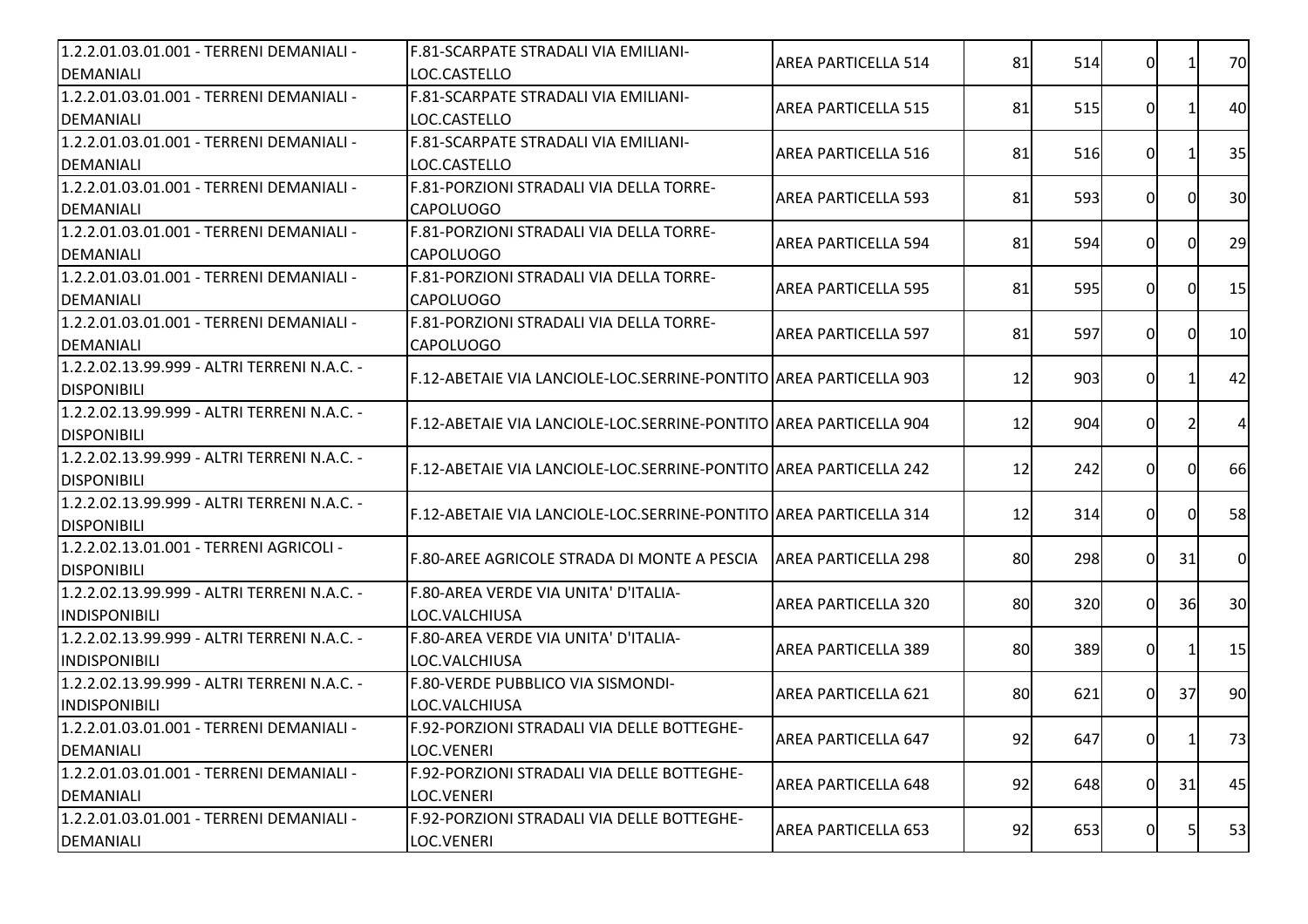| 1.2.2.01.03.01.001 - TERRENI DEMANIALI -<br><b>DEMANIALI</b>        | F.92-PORZIONI STRADALI VIA DELLE BOTTEGHE-<br>LOC.VENERI          | <b>AREA PARTICELLA 654</b>                       | 92 | 654 | 0              | 3  | 85             |
|---------------------------------------------------------------------|-------------------------------------------------------------------|--------------------------------------------------|----|-----|----------------|----|----------------|
| 1.2.2.01.03.01.001 - TERRENI DEMANIALI -<br><b>DEMANIALI</b>        | F.89-VERDE E VIABILITA'-VIA KENNEDY-TRAVERSA<br>ECC               | AREA PARTICELLA 430                              | 89 | 430 | 0I             | 11 | 15             |
| 1.2.2.01.03.01.001 - TERRENI DEMANIALI -<br><b>DEMANIALI</b>        | F.89-VERDE E VIABILITA'-VIA KENNEDY-TRAVERSA<br>ECC               | <b>AREA PARTICELLA 428</b>                       | 89 | 428 | ΩI             | 50 | 62             |
| 1.2.2.01.03.01.001 - TERRENI DEMANIALI -<br><b>DEMANIALI</b>        | F.89-VERDE E VIABILITA'-VIA KENNEDY-TRAVERSA<br>ECC               | <b>AREA PARTICELLA 373</b>                       | 89 | 373 | 0I             | 0  | 11             |
| 1.2.2.01.03.01.001 - TERRENI DEMANIALI -<br><b>DEMANIALI</b>        | <b>IF.89-VERDE E VIABILITA'-VIA KENNEDY-TRAVERSA</b><br>ECC       | <b>IPORZIONI E PERTINENZE</b><br><b>STRADALI</b> | 89 | 443 | $\Omega$       |    | $\overline{2}$ |
| 1.2.2.01.03.01.001 - TERRENI DEMANIALI -<br><b>DEMANIALI</b>        | F.89-VERDE E VIABILITA'-VIA KENNEDY-TRAVERSA<br>ECC               | <b>PORZIONI E PERTINENZE</b><br><b>STRADALI</b>  | 89 | 445 | 0              | ΩI | 13             |
| 1.2.2.01.03.01.001 - TERRENI DEMANIALI -<br><b>DEMANIALI</b>        | F.89-VERDE E VIABILITA'-VIA KENNEDY-TRAVERSA<br>ECC               | <b>PORZIONI E PERTINENZE</b><br><b>STRADALI</b>  | 89 | 394 | 0              |    | 25             |
| 1.2.2.01.03.01.001 - TERRENI DEMANIALI -<br><b>DEMANIALI</b>        | F.89-VERDE E VIABILITA'-VIA KENNEDY-TRAVERSA<br>ECC               | <b>PORZIONI E PERTINENZE</b><br><b>STRADALI</b>  | 89 | 395 | 0              | ΩI | 90             |
| 1.2.2.02.13.99.999 - ALTRI TERRENI N.A.C. -<br><b>INDISPONIBILI</b> | F.89-VERDE PUBBLICO PEEP-VIA GALEOTTI                             | AREA PARTICELLA 300                              | 89 | 300 | 0I             |    | 44             |
| 1.2.2.02.13.99.999 - ALTRI TERRENI N.A.C. -<br><b>INDISPONIBILI</b> | F.89-VERDE PUBBLICO PEEP-VIA GALEOTTI                             | <b>AREA PARTICELLA 301</b>                       | 89 | 301 | $\Omega$       |    | 18             |
| 1.2.2.02.13.99.999 - ALTRI TERRENI N.A.C. -<br><b>INDISPONIBILI</b> | F.89-VERDE PUBBLICO PEEP-VIA GALEOTTI                             | AREA PARTICELLA 302                              | 89 | 302 | 0I             | ΩI | 70             |
| 1.2.2.02.13.99.999 - ALTRI TERRENI N.A.C. -<br><b>INDISPONIBILI</b> | F.89-VERDE PUBBLICO PEEP-VIA GALEOTTI                             | <b>AREA PARTICELLA 303</b>                       | 89 | 303 | 0              |    | 10             |
| 1.2.2.02.13.99.999 - ALTRI TERRENI N.A.C. -<br><b>DISPONIBILI</b>   | F.23-AREE BOSCHIVE STRADA COM.LE PONTE DI<br><b>CASTELVECCHIO</b> | <b>AREA PARTICELLA 145</b>                       | 23 | 145 | 0              | 31 | 20             |
| 1.2.2.02.13.99.999 - ALTRI TERRENI N.A.C. -<br><b>DISPONIBILI</b>   | F.23-AREE BOSCHIVE STRADA COM.LE PONTE DI<br><b>CASTELVECCHIO</b> | <b>AREA PARTICELLA 146</b>                       | 23 | 146 | $\overline{0}$ | 14 | $\overline{0}$ |
| 1.2.2.02.13.99.999 - ALTRI TERRENI N.A.C. -<br><b>DISPONIBILI</b>   | F.23-AREE BOSCHIVE STRADA COM.LE PONTE DI<br><b>CASTELVECCHIO</b> | <b>AREA PARTICELLA 147</b>                       | 23 | 147 | 0I             |    | 40             |
| 1.2.2.01.03.01.001 - TERRENI DEMANIALI -<br><b>DEMANIALI</b>        | F.89-RELITTI STRADALI VIA DANTE ALIGHIERI-<br>LOC.COLLEVITI       | AREA PARTICELLA 400                              | 89 | 400 | 0I             | OI | 41             |
| 1.2.2.01.03.01.001 - TERRENI DEMANIALI -<br><b>DEMANIALI</b>        | F.89-RELITTI STRADALI VIA DANTE ALIGHIERI-<br>LOC.COLLEVITI       | AREA PARTICELLA 401                              | 89 | 401 | $\overline{0}$ | 0I | 25             |
| 1.2.2.01.03.01.001 - TERRENI DEMANIALI -<br>DEMANIALI               | F.89-RELITTI STRADALI VIA DANTE ALIGHIERI-<br>LOC.COLLEVITI       | <b>AREA PARTICELLA 405</b>                       | 89 | 405 | 0              | 3  | 46             |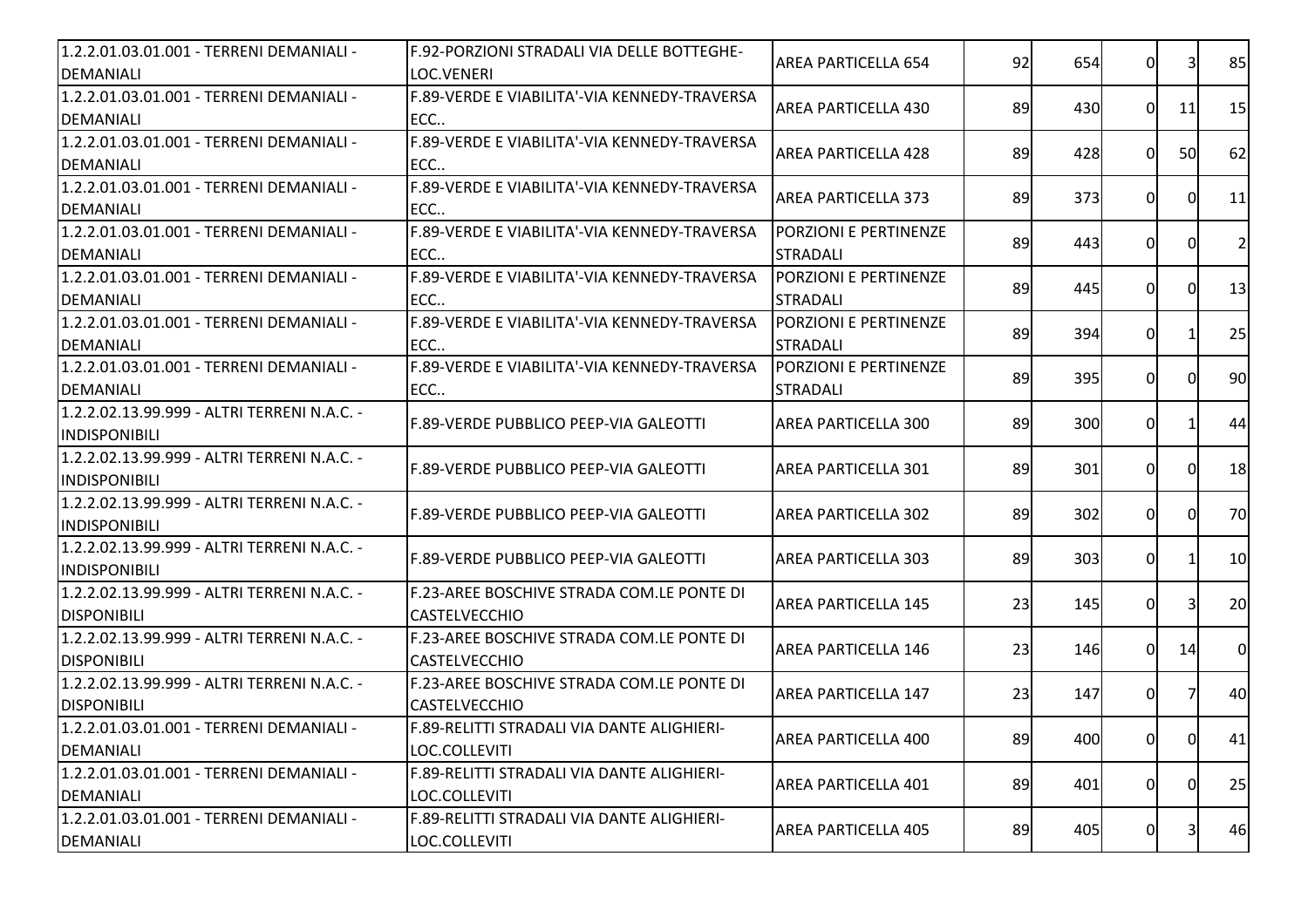| 1.2.2.01.03.01.001 - TERRENI DEMANIALI - | F.89-RELITTI STRADALI VIA DANTE ALIGHIERI-   | <b>AREA PARTICELLA 406</b> | 89 | 406 | 0              | 0I        | 73                      |
|------------------------------------------|----------------------------------------------|----------------------------|----|-----|----------------|-----------|-------------------------|
| DEMANIALI                                | LOC.COLLEVITI                                |                            |    |     |                |           |                         |
| 1.2.2.01.03.01.001 - TERRENI DEMANIALI - | F.89-RELITTI STRADALI VIA DANTE ALIGHIERI-   | <b>AREA PARTICELLA 407</b> | 89 | 407 | 0              | 0I        | 21                      |
| DEMANIALI                                | LOC.COLLEVITI                                |                            |    |     |                |           |                         |
| 1.2.2.01.03.01.001 - TERRENI DEMANIALI - | F.89-RELITTI STRADALI VIA DANTE ALIGHIERI-   | <b>AREA PARTICELLA 408</b> | 89 | 408 | 0              |           | 6                       |
| DEMANIALI                                | LOC.COLLEVITI                                |                            |    |     |                |           |                         |
| 1.2.2.01.03.01.001 - TERRENI DEMANIALI - | F.89-RELITTI STRADALI VIA DANTE ALIGHIERI-   | <b>AREA PARTICELLA 409</b> | 89 | 409 | 0I             | 0         | 54                      |
| DEMANIALI                                | LOC.COLLEVITI                                |                            |    |     |                |           |                         |
| 1.2.2.02.13.01.001 - TERRENI AGRICOLI -  | F.90-AREE ISTITUTO AGRARIO SP COLLI DI       | <b>AREA PARTICELLA 299</b> |    |     | $\Omega$       |           | 30                      |
| <b>INDISPONIBILI</b>                     | PERUZZANO                                    |                            | 90 | 299 |                |           |                         |
| 1.2.2.02.13.01.001 - TERRENI AGRICOLI -  | F.90-AREE ISTITUTO AGRARIO SP COLLI DI       |                            |    |     |                |           |                         |
| <b>INDISPONIBILI</b>                     | PERUZZANO                                    | <b>AREA PARTICELLA 300</b> | 90 | 300 | $\overline{0}$ |           | 40                      |
| 1.2.2.02.13.01.001 - TERRENI AGRICOLI -  | F.90-AREE ISTITUTO AGRARIO VIA FIORENTINA-   |                            |    |     |                |           |                         |
| <b>INDISPONIBILI</b>                     | LOC.RICCIANO                                 | <b>AREA PARTICELLA 344</b> | 90 | 344 | $\overline{0}$ | <b>50</b> | 90                      |
| 1.2.2.02.13.01.001 - TERRENI AGRICOLI -  | F.90-AREE ISTITUTO AGRARIO VIA FIORENTINA-   |                            |    |     |                |           |                         |
| <b>INDISPONIBILI</b>                     | LOC.RICCIANO                                 | <b>AREA PARTICELLA 177</b> | 90 | 177 | 0I             | <b>66</b> | 70                      |
| 1.2.2.02.13.01.001 - TERRENI AGRICOLI -  | F.90-AREE ISTITUTO AGRARIO VIA FIORENTINA-   |                            |    |     |                |           |                         |
| <b>INDISPONIBILI</b>                     | LOC.RICCIANO                                 | <b>AREA PARTICELLA 178</b> | 90 | 178 | ΟI             | 66        | 90                      |
| 1.2.2.02.13.01.001 - TERRENI AGRICOLI -  | F.90-AREE ISTITUTO AGRARIO VIA FIORENTINA-   |                            |    |     |                |           |                         |
| <b>INDISPONIBILI</b>                     | LOC.RICCIANO                                 | <b>AREA PARTICELLA 179</b> | 90 | 179 | ΩI             | 53        | 80                      |
| 1.2.2.02.13.01.001 - TERRENI AGRICOLI -  | F.90-AREE ISTITUTO AGRARIO VIA FIORENTINA-   |                            |    |     |                |           |                         |
| <b>INDISPONIBILI</b>                     | LOC.RICCIANO                                 | <b>AREA PARTICELLA 180</b> | 90 | 180 | $\Omega$       | 73        | 10                      |
| 1.2.2.02.13.01.001 - TERRENI AGRICOLI -  | F.90-AREE ISTITUTO AGRARIO VIA FIORENTINA-   |                            |    |     |                |           |                         |
| <b>DISPONIBILI</b>                       | LOC.RICCIANO                                 | AREA PARTICELLA 452        | 90 | 452 | $\Omega$       | 46        | 20                      |
| 1.2.2.02.13.01.001 - TERRENI AGRICOLI -  | F.90-AREE ISTITUTO AGRARIO VIA FIORENTINA-   |                            |    |     |                |           |                         |
| <b>DISPONIBILI</b>                       | LOC.RICCIANO                                 | <b>AREA PARTICELLA 106</b> | 90 | 106 | ΟI             | 63        | 30                      |
| 1.2.2.02.13.01.001 - TERRENI AGRICOLI -  | F.90-AREE ISTITUTO AGRARIO VIA FIORENTINA-   |                            |    |     |                |           |                         |
| <b>DISPONIBILI</b>                       | LOC.RICCIANO                                 | <b>AREA PARTICELLA 196</b> | 90 | 196 | $\overline{0}$ |           | 66                      |
| 1.2.2.01.03.01.001 - TERRENI DEMANIALI - | F.90-TERRENI ACQUEDOTTO VIA MARCHI-          |                            |    |     |                |           |                         |
| DEMANIALI                                | LOC.CASACCE                                  | <b>AREA PARTICELLA 649</b> | 90 | 649 | 0I             |           | $\overline{\mathbf{3}}$ |
| 1.2.2.01.03.01.001 - TERRENI DEMANIALI - | F.90-TERRENI ACQUEDOTTO VIA MARCHI-          |                            |    |     |                |           |                         |
| DEMANIALI                                | LOC.CASACCE                                  | AREA PARTICELLA 221        | 90 | 221 | 0              | 2         | 40                      |
| 1.2.2.02.13.01.001 - TERRENI AGRICOLI -  |                                              |                            |    |     |                |           |                         |
| INDISPONIBILI                            | F.90-AREE ISTITUTO AGRARIO-VIALE DI RICCIANO | <b>AREA PARTICELLA 192</b> | 90 | 192 | $\overline{0}$ | 0         | $\overline{0}$          |
| 1.2.2.02.13.01.001 - TERRENI AGRICOLI -  |                                              |                            |    |     |                |           |                         |
| <b>INDISPONIBILI</b>                     | F.90-AREE ISTITUTO AGRARIO-VIALE DI RICCIANO | AREA PARTICELLA 171        | 90 | 171 | $\overline{0}$ | 64        | 10                      |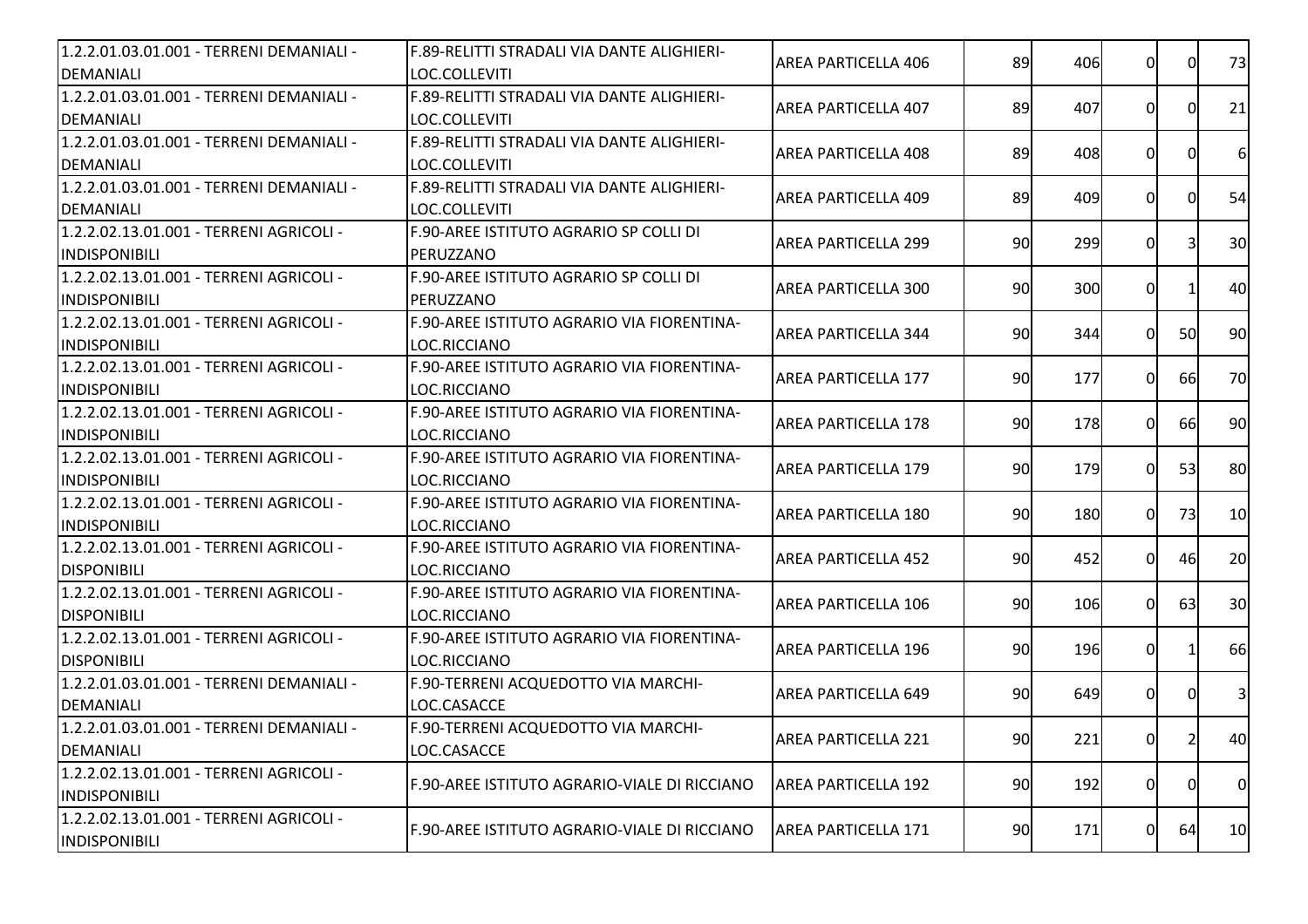| 1.2.2.02.13.01.001 - TERRENI AGRICOLI -<br>INDISPONIBILI            | F.90-AREE ISTITUTO AGRARIO-VIALE DI RICCIANO                    | AREA PARTICELLA 172        | 90 | 172       | $\Omega$       | 14 | $\overline{0}$ |
|---------------------------------------------------------------------|-----------------------------------------------------------------|----------------------------|----|-----------|----------------|----|----------------|
| 1.2.2.02.13.01.001 - TERRENI AGRICOLI -<br><b>INDISPONIBILI</b>     | F.90-AREE ISTITUTO AGRARIO-VIALE DI RICCIANO                    | IAREA PARTICELLA 173       | 90 | 173       | 0              | 62 | 30             |
| 1.2.2.02.13.01.001 - TERRENI AGRICOLI -<br><b>INDISPONIBILI</b>     | F.90-AREE ISTITUTO AGRARIO-VIALE DI RICCIANO                    | <b>AREA PARTICELLA 174</b> | 90 | 174       | 0I             | 49 | 90             |
| 1.2.2.02.13.01.001 - TERRENI AGRICOLI -<br><b>INDISPONIBILI</b>     | F.90-AREE ISTITUTO AGRARIO-VIALE DI RICCIANO                    | AREA PARTICELLA 175        | 90 | 175       | 11             | 11 | 20             |
| 1.2.2.02.13.01.001 - TERRENI AGRICOLI -<br><b>INDISPONIBILI</b>     | F.90-AREE ISTITUTO AGRARIO-VIALE DI RICCIANO                    | AREA PARTICELLA 60         | 90 | <b>60</b> | ΩI             | 29 | $\overline{0}$ |
| 1.2.2.02.13.01.001 - TERRENI AGRICOLI -<br><b>INDISPONIBILI</b>     | IF.90-AREE ISTITUTO AGRARIO-VIALE DI RICCIANO                   | IAREA PARTICELLA 61        | 90 | 61        | 0I             |    | 30             |
| 1.2.2.02.13.01.001 - TERRENI AGRICOLI -<br><b>INDISPONIBILI</b>     | F.90-AREE ISTITUTO AGRARIO-VIALE DI RICCIANO                    | <b>AREA PARTICELLA 63</b>  | 90 | 63        | $\Omega$       | 13 | 40             |
| 1.2.2.02.13.01.001 - TERRENI AGRICOLI -<br><b>INDISPONIBILI</b>     | F.90-AREE ISTITUTO AGRARIO-VIALE DI RICCIANO                    | <b>AREA PARTICELLA 403</b> | 90 | 403       | 0              | 0I | 40             |
| 1.2.2.02.13.01.001 - TERRENI AGRICOLI -<br><b>INDISPONIBILI</b>     | F.90-AREE ISTITUTO AGRARIO-VIALE DI RICCIANO                    | IAREA PARTICELLA 223       | 90 | 223       | $\Omega$       | 13 | 70             |
| 1.2.2.02.13.01.001 - TERRENI AGRICOLI -<br><b>INDISPONIBILI</b>     | IF.90-AREE ISTITUTO AGRARIO-VIALE DI RICCIANO                   | <b>AREA PARTICELLA 341</b> | 90 | 341       | 0              | 95 | 50             |
| 1.2.2.01.03.01.001 - TERRENI DEMANIALI -<br><b>DEMANIALI</b>        | F.90-VERDE-VIABILITA' ISTITUTO AGRARIO-VIA<br><b>FIORENTINA</b> | AREA PARTICELLA 710        | 90 | 710       | 0I             | 0  | 32             |
| 1.2.2.01.03.01.001 - TERRENI DEMANIALI -<br><b>DEMANIALI</b>        | F.90-VERDE-VIABILITA' ISTITUTO AGRARIO-VIA<br><b>FIORENTINA</b> | AREA PARTICELLA 712        | 90 | 712       | ΩI             | 30 | $\overline{0}$ |
| 1.2.2.01.03.01.001 - TERRENI DEMANIALI -<br><b>DEMANIALI</b>        | F.90-VERDE-VIABILITA' ISTITUTO AGRARIO-VIA<br><b>FIORENTINA</b> | <b>AREA PARTICELLA 713</b> | 90 | 713       | 0              | ΩI | 34             |
| 1.2.2.01.03.01.001 - TERRENI DEMANIALI -<br><b>DEMANIALI</b>        | F.90-VERDE-VIABILITA' ISTITUTO AGRARIO-VIA<br><b>FIORENTINA</b> | <b>AREA PARTICELLA 714</b> | 90 | 714       | $\overline{0}$ |    | 75             |
| 1.2.2.02.13.99.999 - ALTRI TERRENI N.A.C. -<br><b>INDISPONIBILI</b> | F.90-VERDE-VIABILITA' ISTITUTO AGRARIO-VIA<br><b>FIORENTINA</b> | <b>AREA PARTICELLA 52</b>  | 90 | 52        | 0              | 31 | 35             |
| 1.2.2.02.13.99.999 - ALTRI TERRENI N.A.C. -<br><b>INDISPONIBILI</b> | F.90-VERDE-VIABILITA' ISTITUTO AGRARIO-VIA<br><b>FIORENTINA</b> | <b>AREA PARTICELLA 715</b> | 90 | 715       | 01             | 48 | 55             |
| 1.2.2.02.13.99.999 - ALTRI TERRENI N.A.C. -<br><b>INDISPONIBILI</b> | F.90-VERDE-VIABILITA' ISTITUTO AGRARIO-VIA<br><b>FIORENTINA</b> | <b>AREA PARTICELLA 716</b> | 90 | 716       | 0I             | 0  | 40             |
| 1.2.2.01.03.01.001 - TERRENI DEMANIALI -<br>DEMANIALI               | F.90-PORZIONI STRADALI VIA GIOVANNI XXIII-<br>PESCIA ZONA EST   | <b>AREA PARTICELLA 456</b> | 90 | 456       | 0              |    | 90             |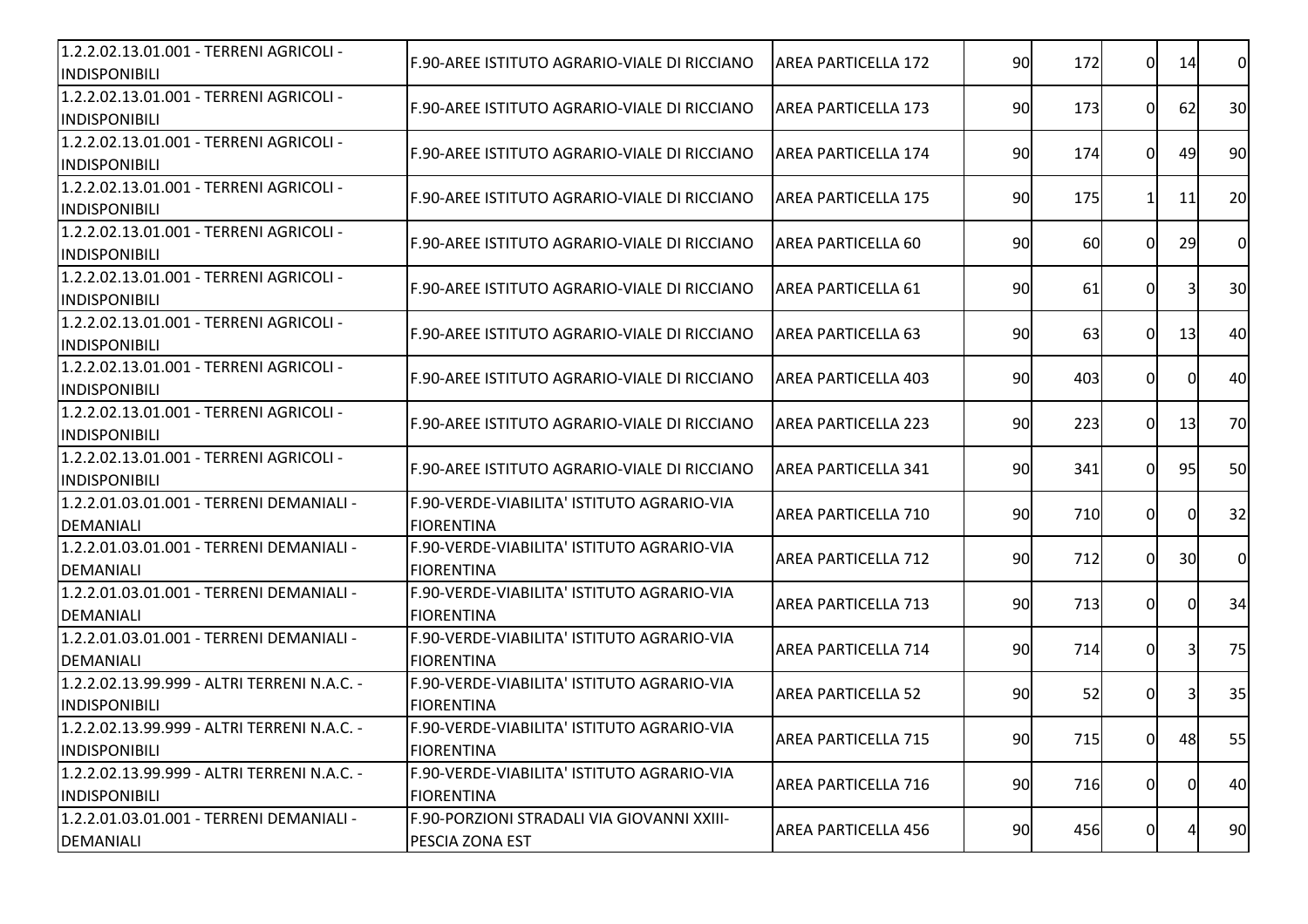| 1.2.2.01.03.01.001 - TERRENI DEMANIALI -                          | F.90-PORZIONI STRADALI VIA GIOVANNI XXIII-  | <b>AREA PARTICELLA 466</b> | 90 | 466 | $\overline{0}$ | 6        | 30             |
|-------------------------------------------------------------------|---------------------------------------------|----------------------------|----|-----|----------------|----------|----------------|
| <b>DEMANIALI</b>                                                  | PESCIA ZONA EST                             |                            |    |     |                |          |                |
| 1.2.2.01.03.01.001 - TERRENI DEMANIALI -                          | F.90-PORZIONI STRADALI VIA GIOVANNI XXIII-  | <b>AREA PARTICELLA 467</b> | 90 | 467 | 0I             | 12       | $\overline{0}$ |
| <b>DEMANIALI</b>                                                  | PESCIA ZONA EST                             |                            |    |     |                |          |                |
| 1.2.2.01.03.01.001 - TERRENI DEMANIALI -                          | F.90-PORZIONI STRADALI VIA GIOVANNI XXIII-  | <b>AREA PARTICELLA 37</b>  | 90 | 37  | 0              |          | $\overline{0}$ |
| <b>DEMANIALI</b>                                                  | <b>PESCIA ZONA EST</b>                      |                            |    |     |                |          |                |
| 1.2.2.02.13.99.999 - ALTRI TERRENI N.A.C. -<br><b>DISPONIBILI</b> | IF.90-AREE PEEP E DDS VIA FIORENTINA-PESCIA | STR. STAT. 435             | 90 | 524 | 0I             | 51       | 80             |
| 1.2.2.02.13.99.999 - ALTRI TERRENI N.A.C. -                       |                                             |                            |    |     |                |          |                |
| <b>DISPONIBILI</b>                                                | F.90-AREE PEEP E DDS VIA FIORENTINA-PESCIA  | <b>AREA PARTICELLA 664</b> | 90 | 664 | $\Omega$       | $\Omega$ | 30             |
| 1.2.2.02.13.99.999 - ALTRI TERRENI N.A.C. -                       |                                             |                            |    |     |                |          |                |
| <b>DISPONIBILI</b>                                                | F.90-AREE PEEP E DDS VIA FIORENTINA-PESCIA  | AREA PARTICELLA 665        | 90 | 665 | 0              | $\Omega$ | 70             |
| 1.2.2.02.13.99.999 - ALTRI TERRENI N.A.C. -                       |                                             |                            |    |     |                |          |                |
| <b>DISPONIBILI</b>                                                | F.90-AREE PEEP E DDS VIA FIORENTINA-PESCIA  | AREA PARTICELLA 693        | 90 | 693 | 0              | 0I       | 95             |
| 1.2.2.02.13.99.999 - ALTRI TERRENI N.A.C. -                       |                                             |                            |    |     |                |          |                |
| <b>DISPONIBILI</b>                                                | IF.90-AREE PEEP E DDS VIA FIORENTINA-PESCIA | IAREA PARTICELLA 725       | 90 | 725 | 0              | 0        | $\overline{2}$ |
| 1.2.2.02.13.99.999 - ALTRI TERRENI N.A.C. -                       |                                             |                            |    |     |                |          |                |
| <b>DISPONIBILI</b>                                                | F.90-AREE PEEP E DDS VIA FIORENTINA-PESCIA  | IAREA PARTICELLA 726       | 90 | 726 | $\Omega$       | 0        | 8              |
| 1.2.2.02.13.99.999 - ALTRI TERRENI N.A.C. -                       |                                             |                            |    |     |                |          |                |
| <b>DISPONIBILI</b>                                                | F.90-AREE PEEP E DDS VIA FIORENTINA-PESCIA  | <b>AREA PARTICELLA 735</b> | 90 | 735 | 0              |          | 55             |
| 1.2.2.02.13.99.999 - ALTRI TERRENI N.A.C. -                       |                                             |                            |    |     |                |          |                |
| <b>DISPONIBILI</b>                                                | IF.90-AREE PEEP E DDS VIA FIORENTINA-PESCIA | IAREA PARTICELLA 736       | 90 | 736 | $\Omega$       |          | 40             |
| 1.2.2.02.13.99.999 - ALTRI TERRENI N.A.C. -                       |                                             |                            |    |     |                |          |                |
| <b>DISPONIBILI</b>                                                | F.90-AREE PEEP E DDS VIA FIORENTINA-PESCIA  | <b>AREA PARTICELLA 737</b> | 90 | 737 | 0              | ΩI       | 20             |
| 1.2.2.02.13.99.999 - ALTRI TERRENI N.A.C. -                       |                                             |                            |    |     |                |          |                |
| <b>DISPONIBILI</b>                                                | F.90-AREE PEEP E DDS VIA FIORENTINA-PESCIA  | <b>AREA PARTICELLA 741</b> | 90 | 741 | 0              | 51       | 83             |
| 1.2.2.02.13.99.999 - ALTRI TERRENI N.A.C. -                       |                                             |                            |    |     |                |          |                |
| <b>DISPONIBILI</b>                                                | IF.90-AREE PEEP E DDS VIA FIORENTINA-PESCIA | <b>AREA PARTICELLA 746</b> | 90 | 746 | $\overline{0}$ |          | 16             |
| 1.2.2.02.13.99.999 - ALTRI TERRENI N.A.C. -                       |                                             |                            |    |     |                |          |                |
| <b>DISPONIBILI</b>                                                | IF.90-AREE PEEP E DDS VIA FIORENTINA-PESCIA | <b>AREA PARTICELLA 779</b> | 90 | 779 | 0              | 26       | 28             |
| 1.2.2.02.13.99.999 - ALTRI TERRENI N.A.C. -                       |                                             |                            |    |     |                |          |                |
| <b>DISPONIBILI</b>                                                | F.90-AREE PEEP E DDS VIA FIORENTINA-PESCIA  | IAREA PARTICELLA 784       | 90 | 784 | 0I             | 01       | $5 \mid$       |
| 1.2.2.02.13.99.999 - ALTRI TERRENI N.A.C. -                       |                                             |                            |    |     |                |          |                |
| <b>DISPONIBILI</b>                                                | F.90-AREE PEEP E DDS VIA FIORENTINA-PESCIA  | AREA PARTICELLA 660        | 90 | 660 | $\overline{0}$ | 01       | 14             |
| 1.2.2.02.13.99.999 - ALTRI TERRENI N.A.C. -                       |                                             |                            |    |     |                |          |                |
| <b>DISPONIBILI</b>                                                | F.90-AREE PEEP E DDS VIA FIORENTINA-PESCIA  | AREA PARTICELLA 663        | 90 | 663 | $\overline{0}$ | 0        | 14             |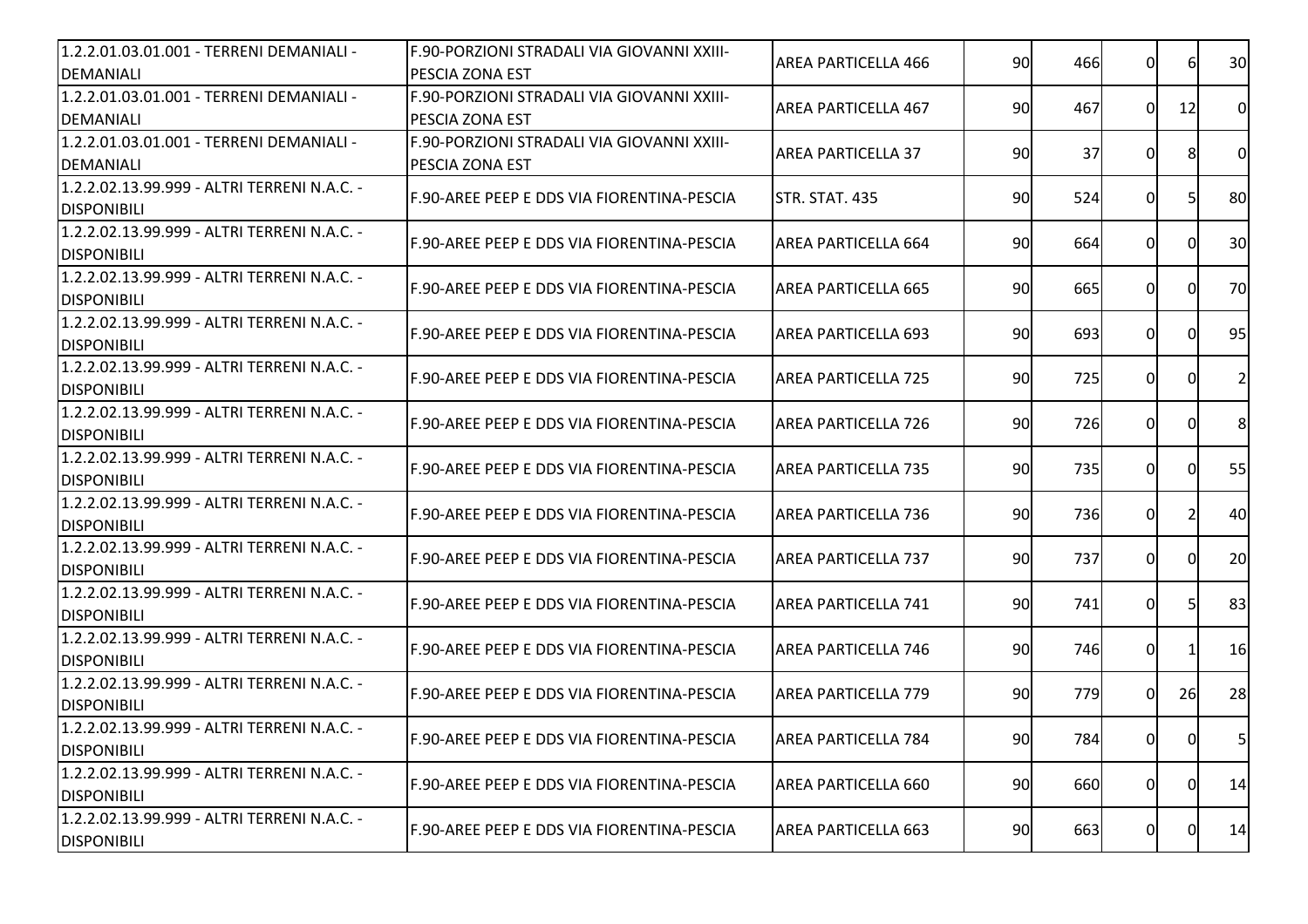| 1.2.2.02.13.99.999 - ALTRI TERRENI N.A.C. -<br><b>DISPONIBILI</b> | IF.90-AREE PEEP E DDS VIA FIORENTINA-PESCIA | <b>AREA PARTICELLA 775</b>                | 90 | 775 | $\Omega$     | 8        | 7 <sup>1</sup> |
|-------------------------------------------------------------------|---------------------------------------------|-------------------------------------------|----|-----|--------------|----------|----------------|
| 1.2.2.02.13.99.999 - ALTRI TERRENI N.A.C. -<br><b>DISPONIBILI</b> | IF.90-AREE PEEP E DDS VIA FIORENTINA-PESCIA | AREA PARTICELLA 777                       | 90 | 777 | $\Omega$     | 18       | 20             |
| 1.2.2.02.13.99.999 - ALTRI TERRENI N.A.C. -<br><b>DISPONIBILI</b> | F.90-AREE PEEP E DDS VIA FIORENTINA-PESCIA  | <b>STR. STAT. 435</b>                     | 90 | 614 | 0            |          | 40             |
| 1.2.2.02.13.99.999 - ALTRI TERRENI N.A.C. -<br><b>DISPONIBILI</b> | IF.90-AREE PEEP E DDS VIA FIORENTINA-PESCIA | <b>AREA PARTICELLA 674-</b><br><b>DDS</b> | 90 | 674 | 0            |          | $\overline{0}$ |
| 1.2.2.02.13.99.999 - ALTRI TERRENI N.A.C. -<br><b>DISPONIBILI</b> | IF.90-AREE PEEP E DDS VIA FIORENTINA-PESCIA | <b>AREA PARTICELLA 677-</b><br><b>DDS</b> | 90 | 677 | 0l           |          | <sub>0</sub>   |
| 1.2.2.02.13.99.999 - ALTRI TERRENI N.A.C. -<br><b>DISPONIBILI</b> | F.90-AREE PEEP E DDS VIA FIORENTINA-PESCIA  | <b>AREA PARTICELLA 717-</b><br><b>DDS</b> | 90 | 717 | $\Omega$     | ΩI       | 22             |
| 1.2.2.02.13.99.999 - ALTRI TERRENI N.A.C. -<br><b>DISPONIBILI</b> | F.90-AREE PEEP E DDS VIA FIORENTINA-PESCIA  | <b>AREA PARTICELLA 718-</b><br><b>DDS</b> | 90 | 718 | $\Omega$     | ΩI       | 24             |
| 1.2.2.02.13.99.999 - ALTRI TERRENI N.A.C. -<br><b>DISPONIBILI</b> | IF.90-AREE PEEP E DDS VIA FIORENTINA-PESCIA | <b>AREA PARTICELLA 719-</b><br><b>DDS</b> | 90 | 719 | 0            | $\Omega$ | $\overline{4}$ |
| 1.2.2.02.13.99.999 - ALTRI TERRENI N.A.C. -<br><b>DISPONIBILI</b> | IF.90-AREE PEEP E DDS VIA FIORENTINA-PESCIA | <b>AREA PARTICELLA 720</b>                | 90 | 720 | 0            | 0l       | 15             |
| 1.2.2.02.13.99.999 - ALTRI TERRENI N.A.C. -<br><b>DISPONIBILI</b> | IF.90-AREE PEEP E DDS VIA FIORENTINA-PESCIA | <b>AREA PARTICELLA 721</b>                | 90 | 721 | 0l           | ΩI       | 3 <sup>l</sup> |
| 1.2.2.02.13.99.999 - ALTRI TERRENI N.A.C. -<br><b>DISPONIBILI</b> | F.90-AREE PEEP E DDS VIA FIORENTINA-PESCIA  | <b>AREA PARTICELLA 722-</b><br><b>DDS</b> | 90 | 722 | $\Omega$     | ΩI       | 18             |
| 1.2.2.02.13.99.999 - ALTRI TERRENI N.A.C. -<br><b>DISPONIBILI</b> | F.90-AREE PEEP E DDS VIA FIORENTINA-PESCIA  | <b>AREA PARTICELLA 723-</b><br><b>DDS</b> | 90 | 723 | $\Omega$     | ΩI       | 6 <sup>l</sup> |
| 1.2.2.02.13.99.999 - ALTRI TERRENI N.A.C. -<br><b>DISPONIBILI</b> | F.90-AREE PEEP E DDS VIA FIORENTINA-PESCIA  | <b>AREA PARTICELLA 724-</b><br><b>DDS</b> | 90 | 724 | $\Omega$     | ΩI       | 2 <sup>1</sup> |
| 1.2.2.02.13.99.999 - ALTRI TERRENI N.A.C. -<br><b>DISPONIBILI</b> | IF.90-AREE PEEP E DDS VIA FIORENTINA-PESCIA | <b>AREA PARTICELLA 733-</b><br><b>DDS</b> | 90 | 733 | <sup>0</sup> | ΩI       | 24             |
| 1.2.2.02.13.99.999 - ALTRI TERRENI N.A.C. -<br><b>DISPONIBILI</b> | IF.90-AREE PEEP E DDS VIA FIORENTINA-PESCIA | <b>AREA PARTICELLA 734-</b><br><b>DDS</b> | 90 | 734 | 0            | 01       | 16             |
| 1.2.2.02.13.99.999 - ALTRI TERRENI N.A.C. -<br><b>DISPONIBILI</b> | F.90-AREE PEEP E DDS VIA FIORENTINA-PESCIA  | <b>AREA PARTICELLA 738-</b><br><b>DDS</b> | 90 | 738 | <sub>0</sub> | 01       | 10             |
| 1.2.2.02.13.99.999 - ALTRI TERRENI N.A.C. -<br><b>DISPONIBILI</b> | F.90-AREE PEEP E DDS VIA FIORENTINA-PESCIA  | <b>AREA PARTICELLA 868-</b><br><b>DDS</b> | 90 | 868 | $\Omega$     | 25       | 45             |
| 1.2.2.02.13.99.999 - ALTRI TERRENI N.A.C. -<br><b>DISPONIBILI</b> | IF.90-AREE PEEP E DDS VIA FIORENTINA-PESCIA | AREA PARTICELLA 869-<br><b>DDS</b>        | 90 | 869 | 0            | 0l       | 95             |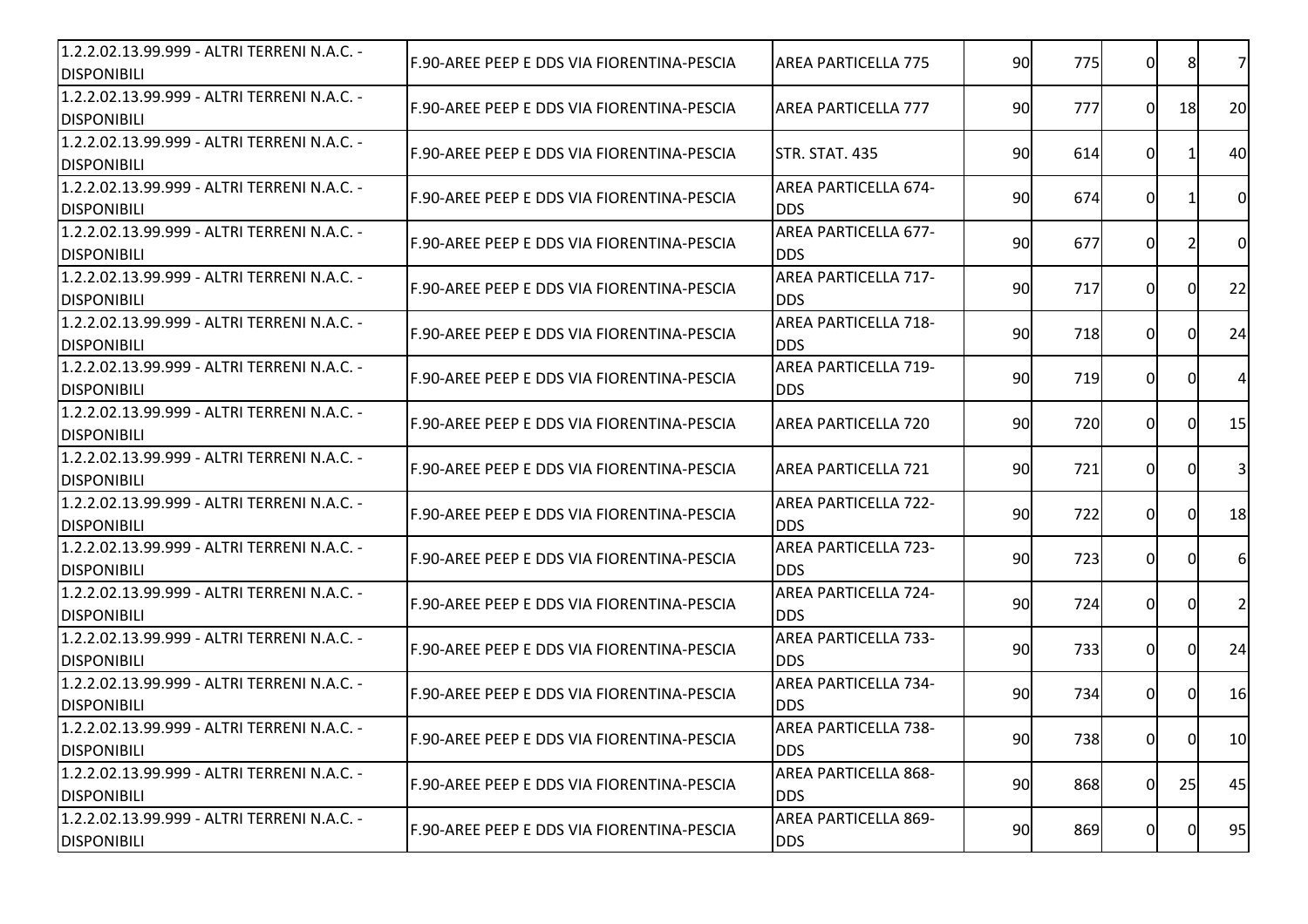| F.90-AREE PEEP E DDS VIA FIORENTINA-PESCIA                      | AREA PARTICELLA 1095               |                                                                                                                                                                                                                                                                                                        |     |                                                                            |                                                                                   | <b>60</b>                                                                                                                                                                                                                                  |
|-----------------------------------------------------------------|------------------------------------|--------------------------------------------------------------------------------------------------------------------------------------------------------------------------------------------------------------------------------------------------------------------------------------------------------|-----|----------------------------------------------------------------------------|-----------------------------------------------------------------------------------|--------------------------------------------------------------------------------------------------------------------------------------------------------------------------------------------------------------------------------------------|
| F.90-AREE PEEP E DDS VIA FIORENTINA-PESCIA                      | AREA PARTICELLA 864-<br><b>DDS</b> |                                                                                                                                                                                                                                                                                                        | 864 |                                                                            |                                                                                   | 75                                                                                                                                                                                                                                         |
| IF.90-AREE PEEP E DDS VIA FIORENTINA-PESCIA                     | AREA PARTICELLA 865-<br><b>DDS</b> |                                                                                                                                                                                                                                                                                                        |     |                                                                            |                                                                                   | 85                                                                                                                                                                                                                                         |
| F.27-STRADA ACCESSO DEPURATORE-<br>LOC.S.QUIRICO                | <b>AREA PARTICELLA 791</b>         | 27                                                                                                                                                                                                                                                                                                     | 791 |                                                                            |                                                                                   | 23                                                                                                                                                                                                                                         |
| F.27-STRADA ACCESSO DEPURATORE-<br>LOC.S.QUIRICO                | <b>AREA PARTICELLA 794</b>         | 27                                                                                                                                                                                                                                                                                                     |     |                                                                            |                                                                                   | 40                                                                                                                                                                                                                                         |
| F.95-AREA POZZI ACQUEDOTTO VIA DEI FIORI-<br>LOC.CASTELLARE     | AREA PARTICELLA 116                |                                                                                                                                                                                                                                                                                                        |     |                                                                            |                                                                                   | 8                                                                                                                                                                                                                                          |
| F.95-AREA POZZI ACQUEDOTTO VIA DEI FIORI-<br>LOC.CASTELLARE     | <b>AREA PARTICELLA 117</b>         |                                                                                                                                                                                                                                                                                                        | 117 |                                                                            |                                                                                   | 40                                                                                                                                                                                                                                         |
| F.95-AREA POZZI ACQUEDOTTO VIA DEI FIORI-<br>LOC.CASTELLARE     | <b>AREA PARTICELLA 408</b>         |                                                                                                                                                                                                                                                                                                        |     |                                                                            |                                                                                   | 65                                                                                                                                                                                                                                         |
| F.95-AREA POZZI ACQUEDOTTO VIA DEI FIORI-<br>LOC.CASTELLARE     | AREA PARTICELLA 194                |                                                                                                                                                                                                                                                                                                        | 194 |                                                                            |                                                                                   | 70                                                                                                                                                                                                                                         |
| <b>BOITO</b>                                                    | <b>AREA PARTICELLA 621</b>         |                                                                                                                                                                                                                                                                                                        | 621 |                                                                            |                                                                                   | 53                                                                                                                                                                                                                                         |
| <b>BOITO</b>                                                    | <b>AREA PARTICELLA 193</b>         | 95                                                                                                                                                                                                                                                                                                     |     |                                                                            | 12                                                                                | 11                                                                                                                                                                                                                                         |
| <b>BOITO</b>                                                    | <b>AREA PARTICELLA 515</b>         |                                                                                                                                                                                                                                                                                                        |     |                                                                            |                                                                                   | $\overline{0}$                                                                                                                                                                                                                             |
| <b>BOITO</b>                                                    | <b>VERDE</b>                       |                                                                                                                                                                                                                                                                                                        |     |                                                                            |                                                                                   | 28                                                                                                                                                                                                                                         |
| F.95-VERDE E VIABILITA' PEEP VIE VIVLADI-MAMELI<br><b>BOITO</b> | <b>AREA PARTICELLA 31</b>          | 95                                                                                                                                                                                                                                                                                                     | 31  |                                                                            |                                                                                   | 9                                                                                                                                                                                                                                          |
| F.26-AREE BOSCHIVE-LOC.TAMBURINO-S.QUIRICO                      |                                    |                                                                                                                                                                                                                                                                                                        |     |                                                                            | 22                                                                                | $\overline{0}$                                                                                                                                                                                                                             |
| F.22-AREE AGRICOLE-LOC.CASTELVECCHIO                            |                                    |                                                                                                                                                                                                                                                                                                        |     |                                                                            |                                                                                   | <b>80</b>                                                                                                                                                                                                                                  |
| F.22-AREE AGRICOLE-LOC.CASTELVECCHIO                            | <b>AREA PARTICELLA 283</b>         | 22                                                                                                                                                                                                                                                                                                     |     |                                                                            |                                                                                   | 10                                                                                                                                                                                                                                         |
| F.22-PORZIONE RURALE-LOC.CASTELVECCHIO                          | <b>AREA PARTICELLA 255-</b>        |                                                                                                                                                                                                                                                                                                        |     |                                                                            |                                                                                   | $\overline{0}$                                                                                                                                                                                                                             |
|                                                                 |                                    | F.95-VERDE E VIABILITA' PEEP VIE VIVLADI-MAMELI-<br>F.95-VERDE E VIABILITA' PEEP VIE VIVLADI-MAMELI-<br>F.95-VERDE E VIABILITA' PEEP VIE VIVLADI-MAMELI-<br>F.95-VERDE E VIABILITA' PEEP VIE VIVLADI-MAMELI- AREA PARTICELLA 883-<br><b>AREA PARTICELLA 248</b><br><b>AREA PARTICELLA 281</b><br>SUB.1 |     | 90<br>90<br>90<br>95<br>95<br>95<br>95<br>95<br>95<br>95<br>26<br>22<br>22 | 1095<br>865<br>794<br>116<br>408<br>193<br>515<br>883<br>248<br>281<br>283<br>255 | 0<br>$\overline{0}$<br>31<br>0<br>0<br>0I<br>ΩI<br>0I<br>0<br>0<br>$\overline{0}$<br>15<br>$\overline{0}$<br>0I<br><b>19</b><br>0I<br>ΟI<br>$\Omega$<br>54<br>0<br>31<br>$\overline{0}$<br>0I<br>01<br>01<br>2<br>0<br>$\overline{0}$<br>0 |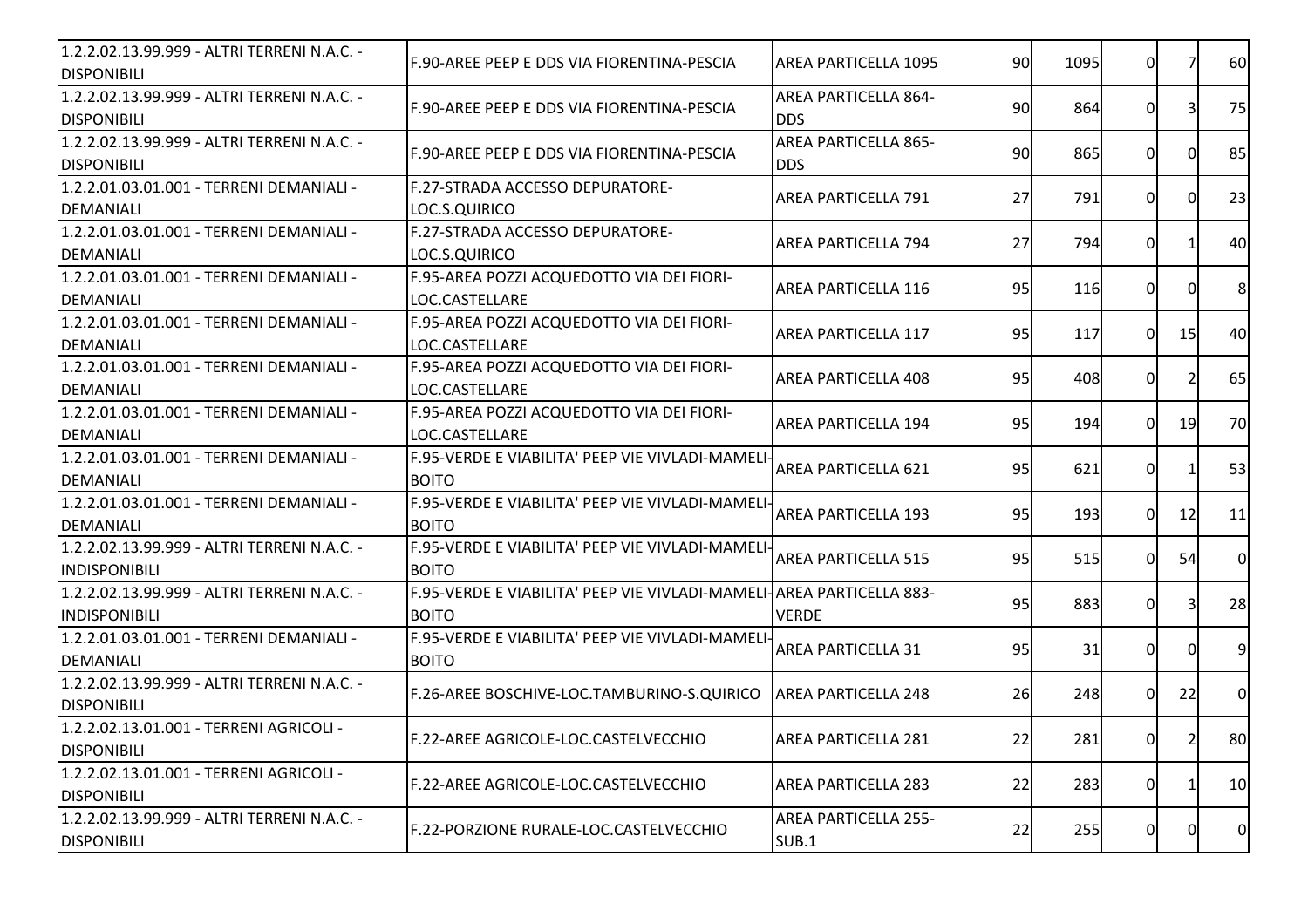| 1.2.2.02.13.01.001 - TERRENI AGRICOLI -<br><b>DISPONIBILI</b>     | F.22-AREE AGRICOLE-INCOLTE-<br>LOC.CASTELVECCHIO | AREA PARTICELLA 398        | 22        | 398 | 0              |           | 60             |
|-------------------------------------------------------------------|--------------------------------------------------|----------------------------|-----------|-----|----------------|-----------|----------------|
| 1.2.2.02.13.01.001 - TERRENI AGRICOLI -                           | F.22-AREE AGRICOLE-INCOLTE-                      | AREA PARTICELLA 47         | 22        | 47  | 0              |           | 30             |
| <b>DISPONIBILI</b>                                                | LOC.CASTELVECCHIO                                |                            |           |     |                |           |                |
| 1.2.2.02.13.01.001 - TERRENI AGRICOLI -                           | <b>F.22-AREE AGRICOLE-INCOLTE-</b>               | <b>AREA PARTICELLA 48</b>  | 22        | 48  | $\Omega$       |           | 60             |
| <b>DISPONIBILI</b>                                                | LOC.CASTELVECCHIO                                |                            |           |     |                |           |                |
| 1.2.2.02.13.01.001 - TERRENI AGRICOLI -                           | F.22-AREE AGRICOLE-INCOLTE-                      | <b>AREA PARTICELLA 300</b> | 22        | 300 | 0I             |           | 30             |
| <b>DISPONIBILI</b>                                                | LOC.CASTELVECCHIO                                |                            |           |     |                |           |                |
| 1.2.2.02.13.99.999 - ALTRI TERRENI N.A.C. -                       |                                                  |                            |           |     |                |           |                |
| <b>DISPONIBILI</b>                                                | F.18-AREE BOSCHIVE-LOC.USO DI SOPRA              | <b>AREA PARTICELLA 7</b>   | 18        |     | 0I             |           | $\overline{0}$ |
| 1.2.2.02.13.99.999 - ALTRI TERRENI N.A.C. -<br><b>DISPONIBILI</b> | F.18-AREE BOSCHIVE-LOC.USO DI SOPRA              | <b>AREA PARTICELLA 9</b>   | 18        | 91  | 11             | 68        | 20             |
| 1.2.2.02.13.99.999 - ALTRI TERRENI N.A.C. -                       |                                                  |                            |           |     |                |           |                |
| <b>DISPONIBILI</b>                                                | F.18-AREE BOSCHIVE-LOC.USO DI SOPRA              | <b>AREA PARTICELLA 12</b>  | 18        | 12  | $\overline{0}$ | 17        | 70             |
| 1.2.2.02.13.99.999 - ALTRI TERRENI N.A.C. -                       |                                                  |                            |           |     |                |           |                |
| <b>DISPONIBILI</b>                                                | <b>IF.18-AREE BOSCHIVE-LOC.USO DI SOPRA</b>      | <b>AREA PARTICELLA 13</b>  | 18        | 13  | 0              | 18        | $\overline{0}$ |
| 1.2.2.02.13.99.999 - ALTRI TERRENI N.A.C. -                       |                                                  |                            |           |     |                |           |                |
| <b>DISPONIBILI</b>                                                | F.18-AREE BOSCHIVE-LOC.USO DI SOPRA              | AREA PARTICELLA 26         | 18        | 26  | 11             | -15       | 40             |
| 1.2.2.02.13.99.999 - ALTRI TERRENI N.A.C. -                       |                                                  |                            |           |     |                |           |                |
| <b>DISPONIBILI</b>                                                | F.18-AREE BOSCHIVE-LOC.USO DI SOPRA              | <b>AREA PARTICELLA 48</b>  | 18        | 48  | 11             | 18        | 60             |
| 1.2.2.02.13.99.999 - ALTRI TERRENI N.A.C. -                       |                                                  |                            |           |     |                |           |                |
|                                                                   | IF.18-AREE BOSCHIVE-LOC.USO DI SOPRA             | <b>AREA PARTICELLA 74</b>  | 18        | 74  | ΩI             | 47        | $\overline{0}$ |
| <b>DISPONIBILI</b>                                                |                                                  |                            |           |     |                |           |                |
| 1.2.2.02.13.99.999 - ALTRI TERRENI N.A.C. -                       | F.18-AREE BOSCHIVE-LOC.USO DI SOPRA              | AREA PARTICELLA 82         | 18        | 82  | $\overline{4}$ | 23        | 10             |
| <b>DISPONIBILI</b>                                                |                                                  |                            |           |     |                |           |                |
| 1.2.2.02.13.99.999 - ALTRI TERRENI N.A.C. -                       | F.18-AREE BOSCHIVE-LOC.USO DI SOPRA              | <b>AREA PARTICELLA 83</b>  | 18        | 83  | 71             | <b>86</b> | $\overline{0}$ |
| <b>DISPONIBILI</b>                                                |                                                  |                            |           |     |                |           |                |
| 1.2.2.02.13.99.999 - ALTRI TERRENI N.A.C. -                       | F.18-AREE BOSCHIVE-LOC.USO DI SOPRA              | <b>AREA PARTICELLA 85</b>  | 18        | 85  | $\Omega$       | 28        | 50             |
| <b>DISPONIBILI</b>                                                |                                                  |                            |           |     |                |           |                |
| 1.2.2.02.13.99.999 - ALTRI TERRENI N.A.C. -                       | F.18-AREE BOSCHIVE-LOC.USO DI SOPRA              | <b>AREA PARTICELLA 86</b>  | 18        | 86  | 11             | 17        | 60             |
| <b>DISPONIBILI</b>                                                |                                                  |                            |           |     |                |           |                |
| 1.2.2.02.13.99.999 - ALTRI TERRENI N.A.C. -                       | F.18-AREE BOSCHIVE-LOC.USO DI SOPRA              | <b>AREA PARTICELLA 87</b>  |           |     |                |           |                |
| <b>DISPONIBILI</b>                                                |                                                  |                            | <u>18</u> | 87  | ΟI             | 51        | 40             |
| 1.2.2.02.13.99.999 - ALTRI TERRENI N.A.C. -                       |                                                  |                            |           |     |                |           |                |
| <b>DISPONIBILI</b>                                                | F.18-AREE BOSCHIVE-LOC.USO DI SOPRA              | <b>AREA PARTICELLA 88</b>  | 18        | 88  | 0I             | 89        | 90             |
| 1.2.2.02.13.99.999 - ALTRI TERRENI N.A.C. -                       |                                                  |                            |           |     |                |           |                |
| <b>DISPONIBILI</b>                                                | F.18-AREE BOSCHIVE-LOC.USO DI SOPRA              | AREA PARTICELLA 100        | 18        | 100 | $\overline{0}$ | 22        | 20             |
|                                                                   |                                                  |                            |           |     |                |           |                |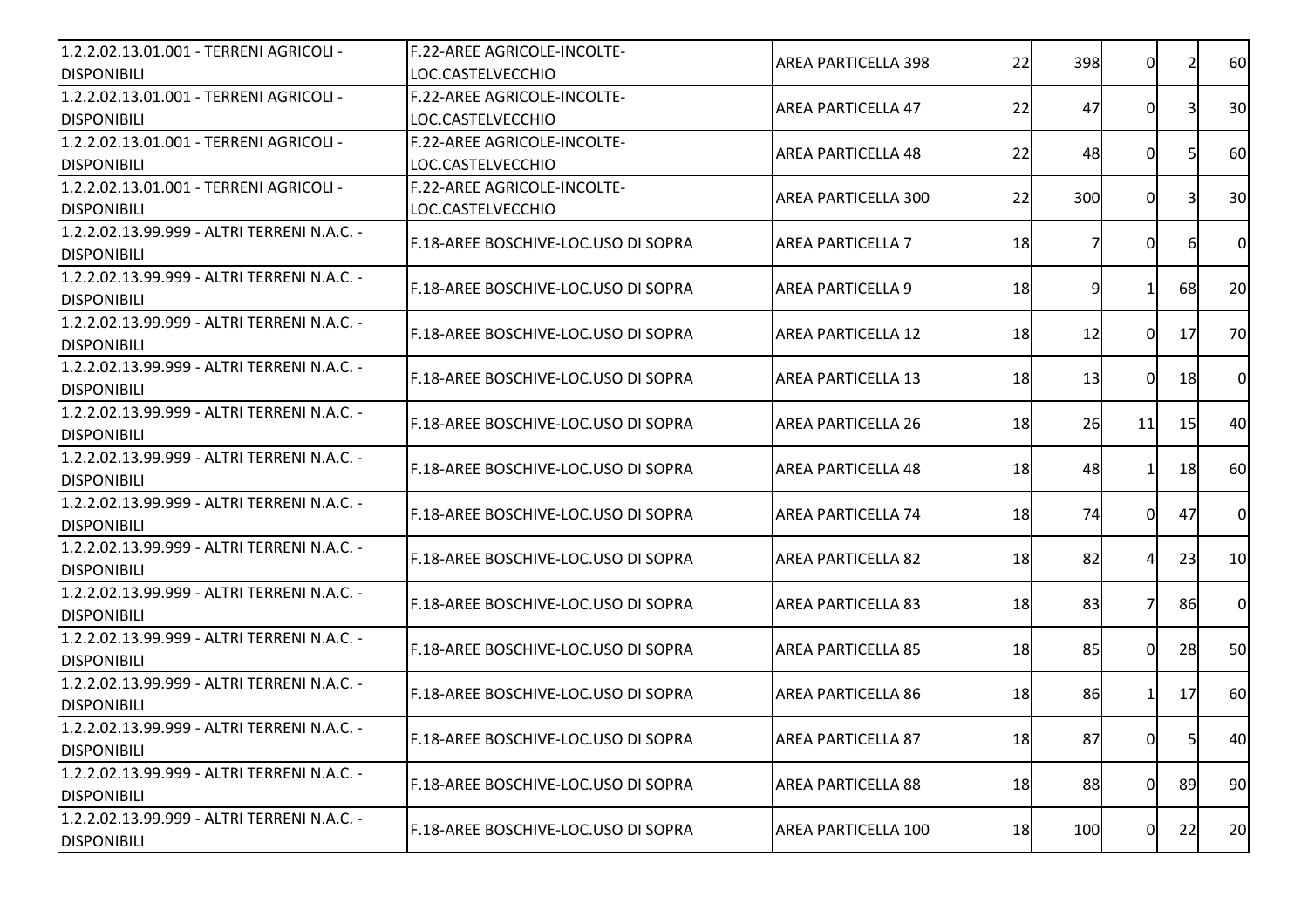| 1.2.2.02.13.99.999 - ALTRI TERRENI N.A.C. -<br><b>DISPONIBILI</b> | F.18-AREE BOSCHIVE-LOC.USO DI SOPRA                        | <b>AREA PARTICELLA 102</b> | 18 | 102 | $\Omega$ | 17 | 80             |
|-------------------------------------------------------------------|------------------------------------------------------------|----------------------------|----|-----|----------|----|----------------|
| 1.2.2.02.13.99.999 - ALTRI TERRENI N.A.C. -<br><b>DISPONIBILI</b> | F.18-AREE BOSCHIVE-LOC.USO DI SOPRA                        | <b>AREA PARTICELLA 115</b> | 18 | 115 | $\Omega$ | 15 | 70             |
| 1.2.2.02.13.99.999 - ALTRI TERRENI N.A.C. -<br><b>DISPONIBILI</b> | F.18-AREE BOSCHIVE-LOC.USO DI SOPRA                        | <b>AREA PARTICELLA 123</b> | 18 | 123 | 0        | 81 | 80             |
| 1.2.2.02.13.99.999 - ALTRI TERRENI N.A.C. -<br><b>DISPONIBILI</b> | F.18-AREE BOSCHIVE-LOC.USO DI SOPRA                        | <b>AREA PARTICELLA 125</b> | 18 | 125 | $\Omega$ | 14 | 20             |
| 1.2.2.02.13.99.999 - ALTRI TERRENI N.A.C. -<br><b>DISPONIBILI</b> | F.18-AREE BOSCHIVE-LOC.BATTIFOLLE E USO DI<br><b>SOPRA</b> | <b>AREA PARTICELLA 10</b>  | 18 | 10  | 0        | 13 | 30             |
| 1.2.2.02.13.99.999 - ALTRI TERRENI N.A.C. -<br><b>DISPONIBILI</b> | F.18-AREE BOSCHIVE-LOC.BATTIFOLLE E USO DI<br><b>SOPRA</b> | <b>AREA PARTICELLA 3</b>   | 18 | 31  | 11       | 91 | 50             |
| 1.2.2.02.13.99.999 - ALTRI TERRENI N.A.C. -<br><b>DISPONIBILI</b> | F.18-AREE BOSCHIVE-LOC.BATTIFOLLE E USO DI<br><b>SOPRA</b> | <b>AREA PARTICELLA 4</b>   | 18 | 41  | 0l       | 11 | 20             |
| 1.2.2.02.13.99.999 - ALTRI TERRENI N.A.C. -<br><b>DISPONIBILI</b> | F.18-AREE BOSCHIVE-LOC.BATTIFOLLE E USO DI<br><b>SOPRA</b> | <b>AREA PARTICELLA 5</b>   | 18 | 51  | 0        | 8  | $\overline{0}$ |
| 1.2.2.02.13.99.999 - ALTRI TERRENI N.A.C. -<br><b>DISPONIBILI</b> | F.18-AREE BOSCHIVE-LOC.USO DI SOTTO                        | <b>AREA PARTICELLA 131</b> | 18 | 131 |          | 92 | 40             |
| 1.2.2.02.13.99.999 - ALTRI TERRENI N.A.C. -<br><b>DISPONIBILI</b> | F.18-AREE BOSCHIVE-LOC.USO DI SOTTO                        | <b>AREA PARTICELLA 165</b> | 18 | 165 | ΩI       | 56 | 90             |
| 1.2.2.02.13.99.999 - ALTRI TERRENI N.A.C. -<br><b>DISPONIBILI</b> | F.18-AREE BOSCHIVE-LOC.USO DI SOTTO                        | AREA PARTICELLA 262        | 18 | 262 | $\Omega$ | 10 | <sub>0</sub>   |
| 1.2.2.02.13.99.999 - ALTRI TERRENI N.A.C. -<br><b>DISPONIBILI</b> | F.19-AREE BOSCHIVE-LOC.USO DI SOTTO                        | <b>AREA PARTICELLA 1</b>   | 19 |     | $\Omega$ | 59 | 10             |
| 1.2.2.02.13.99.999 - ALTRI TERRENI N.A.C. -<br><b>DISPONIBILI</b> | F.19-AREE BOSCHIVE-LOC.USO DI SOTTO                        | <b>AREA PARTICELLA 3</b>   | 19 | 31  | 0l       | 11 | 40             |
| 1.2.2.02.13.99.999 - ALTRI TERRENI N.A.C. -<br><b>DISPONIBILI</b> | F.19-AREE BOSCHIVE-LOC.USO DI SOTTO                        | <b>AREA PARTICELLA 17</b>  | 19 | 17  | $\Omega$ | 18 | 50             |
| 1.2.2.02.13.99.999 - ALTRI TERRENI N.A.C. -<br><b>DISPONIBILI</b> | IF.19-AREE BOSCHIVE-LOC.USO DI SOTTO                       | <b>AREA PARTICELLA 21</b>  | 19 | 21  | 0l       | 17 | 50             |
| 1.2.2.02.13.99.999 - ALTRI TERRENI N.A.C. -<br><b>DISPONIBILI</b> | F.19-AREE BOSCHIVE-LOC.USO DI SOTTO                        | <b>AREA PARTICELLA 46</b>  | 19 | 46  | 01       | 1  | 80             |
| 1.2.2.02.13.99.999 - ALTRI TERRENI N.A.C. -<br><b>DISPONIBILI</b> | F.19-AREE BOSCHIVE-LOC.USO DI SOTTO                        | <b>AREA PARTICELLA 47</b>  | 19 | 47  | $\Omega$ | 22 | 70             |
| 1.2.2.02.13.99.999 - ALTRI TERRENI N.A.C. -<br><b>DISPONIBILI</b> | F.19-AREE BOSCHIVE-LOC.USO DI SOTTO                        | <b>AREA PARTICELLA 57</b>  | 19 | 57  | 0        | 69 | 50             |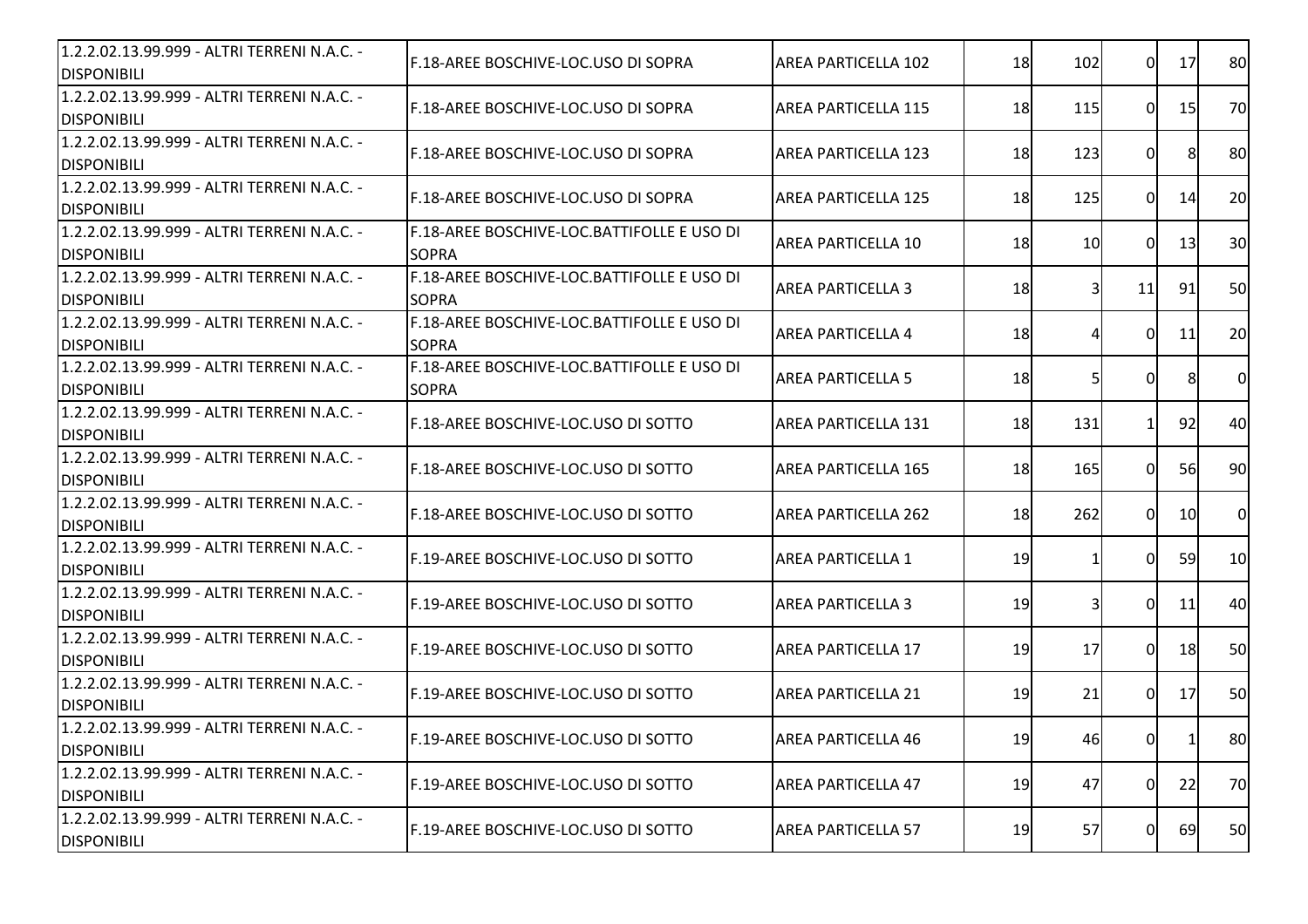| 1.2.2.02.13.99.999 - ALTRI TERRENI N.A.C. -<br><b>DISPONIBILI</b> | F.19-AREE BOSCHIVE-LOC.USO DI SOTTO  | <b>AREA PARTICELLA 58</b>  | 19 | 58  | $\overline{0}$ | 15        | 70             |
|-------------------------------------------------------------------|--------------------------------------|----------------------------|----|-----|----------------|-----------|----------------|
| 1.2.2.02.13.99.999 - ALTRI TERRENI N.A.C. -<br><b>DISPONIBILI</b> | F.19-AREE BOSCHIVE-LOC.USO DI SOTTO  | <b>AREA PARTICELLA 59</b>  | 19 | 59  | 0              |           | 30             |
| 1.2.2.02.13.99.999 - ALTRI TERRENI N.A.C. -<br><b>DISPONIBILI</b> | F.19-AREE BOSCHIVE-LOC.USO DI SOTTO  | <b>AREA PARTICELLA 63</b>  | 19 | 63  | <u>2</u>       | 63        | 10             |
| 1.2.2.02.13.99.999 - ALTRI TERRENI N.A.C. -<br><b>DISPONIBILI</b> | F.19-AREE BOSCHIVE-LOC.USO DI SOTTO  | <b>AREA PARTICELLA 66</b>  | 19 | 66  | 0I             | 37        | $\overline{0}$ |
| 1.2.2.02.13.99.999 - ALTRI TERRENI N.A.C. -<br><b>DISPONIBILI</b> | F.19-AREE BOSCHIVE-LOC.USO DI SOTTO  | <b>AREA PARTICELLA 74</b>  | 19 | 74  | ΩI             | 31        | 60             |
| 1.2.2.02.13.99.999 - ALTRI TERRENI N.A.C. -<br><b>DISPONIBILI</b> | F.19-AREE BOSCHIVE-LOC.USO DI SOTTO  | <b>AREA PARTICELLA 75</b>  | 19 | 75  | $\overline{0}$ | 87        | 90             |
| 1.2.2.02.13.99.999 - ALTRI TERRENI N.A.C. -<br><b>DISPONIBILI</b> | F.19-AREE BOSCHIVE-LOC.USO DI SOTTO  | <b>AREA PARTICELLA 76</b>  | 19 | 76  | 0              | 51        | 40             |
| 1.2.2.02.13.99.999 - ALTRI TERRENI N.A.C. -<br><b>DISPONIBILI</b> | F.19-AREE BOSCHIVE-LOC.USO DI SOTTO  | <b>AREA PARTICELLA 77</b>  | 19 | 77  | $\Omega$       | 55        | 90             |
| 1.2.2.02.13.99.999 - ALTRI TERRENI N.A.C. -<br><b>DISPONIBILI</b> | F.19-AREE BOSCHIVE-LOC.USO DI SOTTO  | <b>AREA PARTICELLA 78</b>  | 19 | 78  | 0              | 52        | 40             |
| 1.2.2.02.13.99.999 - ALTRI TERRENI N.A.C. -<br><b>DISPONIBILI</b> | F.19-AREE BOSCHIVE-LOC.USO DI SOTTO  | <b>AREA PARTICELLA 79</b>  | 19 | 79  | ΩI             | 37        | 30             |
| 1.2.2.02.13.99.999 - ALTRI TERRENI N.A.C. -<br><b>DISPONIBILI</b> | F.19-AREE BOSCHIVE-LOC.USO DI SOTTO  | <b>AREA PARTICELLA 80</b>  | 19 | 80  | $\Omega$       | 21        | 50             |
| 1.2.2.02.13.99.999 - ALTRI TERRENI N.A.C. -<br><b>DISPONIBILI</b> | F.19-AREE BOSCHIVE-LOC.USO DI SOTTO  | <b>AREA PARTICELLA 81</b>  | 19 | 81  | $\Omega$       | 38        | 70             |
| 1.2.2.02.13.99.999 - ALTRI TERRENI N.A.C. -<br><b>DISPONIBILI</b> | F.19-AREE BOSCHIVE-LOC.USO DI SOTTO  | <b>AREA PARTICELLA 84</b>  | 19 | 84  | 11             | 56        | 40             |
| 1.2.2.02.13.99.999 - ALTRI TERRENI N.A.C. -<br><b>DISPONIBILI</b> | F.19-AREE BOSCHIVE-LOC.USO DI SOTTO  | <b>AREA PARTICELLA 103</b> | 19 | 103 | $\mathbf{1}$   | 51        | 60             |
| 1.2.2.02.13.99.999 - ALTRI TERRENI N.A.C. -<br><b>DISPONIBILI</b> | IF.19-AREE BOSCHIVE-LOC.USO DI SOTTO | <b>AREA PARTICELLA 108</b> | 19 | 108 | $\Omega$       | 91        | 50             |
| 1.2.2.02.13.99.999 - ALTRI TERRENI N.A.C. -<br><b>DISPONIBILI</b> | IF.19-AREE BOSCHIVE-LOC.USO DI SOTTO | IAREA PARTICELLA 115       | 19 | 115 | 01             | <b>60</b> | 0              |
| 1.2.2.02.13.99.999 - ALTRI TERRENI N.A.C. -<br><b>DISPONIBILI</b> | F.19-AREE BOSCHIVE-LOC.USO DI SOTTO  | <b>AREA PARTICELLA 134</b> | 19 | 134 | 0              | 69        | 80             |
| 1.2.2.02.13.99.999 - ALTRI TERRENI N.A.C. -<br><b>DISPONIBILI</b> | F.19-AREE BOSCHIVE-LOC.USO DI SOTTO  | <b>AREA PARTICELLA 135</b> | 19 | 135 | $\overline{0}$ | 39        | 20             |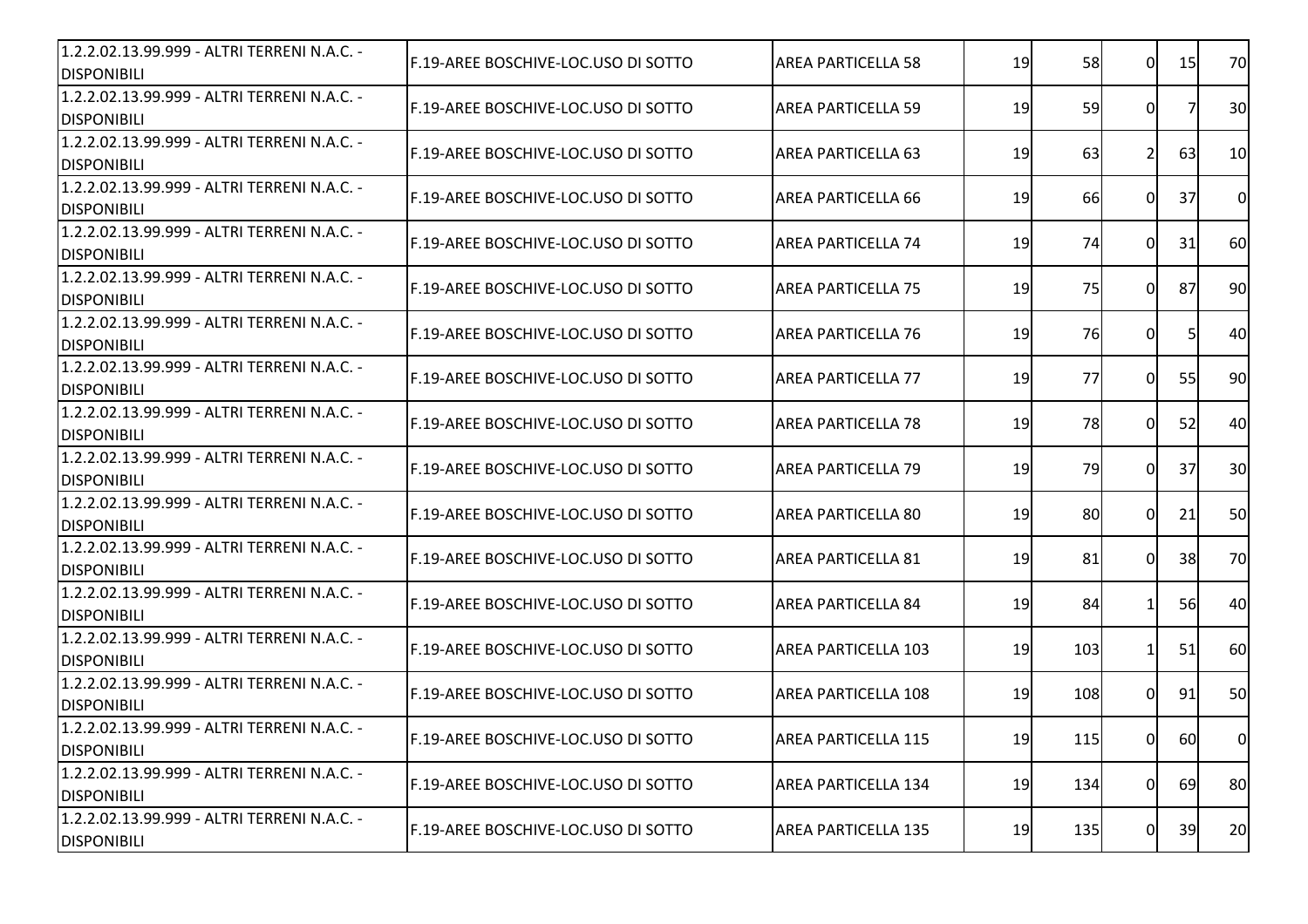| 1.2.2.02.13.99.999 - ALTRI TERRENI N.A.C. -<br><b>IDISPONIBILI</b> | F.19-AREE BOSCHIVE-LOC.USO DI SOTTO         | <b>AREA PARTICELLA 136</b> | 19 | 136 | $\Omega$       | 21        | 50             |
|--------------------------------------------------------------------|---------------------------------------------|----------------------------|----|-----|----------------|-----------|----------------|
| 1.2.2.02.13.99.999 - ALTRI TERRENI N.A.C. -<br><b>DISPONIBILI</b>  | F.19-AREE BOSCHIVE-LOC.USO DI SOTTO         | <b>AREA PARTICELLA 137</b> | 19 | 137 | $\overline{0}$ | 12        | 20             |
| 1.2.2.02.13.99.999 - ALTRI TERRENI N.A.C. -<br><b>DISPONIBILI</b>  | <b>IF.19-AREE BOSCHIVE-LOC.USO DI SOTTO</b> | <b>AREA PARTICELLA 138</b> | 19 | 138 | 0              | 20        | 80             |
| 1.2.2.02.13.99.999 - ALTRI TERRENI N.A.C. -<br><b>DISPONIBILI</b>  | F.19-AREE BOSCHIVE-LOC.USO DI SOTTO         | <b>AREA PARTICELLA 139</b> | 19 | 139 | $\Omega$       | 9         | 90             |
| 1.2.2.02.13.99.999 - ALTRI TERRENI N.A.C. -<br><b>IDISPONIBILI</b> | F.19-AREE BOSCHIVE-LOC.USO DI SOTTO         | <b>AREA PARTICELLA 142</b> | 19 | 142 | 0I             | 11        | 50             |
| 1.2.2.02.13.99.999 - ALTRI TERRENI N.A.C. -<br><b>DISPONIBILI</b>  | IF.19-AREE BOSCHIVE-LOC.USO DI SOTTO        | <b>AREA PARTICELLA 144</b> | 19 | 144 | $\Omega$       | <b>66</b> | $\overline{0}$ |
| 1.2.2.02.13.99.999 - ALTRI TERRENI N.A.C. -<br><b>DISPONIBILI</b>  | F.19-AREE BOSCHIVE-LOC.USO DI SOTTO         | <b>AREA PARTICELLA 145</b> | 19 | 145 | $\overline{0}$ | 62        | 30             |
| 1.2.2.02.13.99.999 - ALTRI TERRENI N.A.C. -<br><b>DISPONIBILI</b>  | IF.19-AREE BOSCHIVE-LOC.USO DI SOTTO        | <b>AREA PARTICELLA 146</b> | 19 | 146 | $\overline{0}$ |           | 40             |
| 1.2.2.02.13.99.999 - ALTRI TERRENI N.A.C. -<br><b>DISPONIBILI</b>  | F.19-AREE BOSCHIVE-LOC.USO DI SOTTO         | <b>AREA PARTICELLA 148</b> | 19 | 148 | $\Omega$       | 10        | 20             |
| 1.2.2.02.13.99.999 - ALTRI TERRENI N.A.C. -<br><b>DISPONIBILI</b>  | F.19-AREE BOSCHIVE-LOC.USO DI SOTTO         | <b>AREA PARTICELLA 152</b> | 19 | 152 | 0              | 31        | 30             |
| 1.2.2.02.13.99.999 - ALTRI TERRENI N.A.C. -<br><b>DISPONIBILI</b>  | F.19-AREE BOSCHIVE-LOC.USO DI SOTTO         | <b>AREA PARTICELLA 154</b> | 19 | 154 | 0I             | 25        | 20             |
| 1.2.2.02.13.99.999 - ALTRI TERRENI N.A.C. -<br><b>DISPONIBILI</b>  | F.19-AREE BOSCHIVE-LOC.USO DI SOTTO         | <b>AREA PARTICELLA 159</b> | 19 | 159 | $\Omega$       | 19        | $\overline{O}$ |
| 1.2.2.02.13.99.999 - ALTRI TERRENI N.A.C. -<br><b>DISPONIBILI</b>  | F.19-AREE BOSCHIVE-LOC.USO DI SOTTO         | AREA PARTICELLA 160        | 19 | 160 | $\overline{0}$ | 11        | 10             |
| 1.2.2.02.13.99.999 - ALTRI TERRENI N.A.C. -<br><b>DISPONIBILI</b>  | F.19-AREE BOSCHIVE-LOC.USO DI SOTTO         | <b>AREA PARTICELLA 161</b> | 19 | 161 | $\overline{0}$ | 27        | 70             |
| 1.2.2.02.13.99.999 - ALTRI TERRENI N.A.C. -<br><b>DISPONIBILI</b>  | F.19-AREE BOSCHIVE-LOC.USO DI SOTTO         | <b>AREA PARTICELLA 162</b> | 19 | 162 | $\Omega$       | 33        | 80             |
| 1.2.2.02.13.99.999 - ALTRI TERRENI N.A.C. -<br><b>DISPONIBILI</b>  | F.19-AREE BOSCHIVE-LOC.USO DI SOTTO         | <b>AREA PARTICELLA 166</b> | 19 | 166 | 01             | 01        | 31             |
| 1.2.2.02.13.99.999 - ALTRI TERRENI N.A.C. -<br><b>DISPONIBILI</b>  | F.19-AREE BOSCHIVE-LOC.USO DI SOTTO         | <b>AREA PARTICELLA 169</b> | 19 | 169 | $\overline{0}$ | 30        | 10             |
| 1.2.2.02.13.99.999 - ALTRI TERRENI N.A.C. -<br><b>DISPONIBILI</b>  | F.19-AREE BOSCHIVE-LOC.USO DI SOTTO         | <b>AREA PARTICELLA 170</b> | 19 | 170 | $\overline{0}$ | 8         | 70             |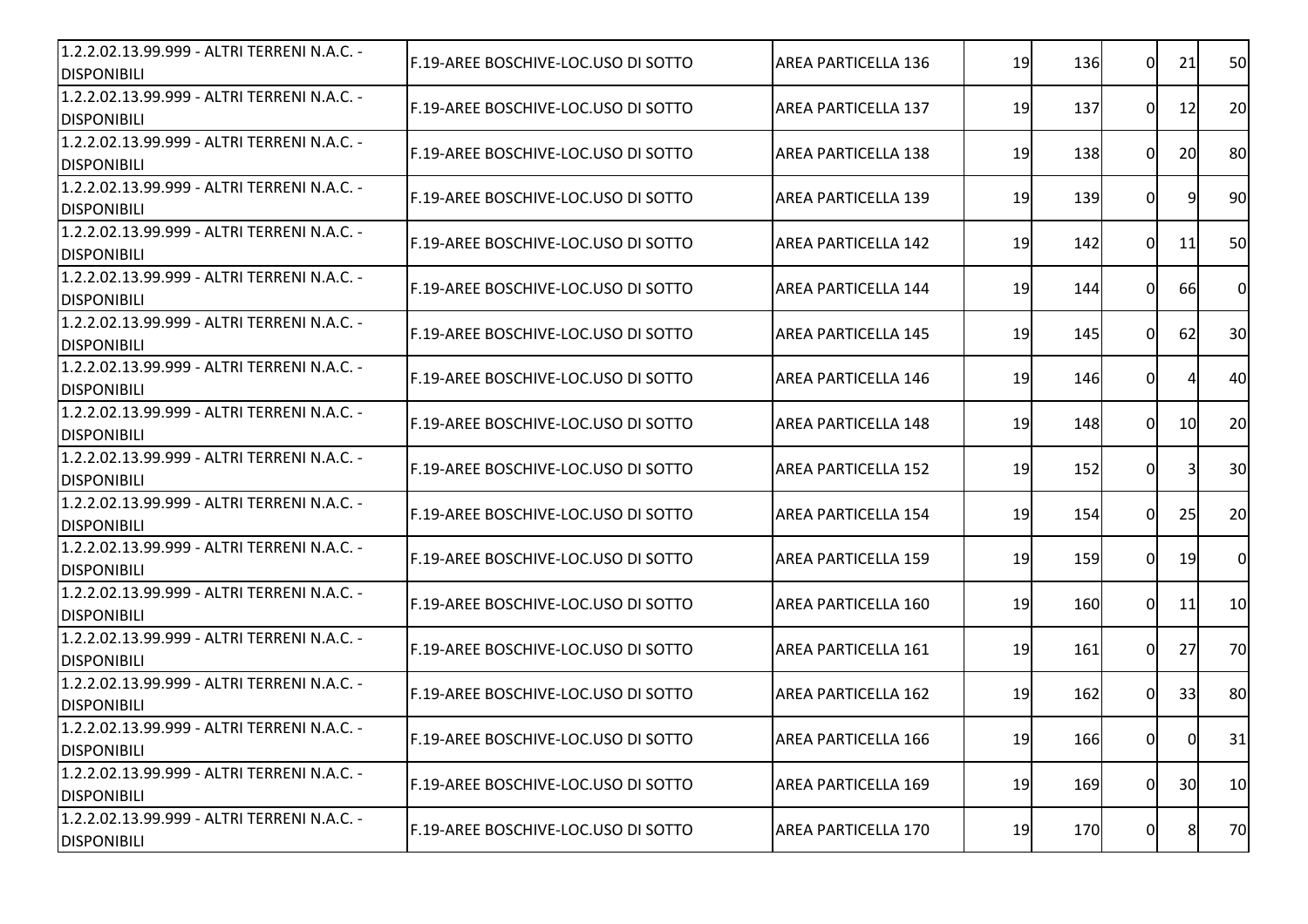| 1.2.2.02.13.99.999 - ALTRI TERRENI N.A.C. -<br><b>DISPONIBILI</b> | <b>IF.19-AREE BOSCHIVE-LOC.USO DI SOTTO</b>                | <b>AREA PARTICELLA 172</b> | 19 | 172 | 0I       | 21             | 10             |
|-------------------------------------------------------------------|------------------------------------------------------------|----------------------------|----|-----|----------|----------------|----------------|
| 1.2.2.02.13.99.999 - ALTRI TERRENI N.A.C. -<br><b>DISPONIBILI</b> | F.19-AREE BOSCHIVE-LOC.USO DI SOTTO                        | <b>AREA PARTICELLA 177</b> | 19 | 177 | ΟI       | 11             | 50             |
| 1.2.2.02.13.99.999 - ALTRI TERRENI N.A.C. -<br><b>DISPONIBILI</b> | F.19-AREE BOSCHIVE-LOC.USO DI SOTTO                        | <b>AREA PARTICELLA 196</b> | 19 | 196 | ΩI       | <b>18</b>      | 50             |
| 1.2.2.02.13.99.999 - ALTRI TERRENI N.A.C. -<br><b>DISPONIBILI</b> | F.19-AREE BOSCHIVE-LOC.USO DI SOTTO                        | AREA PARTICELLA 104        | 19 | 104 | 21       |                | 10             |
| 1.2.2.02.13.99.999 - ALTRI TERRENI N.A.C. -<br><b>DISPONIBILI</b> | F.19-AREE BOSCHIVE-LOC.USO DI SOTTO                        | AREA PARTICELLA 105        | 19 | 105 | ΩL       | 20             | 10             |
| 1.2.2.01.03.01.001 - TERRENI DEMANIALI -<br>DEMANIALI             | F.31-PORZIONI STRADA PONTE CASTELVECCHIO-<br><b>SORANA</b> | <b>AREA PARTICELLA 8</b>   | 31 | 8   | 0I       | $\Omega$       | 71             |
| 1.2.2.01.03.01.001 - TERRENI DEMANIALI -<br><b>DEMANIALI</b>      | F.31-PORZIONI STRADA PONTE CASTELVECCHIO-<br><b>SORANA</b> | <b>AREA PARTICELLA 15</b>  | 31 | 15  | ΟI       | $\Omega$       | 91             |
| 1.2.2.02.13.01.001 - TERRENI AGRICOLI -<br><b>DISPONIBILI</b>     | F.21-AREE AGRICOLE-INCOLTE-<br>LOC.CASTELVECCHIO           | <b>AREA PARTICELLA 35</b>  | 21 | 35  | ΩI       | 47             | 30             |
| 1.2.2.02.13.01.001 - TERRENI AGRICOLI -<br><b>DISPONIBILI</b>     | F.21-AREE AGRICOLE-INCOLTE-<br>LOC.CASTELVECCHIO           | <b>AREA PARTICELLA 43</b>  | 21 | 43  | $\Omega$ | 28             | $\overline{0}$ |
| 1.2.2.02.13.01.001 - TERRENI AGRICOLI -<br><b>DISPONIBILI</b>     | <b>F.21-AREE AGRICOLE-INCOLTE-</b><br>LOC.CASTELVECCHIO    | <b>AREA PARTICELLA 83</b>  | 21 | 83  | $\Omega$ | 11             | $\overline{0}$ |
| 1.2.2.02.13.01.001 - TERRENI AGRICOLI -<br><b>DISPONIBILI</b>     | F.21-AREE AGRICOLE-INCOLTE-<br>LOC.CASTELVECCHIO           | <b>AREA PARTICELLA 87</b>  | 21 | 87  | ΩI       | $\mathsf{G}$   | 70             |
| 1.2.2.02.13.01.001 - TERRENI AGRICOLI -<br><b>DISPONIBILI</b>     | F.21-AREE AGRICOLE-INCOLTE-<br>LOC.CASTELVECCHIO           | <b>AREA PARTICELLA 105</b> | 21 | 105 | 0I       | $\overline{2}$ | 60             |
| 1.2.2.02.13.01.001 - TERRENI AGRICOLI -<br><b>DISPONIBILI</b>     | F.21-AREE AGRICOLE-INCOLTE-<br>LOC.CASTELVECCHIO           | AREA PARTICELLA 202        | 21 | 202 | 0I       | $\mathbf{1}$   | 40             |
| 1.2.2.02.13.01.001 - TERRENI AGRICOLI -<br><b>DISPONIBILI</b>     | F.21-AREE AGRICOLE-INCOLTE-<br>LOC.CASTELVECCHIO           | AREA PARTICELLA 210        | 21 | 210 | 91       | 53             | 20             |
| 1.2.2.02.13.01.001 - TERRENI AGRICOLI -<br><b>DISPONIBILI</b>     | F.21-AREE AGRICOLE-INCOLTE-<br>LOC.CASTELVECCHIO           | AREA PARTICELLA 213        | 21 | 213 | 0I       | 49             | 40             |
| 1.2.2.02.13.01.001 - TERRENI AGRICOLI -<br><b>DISPONIBILI</b>     | F.21-AREE AGRICOLE-INCOLTE-<br>LOC.CASTELVECCHIO           | AREA PARTICELLA 214        | 21 | 214 | 0I       | $\mathbf{1}$   | 20             |
| 1.2.2.02.13.01.001 - TERRENI AGRICOLI -<br><b>DISPONIBILI</b>     | F.21-AREE AGRICOLE-INCOLTE-<br>LOC.CASTELVECCHIO           | AREA PRTICELLA 284         | 21 | 284 | 01       |                | $\overline{0}$ |
| 1.2.2.02.13.99.999 - ALTRI TERRENI N.A.C. -<br><b>DISPONIBILI</b> | F.20-AREE INCOLTE-BOSCHIVE-LOC.RIO DI PONE                 | <b>AREA PARTICELLA 196</b> | 20 | 196 | 0        | 89             | 10             |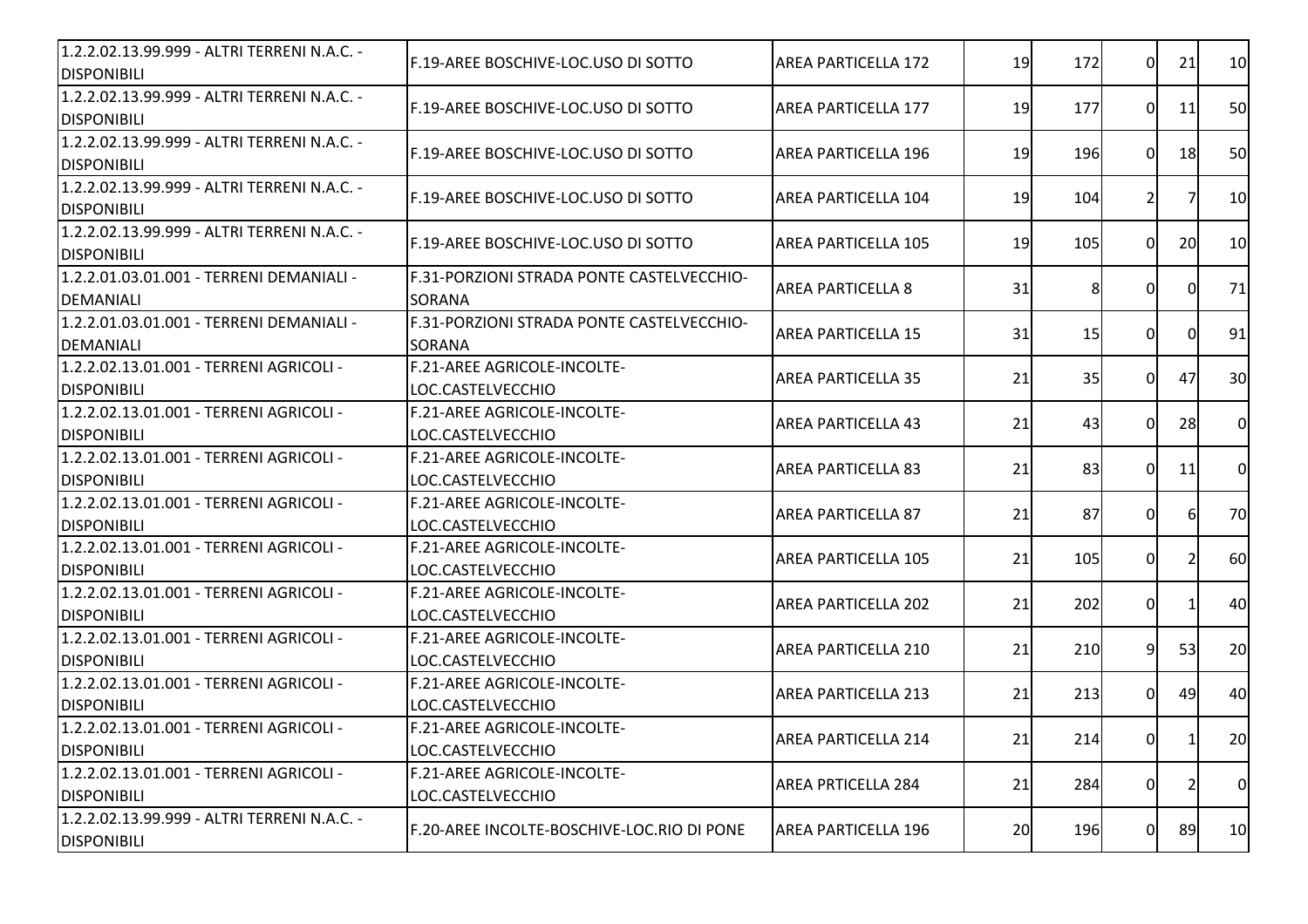| 1.2.2.02.13.99.999 - ALTRI TERRENI N.A.C. -<br><b>DISPONIBILI</b> | F.20-AREE INCOLTE-BOSCHIVE-LOC.RIO DI PONE                   | <b>AREA PARTICELLA 201</b> | 20 | 201       | $\Omega$ | 96       | <sub>0</sub> |
|-------------------------------------------------------------------|--------------------------------------------------------------|----------------------------|----|-----------|----------|----------|--------------|
| 1.2.2.02.13.99.999 - ALTRI TERRENI N.A.C. -<br><b>DISPONIBILI</b> | F.20-AREE INCOLTE-BOSCHIVE-LOC.RIO DI PONE                   | AREA PARTICELLA 234        | 20 | 234       | $\Omega$ | 14       | 80           |
| 1.2.2.02.13.99.999 - ALTRI TERRENI N.A.C. -<br><b>DISPONIBILI</b> | F.20-AREE INCOLTE-BOSCHIVE-LOC.RIO DI PONE                   | <b>AREA PARTICELLA 257</b> | 20 | 257       | 0l       | 71       | 70           |
| 1.2.2.02.13.99.999 - ALTRI TERRENI N.A.C. -<br><b>DISPONIBILI</b> | F.20-AREE INCOLTE-BOSCHIVE-LOC.RIO DI PONE                   | AREA PARTICELLA 283        | 20 | 283       | 0        |          | 50           |
| 1.2.2.02.13.99.999 - ALTRI TERRENI N.A.C. -<br><b>DISPONIBILI</b> | <b>IF.20-AREE INCOLTE-BOSCHIVE-LOC.RIO DI PONE</b>           | <b>AREA PARTICELLA 302</b> | 20 | 302       | 0l       | $\Omega$ | 44           |
| 1.2.2.02.13.99.999 - ALTRI TERRENI N.A.C. -<br><b>DISPONIBILI</b> | F.20-AREE INCOLTE-BOSCHIVE-LOC.RIO DI PONE                   | <b>AREA PARTICELLA 379</b> | 20 | 379       | 0l       |          | 80           |
| 1.2.2.02.13.99.999 - ALTRI TERRENI N.A.C. -<br><b>DISPONIBILI</b> | F.20-AREE BOSCHIVE-LOC.CASTELVECCHIO-PIAN<br><b>DFL MORO</b> | <b>AREA PARTICELLA 220</b> | 20 | 220       | 0        | 51       | 80           |
| 1.2.2.02.13.99.999 - ALTRI TERRENI N.A.C. -<br><b>DISPONIBILI</b> | F.20-AREE BOSCHIVE-LOC.CASTELVECCHIO-PIAN<br><b>DEL MORO</b> | <b>AREA PARTICELLA 5</b>   | 20 | 51        | 0        | 34       | 20           |
| 1.2.2.02.13.99.999 - ALTRI TERRENI N.A.C. -<br><b>DISPONIBILI</b> | F.20-AREE BOSCHIVE-LOC.CASTELVECCHIO-PIAN<br><b>DEL MORO</b> | <b>AREA PARTICELLA 75</b>  | 20 | <b>75</b> | 0        | 27       | 20           |
| 1.2.2.02.13.99.999 - ALTRI TERRENI N.A.C. -<br><b>DISPONIBILI</b> | F.20-AREE BOSCHIVE-LOC.CASTELVECCHIO-PIAN<br><b>DEL MORO</b> | <b>AREA PARTICELLA 82</b>  | 20 | 82        | ΩI       | 61       | 20           |
| 1.2.2.02.13.99.999 - ALTRI TERRENI N.A.C. -<br><b>DISPONIBILI</b> | F.20-AREE BOSCHIVE-LOC.CASTELVECCHIO-PIAN<br><b>DEL MORO</b> | <b>AREA PARTICELLA 83</b>  | 20 | 83        | 0l       |          | <sub>0</sub> |
| 1.2.2.02.13.99.999 - ALTRI TERRENI N.A.C. -<br><b>DISPONIBILI</b> | F.20-AREE BOSCHIVE-LOC.CASTELVECCHIO-PIAN<br><b>DEL MORO</b> | <b>AREA PARTICELLA 86</b>  | 20 | 86        | 0        |          | 10           |
| 1.2.2.02.13.99.999 - ALTRI TERRENI N.A.C. -<br><b>DISPONIBILI</b> | F.20-AREE BOSCHIVE-LOC.CASTELVECCHIO-PIAN<br><b>DEL MORO</b> | <b>AREA PARTICELLA 87</b>  | 20 | 87        | 0        | 51       | 70           |
| 1.2.2.02.13.99.999 - ALTRI TERRENI N.A.C. -<br><b>DISPONIBILI</b> | F.20-AREE BOSCHIVE-LOC.CASTELVECCHIO-PIAN<br><b>DEL MORO</b> | <b>AREA PARTICELLA 89</b>  | 20 | 89        | $\Omega$ | 26       | 20           |
| 1.2.2.02.13.99.999 - ALTRI TERRENI N.A.C. -<br><b>DISPONIBILI</b> | F.20-AREE BOSCHIVE-LOC.CASTELVECCHIO-PIAN<br><b>DEL MORO</b> | AREA PARTICELLA 90         | 20 | 90        | 0        | 8        | 70           |
| 1.2.2.02.13.99.999 - ALTRI TERRENI N.A.C. -<br><b>DISPONIBILI</b> | F.20-AREE BOSCHIVE-LOC.CASTELVECCHIO-PIAN<br><b>DEL MORO</b> | AREA PARTICELLA 91         | 20 | 91        | 01       | 13       | 20           |
| 1.2.2.02.13.99.999 - ALTRI TERRENI N.A.C. -<br><b>DISPONIBILI</b> | F.20-AREE BOSCHIVE-LOC.CASTELVECCHIO-PIAN<br><b>DEL MORO</b> | AREA PARTICELLA 92         | 20 | 92        | $\Omega$ | 12       | 20           |
| 1.2.2.02.13.99.999 - ALTRI TERRENI N.A.C. -<br><b>DISPONIBILI</b> | F.20-AREE BOSCHIVE-LOC.CASTELVECCHIO-PIAN<br><b>DEL MORO</b> | <b>AREA PARTICELLA 95</b>  | 20 | 95        | $\Omega$ | 46       | 40           |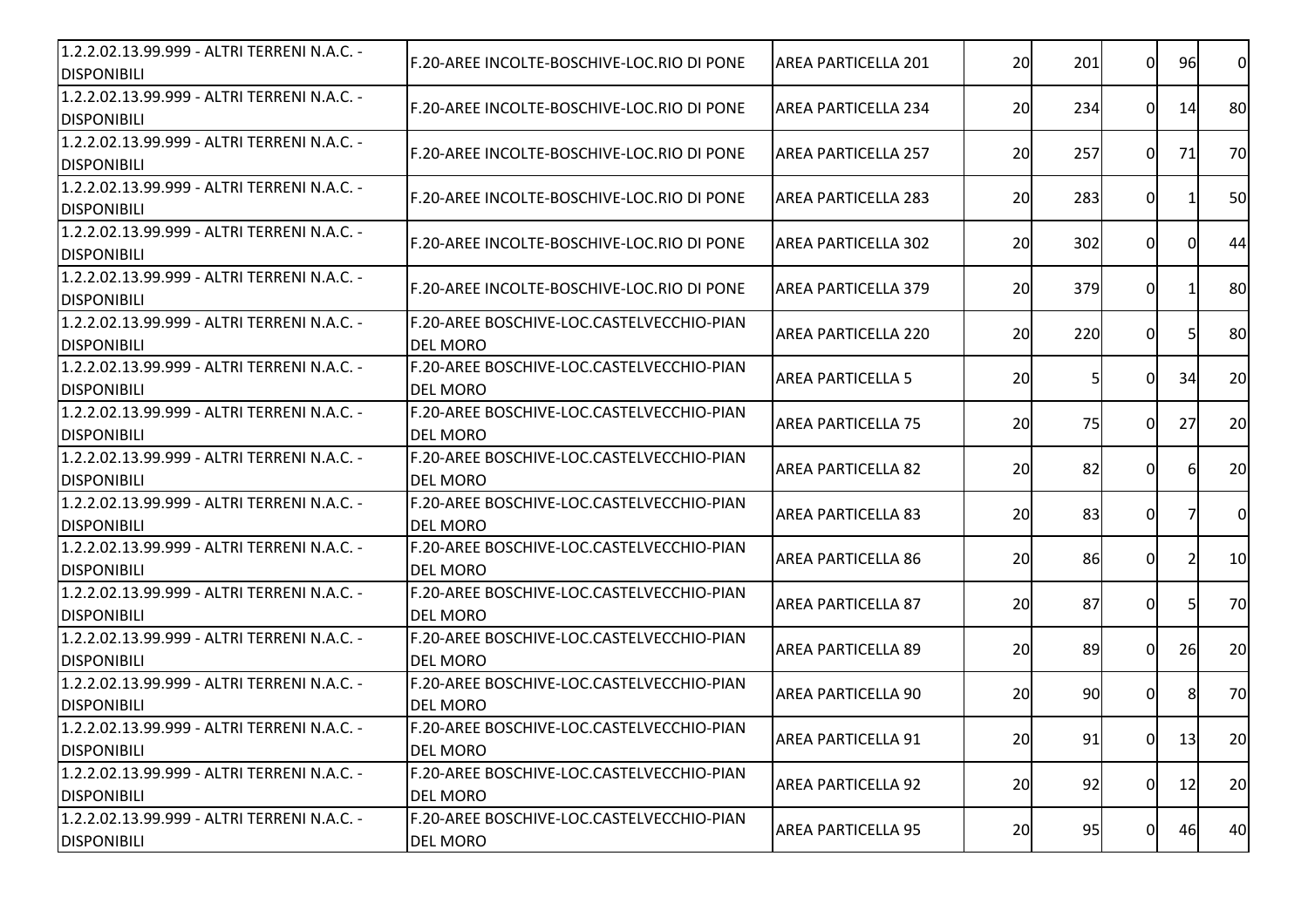| 1.2.2.02.13.99.999 - ALTRI TERRENI N.A.C. - | <b>IF.24-AREE BOSCHIVE-INCOLTE-</b>          |                            |    |     |                |    |    |
|---------------------------------------------|----------------------------------------------|----------------------------|----|-----|----------------|----|----|
| <b>DISPONIBILI</b>                          | LOC.CASTELVECCHIO                            | AREA PARTICELLA 141        | 24 | 141 | 0l             | 24 | 90 |
| 1.2.2.02.13.99.999 - ALTRI TERRENI N.A.C. - | F.24-AREE BOSCHIVE-INCOLTE-                  | <b>AREA PARTICELLA 32</b>  | 24 | 32  | 0l             | 14 | 30 |
| <b>DISPONIBILI</b>                          | LOC.CASTELVECCHIO                            |                            |    |     |                |    |    |
| 1.2.2.02.13.99.999 - ALTRI TERRENI N.A.C. - | F.24-AREE BOSCHIVE-INCOLTE-                  | <b>AREA PARTICELLA 34</b>  | 24 | 34  | 0l             | 21 | 50 |
| <b>DISPONIBILI</b>                          | LOC.CASTELVECCHIO                            |                            |    |     |                |    |    |
| 1.2.2.02.13.99.999 - ALTRI TERRENI N.A.C. - | F.24-AREE BOSCHIVE-INCOLTE-                  | AREA PARTICELLA 60         | 24 | 60  | $\Omega$       | 34 | 10 |
| <b>DISPONIBILI</b>                          | LOC.CASTELVECCHIO                            |                            |    |     |                |    |    |
| 1.2.2.02.13.99.999 - ALTRI TERRENI N.A.C. - | <b>IF.24-AREE BOSCHIVE-INCOLTE-</b>          | <b>AREA PARTICELLA 88</b>  | 24 | 88  | ΩI             | 40 | 10 |
| <b>DISPONIBILI</b>                          | LOC.CASTELVECCHIO                            |                            |    |     |                |    |    |
| 1.2.2.02.13.99.999 - ALTRI TERRENI N.A.C. - | F.24-AREE BOSCHIVE-INCOLTE-                  | <b>AREA PARTICELLA 89</b>  | 24 | 89  | 0l             |    | 30 |
| <b>DISPONIBILI</b>                          | LOC.CASTELVECCHIO                            |                            |    |     |                |    |    |
| 1.2.2.02.13.99.999 - ALTRI TERRENI N.A.C. - | F.24-AREE BOSCHIVE-INCOLTE-                  | <b>AREA PARTICELLA 92</b>  |    | 92  | 0l             |    | 80 |
| <b>DISPONIBILI</b>                          | LOC.CASTELVECCHIO                            |                            | 24 |     |                | 17 |    |
| 1.2.2.02.13.99.999 - ALTRI TERRENI N.A.C. - | <b>IF.24-AREE BOSCHIVE-INCOLTE-</b>          | <b>AREA PARTICELLA 110</b> | 24 | 110 | 0l             | 55 | 40 |
| <b>DISPONIBILI</b>                          | LOC.CASTELVECCHIO                            |                            |    |     |                |    |    |
| 1.2.2.02.13.99.999 - ALTRI TERRENI N.A.C. - | F.24-AREE BOSCHIVE-INCOLTE-                  | <b>AREA PARTICELLA 240</b> | 24 | 240 | 01             |    | 10 |
| <b>DISPONIBILI</b>                          | LOC.CASTELVECCHIO                            |                            |    |     |                |    |    |
| 1.2.2.02.13.99.999 - ALTRI TERRENI N.A.C. - | F.24-AREE BOSCHIVE-INCOLTE-                  | <b>AREA PARTICELLA 241</b> | 24 | 241 | 0l             |    | 90 |
| <b>DISPONIBILI</b>                          | ILOC.CASTELVECCHIO-PIAN DEL MORO             |                            |    |     |                |    |    |
| 1.2.2.02.13.99.999 - ALTRI TERRENI N.A.C. - | <b>F.24-AREE BOSCHIVE-INCOLTE-</b>           | <b>AREA PARTICELLA258</b>  | 24 | 258 | 0l             | q  | 40 |
| <b>DISPONIBILI</b>                          | LOC.CASTELVECCHIO-PIAN DEL MORO              |                            |    |     |                |    |    |
| 1.2.2.02.13.99.999 - ALTRI TERRENI N.A.C. - | F.24-AREE BOSCHIVE-INCOLTE-                  | <b>AREA PARTICELLA 134</b> | 24 | 134 | 2I             | 32 | 20 |
| <b>DISPONIBILI</b>                          | LOC.CASTELVECCHIO-PIAN DEL MORO              |                            |    |     |                |    |    |
| 1.2.2.02.13.99.999 - ALTRI TERRENI N.A.C. - | F.24-AREE BOSCHIVE-INCOLTE-                  | <b>AREA PARTICELLA 144</b> | 24 | 144 | $\Omega$       | 98 | 90 |
| <b>DISPONIBILI</b>                          | LOC.CASTELVECCHIO-PIAN DEL MORO              |                            |    |     |                |    |    |
| 1.2.2.02.13.99.999 - ALTRI TERRENI N.A.C. - | F.24-AREE BOSCHIVE-INCOLTE-                  | <b>AREA PARTICELLA 226</b> | 24 | 226 | 01             | 77 | 20 |
| <b>DISPONIBILI</b>                          | LOC.CASTELVECCHIO-PIAN DEL MORO              |                            |    |     |                |    |    |
| 1.2.2.02.13.99.999 - ALTRI TERRENI N.A.C. - | F.24-AREE BOSCHIVE-INCOLTE-                  | <b>AREA PARTICELLA 238</b> | 24 | 238 | 01             |    | 20 |
| <b>DISPONIBILI</b>                          | LOC.CASTELVECCHIO-PIAN DEL MORO              |                            |    |     |                |    |    |
| 1.2.2.02.13.99.999 - ALTRI TERRENI N.A.C. - | F.24-AREE BOSCHIVE-INCOLTE-                  |                            |    |     |                |    |    |
| <b>DISPONIBILI</b>                          | LOC.CASTELVECCHIO-PIAN DEL MORO              | <b>AREA PARTICELLA 239</b> | 24 | 239 | 01             |    | 80 |
| 1.2.2.02.13.99.999 - ALTRI TERRENI N.A.C. - | F.13-AREE BOSCHIVE PIAN DELL'ARA-LOC.STIAPPA | <b>AREA PARTICELLA 234</b> | 13 | 234 | $\overline{0}$ | 36 | 40 |
| <b>DISPONIBILI</b>                          |                                              |                            |    |     |                |    |    |
| 1.2.2.02.13.99.999 - ALTRI TERRENI N.A.C. - |                                              |                            |    |     |                |    |    |
| <b>DISPONIBILI</b>                          | F.13-AREE BOSCHIVE PIAN DELL'ARA-LOC.STIAPPA | <b>AREA PARTICELLA 241</b> | 13 | 241 | 0              | 73 | 60 |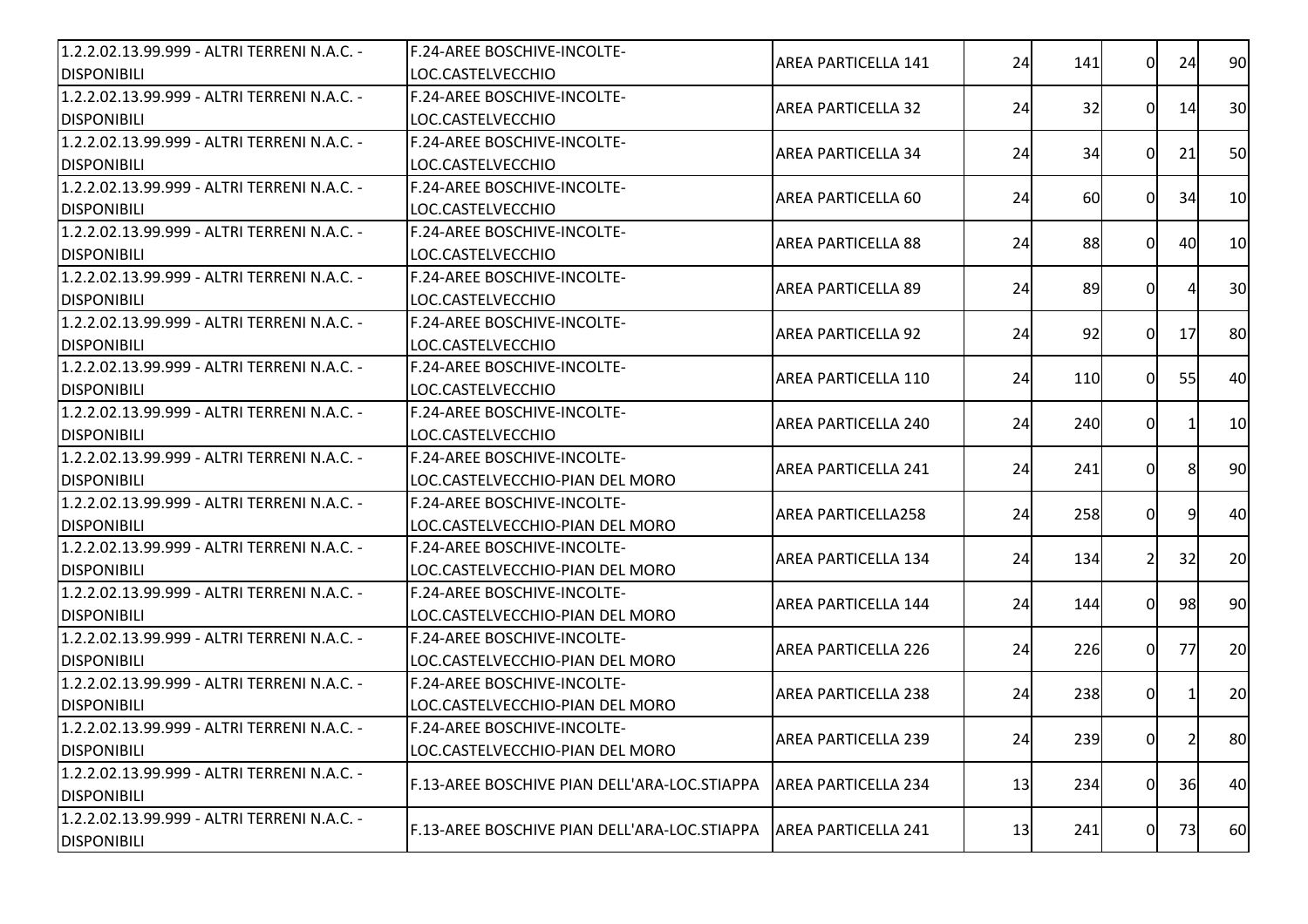| 1.2.2.02.13.99.999 - ALTRI TERRENI N.A.C. -<br><b>DISPONIBILI</b> | <b>IF.13-AREE BOSCHIVE PIAN DELL'ARA-LOC.STIAPPA</b> | <b>AREA PARTICELLA 265</b> | 13 | 265       | $\Omega$ | 20 | 70             |
|-------------------------------------------------------------------|------------------------------------------------------|----------------------------|----|-----------|----------|----|----------------|
| 1.2.2.02.13.99.999 - ALTRI TERRENI N.A.C. -<br><b>DISPONIBILI</b> | F.13-AREE BOSCHIVE PIAN DELL'ARA-LOC.STIAPPA         | <b>AREA PARTICELLA 269</b> | 13 | 269       | 01       | 17 | 80             |
| 1.2.2.02.13.99.999 - ALTRI TERRENI N.A.C. -<br><b>DISPONIBILI</b> | <b>IF.13-AREE BOSCHIVE PIAN DELL'ARA-LOC.STIAPPA</b> | <b>AREA PARTICELLA 5</b>   | 13 |           | $\Omega$ | 15 | 70             |
| 1.2.2.02.13.99.999 - ALTRI TERRENI N.A.C. -<br><b>DISPONIBILI</b> | F.13-AREE BOSCHIVE PIAN DELL'ARA-LOC.STIAPPA         | IAREA PARTICELLA 27        | 13 | 27        | $\Omega$ | 40 | 0              |
| 1.2.2.02.13.99.999 - ALTRI TERRENI N.A.C. -<br><b>DISPONIBILI</b> | F.13-AREE BOSCHIVE PIAN DELL'ARA-LOC.STIAPPA         | <b>AREA PARTICELLA 55</b>  | 13 | 55        | ΩI       | 44 | 80             |
| 1.2.2.02.13.99.999 - ALTRI TERRENI N.A.C. -<br><b>DISPONIBILI</b> | F.13-AREE BOSCHIVE PIAN DELL'ARA-LOC.STIAPPA         | <b>AREA PARTICELLA 67</b>  | 13 | 67        | $\Omega$ | 22 | 40             |
| 1.2.2.02.13.99.999 - ALTRI TERRENI N.A.C. -<br><b>DISPONIBILI</b> | F.13-AREE BOSCHIVE PIAN DELL'ARA-LOC.STIAPPA         | IAREA PARTICELLA 69        | 13 | 69        | $\Omega$ | 31 | $\overline{0}$ |
| 1.2.2.02.13.99.999 - ALTRI TERRENI N.A.C. -<br><b>DISPONIBILI</b> | <b>IF.13-AREE BOSCHIVE PIAN DELL'ARA-LOC.STIAPPA</b> | <b>AREA PARTICELLA 70</b>  | 13 | <b>70</b> | $\Omega$ | 81 | 90             |
| 1.2.2.02.13.99.999 - ALTRI TERRENI N.A.C. -<br><b>DISPONIBILI</b> | F.13-AREE BOSCHIVE PIAN DELL'ARA-LOC.STIAPPA         | <b>AREA PARTICELLA 71</b>  | 13 | 71        | 01       |    | 90             |
| 1.2.2.02.13.99.999 - ALTRI TERRENI N.A.C. -<br><b>DISPONIBILI</b> | F.13-AREE BOSCHIVE PIAN DELL'ARA-LOC.STIAPPA         | <b>AREA PARTICELLA 72</b>  | 13 | 72        | 0        |    | 60             |
| 1.2.2.02.13.99.999 - ALTRI TERRENI N.A.C. -<br><b>DISPONIBILI</b> | F.13-AREE BOSCHIVE PIAN DELL'ARA-LOC.STIAPPA         | IAREA PARTICELLA 77        | 13 | 77        | 0l       | 23 | 90             |
| 1.2.2.02.13.99.999 - ALTRI TERRENI N.A.C. -<br><b>DISPONIBILI</b> | F.13-AREE BOSCHIVE PIAN DELL'ARA-LOC.STIAPPA         | <b>AREA PARTICELLA 78</b>  | 13 | 78        | 0l       | 48 | <sub>0</sub>   |
| 1.2.2.02.13.99.999 - ALTRI TERRENI N.A.C. -<br><b>DISPONIBILI</b> | F.13-AREE BOSCHIVE PIAN DELL'ARA-LOC.STIAPPA         | <b>AREA PARTICELLA 79</b>  | 13 | 79        | $\Omega$ | 93 | 10             |
| 1.2.2.02.13.99.999 - ALTRI TERRENI N.A.C. -<br><b>DISPONIBILI</b> | F.13-AREE BOSCHIVE PIAN DELL'ARA-LOC.STIAPPA         | <b>AREA PARTICELLA 86</b>  | 13 | 86        |          |    | 60             |
| 1.2.2.02.13.99.999 - ALTRI TERRENI N.A.C. -<br><b>DISPONIBILI</b> | F.13-AREE BOSCHIVE PIAN DELL'ARA-LOC.STIAPPA         | <b>AREA PARTICELLA 91</b>  | 13 | 91        | $\Omega$ | 39 | 90             |
| 1.2.2.02.13.99.999 - ALTRI TERRENI N.A.C. -<br><b>DISPONIBILI</b> | F.13-AREE BOSCHIVE PIAN DELL'ARA-LOC.STIAPPA         | <b>AREA PARTICELLA 94</b>  | 13 | 94        | 01       | 41 | 80             |
| 1.2.2.02.13.99.999 - ALTRI TERRENI N.A.C. -<br><b>DISPONIBILI</b> | F.13-AREE BOSCHIVE PIAN DELL'ARA-LOC.STIAPPA         | <b>AREA PARTICELLA 114</b> | 13 | 114       | 0l       | 80 | $\overline{0}$ |
| 1.2.2.02.13.99.999 - ALTRI TERRENI N.A.C. -<br><b>DISPONIBILI</b> | F.13-AREE BOSCHIVE PIAN DELL'ARA-LOC.STIAPPA         | <b>AREA PARTICELLA 115</b> | 13 | 115       | 01       | 93 | 80             |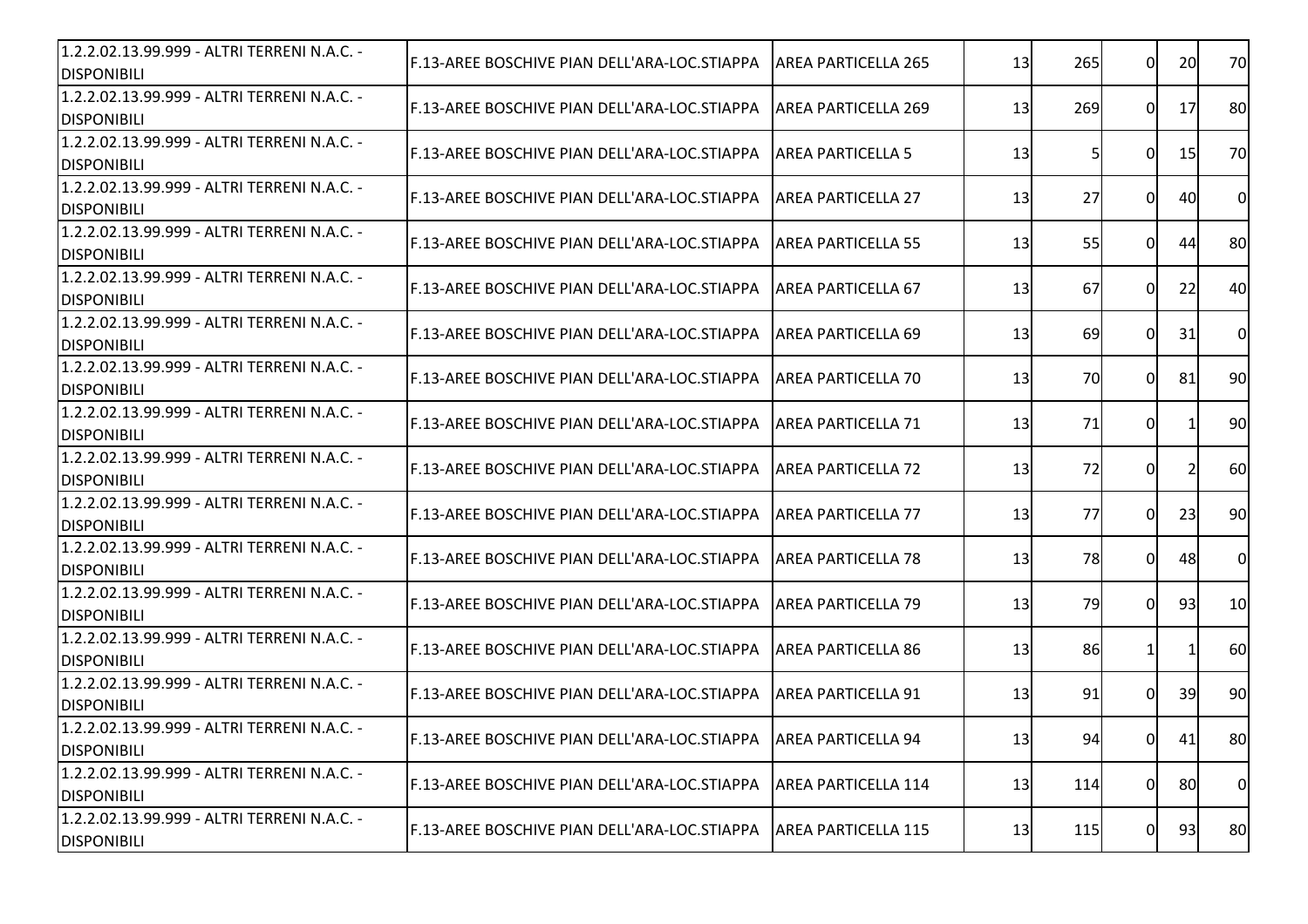| 1.2.2.02.13.99.999 - ALTRI TERRENI N.A.C. -<br><b>IDISPONIBILI</b> | <b>IF.13-AREE BOSCHIVE PIAN DELL'ARA-LOC.STIAPPA</b> | AREA PARTICELLA 132        | 13 | 132 | $\overline{2}$ | 15        | 80 |
|--------------------------------------------------------------------|------------------------------------------------------|----------------------------|----|-----|----------------|-----------|----|
| 1.2.2.02.13.99.999 - ALTRI TERRENI N.A.C. -<br><b>DISPONIBILI</b>  | F.13-AREE BOSCHIVE PIAN DELL'ARA-LOC.STIAPPA         | IAREA PARTICELLA 134       | 13 | 134 | $\overline{0}$ | <b>10</b> | 20 |
| 1.2.2.02.13.99.999 - ALTRI TERRENI N.A.C. -<br><b>DISPONIBILI</b>  | F.13-AREE BOSCHIVE PIAN DELL'ARA-LOC.STIAPPA         | <b>AREA PARTICELLA 148</b> | 13 | 148 | 0              | 59        | 20 |
| 1.2.2.02.13.99.999 - ALTRI TERRENI N.A.C. -<br><b>DISPONIBILI</b>  | F.13-AREE BOSCHIVE PIAN DELL'ARA-LOC.STIAPPA         | IAREA PARTICELLA 149       | 13 | 149 | 11             | 20        | 30 |
| 1.2.2.02.13.99.999 - ALTRI TERRENI N.A.C. -<br><b>DISPONIBILI</b>  | F.13-AREE BOSCHIVE PIAN DELL'ARA-LOC.STIAPPA         | <b>AREA PARTICELLA 157</b> | 13 | 157 | 0I             | 50        | 50 |
| 1.2.2.02.13.99.999 - ALTRI TERRENI N.A.C. -<br><b>DISPONIBILI</b>  | F.13-AREE BOSCHIVE PIAN DELL'ARA-LOC.STIAPPA         | <b>AREA PARTICELLA 171</b> | 13 | 171 | 0              | 23        | 40 |
| 1.2.2.02.13.99.999 - ALTRI TERRENI N.A.C. -<br><b>DISPONIBILI</b>  | F.13-AREE BOSCHIVE PIAN DELL'ARA-LOC.STIAPPA         | <b>AREA PARTICELLA 187</b> | 13 | 187 | $\overline{0}$ | 91        | 80 |
| 1.2.2.02.13.99.999 - ALTRI TERRENI N.A.C. -<br><b>DISPONIBILI</b>  | F.13-AREE BOSCHIVE PIAN DELL'ARA-LOC.STIAPPA         | AREA PARTICELLA 191        | 13 | 191 | $\overline{0}$ | 51        | 40 |
| 1.2.2.02.13.99.999 - ALTRI TERRENI N.A.C. -<br><b>DISPONIBILI</b>  | F.13-AREE BOSCHIVE PIAN DELL'ARA-LOC.STIAPPA         | <b>AREA PARTICELLA 213</b> | 13 | 213 | $\Omega$       | 12        | 20 |
| 1.2.2.02.13.99.999 - ALTRI TERRENI N.A.C. -<br><b>DISPONIBILI</b>  | F.13-AREE BOSCHIVE PIAN DELL'ARA-LOC.STIAPPA         | <b>AREA PARTICELLA 224</b> | 13 | 224 | 0              | 26        | 60 |
| 1.2.2.02.13.99.999 - ALTRI TERRENI N.A.C. -<br><b>DISPONIBILI</b>  | F.13-AREE BOSCHIVE PIAN DELL'ARA-LOC.STIAPPA         | <b>AREA PARTICELLA 229</b> | 13 | 229 | 0I             | 30        | 40 |
| 1.2.2.02.13.99.999 - ALTRI TERRENI N.A.C. -<br><b>DISPONIBILI</b>  | F.13-AREE BOSCHIVE LOC.STIAPPA                       | <b>AREA PARTICELLA 233</b> | 13 | 233 | 0I             | 27        | 60 |
| 1.2.2.02.13.99.999 - ALTRI TERRENI N.A.C. -<br><b>DISPONIBILI</b>  | F.13-AREE BOSCHIVE LOC.STIAPPA                       | <b>AREA PARTICELLA 257</b> | 13 | 257 | 0              | 51        | 40 |
| 1.2.2.02.13.99.999 - ALTRI TERRENI N.A.C. -<br><b>DISPONIBILI</b>  | <b>IF.13-AREE BOSCHIVE LOC.STIAPPA</b>               | <b>AREA PARTICELLA 199</b> | 13 | 199 | $\overline{0}$ | 27        | 50 |
| 1.2.2.02.13.99.999 - ALTRI TERRENI N.A.C. -<br><b>DISPONIBILI</b>  | IF.4-AREE BOSCHIVE-LOC.STIAPPA                       | <b>AREA PARTICELLA 37</b>  |    | 37  |                | 68        | 70 |
| 1.2.2.02.13.99.999 - ALTRI TERRENI N.A.C. -<br><b>DISPONIBILI</b>  | F.4-AREE BOSCHIVE-LOC.STIAPPA                        | <b>AREA PARTICELLA 49</b>  | 4  | 49  | 01             | 38        | 70 |
| 1.2.2.02.13.99.999 - ALTRI TERRENI N.A.C. -<br><b>DISPONIBILI</b>  | F.4-AREE BOSCHIVE-LOC.STIAPPA                        | <b>AREA PARTICELLA 68</b>  | 4  | 68  | $\overline{2}$ | 9         | 60 |
| 1.2.2.02.13.99.999 - ALTRI TERRENI N.A.C. -<br><b>DISPONIBILI</b>  | F.4-AREE BOSCHIVE-LOC.STIAPPA                        | <b>AREA PARTICELLA 111</b> |    | 111 | $\overline{0}$ | 78        | 50 |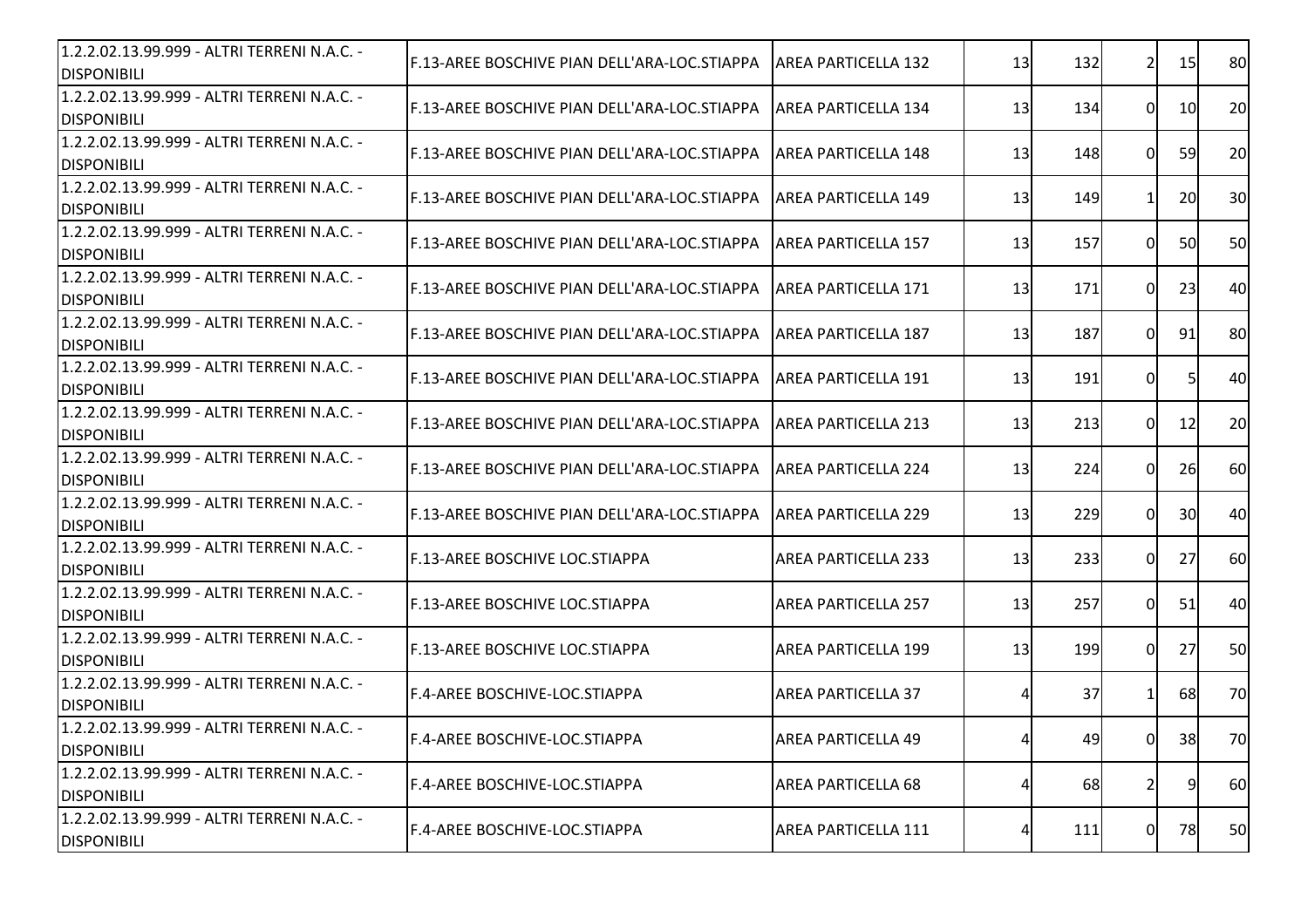| 1.2.2.02.13.99.999 - ALTRI TERRENI N.A.C. -<br><b>DISPONIBILI</b> | F.4-AREE BOSCHIVE-LOC.STIAPPA                            | <b>AREA PARTICELLA 217</b> | Δ  | 217 | $\Omega$       | 24 | 80             |
|-------------------------------------------------------------------|----------------------------------------------------------|----------------------------|----|-----|----------------|----|----------------|
| 1.2.2.02.13.99.999 - ALTRI TERRENI N.A.C. -<br><b>DISPONIBILI</b> | F.4-AREE BOSCHIVE-LOC.STIAPPA                            | AREA PARTICELLA 276        |    | 276 | 0I             | 41 | 10             |
| 1.2.2.02.13.99.999 - ALTRI TERRENI N.A.C. -<br><b>DISPONIBILI</b> | F.4-AREE BOSCHIVE-LOC.STIAPPA                            | <b>AREA PARTICELLA 279</b> |    | 279 | 21             | 56 | 30             |
| 1.2.2.02.13.99.999 - ALTRI TERRENI N.A.C. -<br><b>DISPONIBILI</b> | F.4-AREE BOSCHIVE-LOC.STIAPPA                            | <b>AREA PARTICELLA 283</b> |    | 283 | 0I             |    | 50             |
| 1.2.2.02.13.99.999 - ALTRI TERRENI N.A.C. -<br><b>DISPONIBILI</b> | <b>IF.4-AREE BOSCHIVE-LOC.STIAPPA</b>                    | <b>AREA PARTICELLA 287</b> |    | 287 | $\Omega$       |    | 60             |
| 1.2.2.02.13.99.999 - ALTRI TERRENI N.A.C. -<br><b>DISPONIBILI</b> | F.4-AREE BOSCHIVE-LOC.STIAPPA                            | <b>AREA PARTICELLA 289</b> |    | 289 | 0              | 51 | 80             |
| 1.2.2.02.13.99.999 - ALTRI TERRENI N.A.C. -<br><b>DISPONIBILI</b> | F.4-AREE BOSCHIVE-LOC.STIAPPA                            | <b>AREA PARTICELLA 292</b> | Δ  | 292 | 11             | 24 | $\overline{0}$ |
| 1.2.2.01.03.01.001 - TERRENI DEMANIALI -<br><b>DEMANIALI</b>      | F.76-PARCHEGGIO VIA DEL GIOCATOIO-<br><b>CAPOLUOGO</b>   | <b>AREA PARTICELLA 533</b> | 76 | 533 | 0I             | 13 | 70             |
| 1.2.2.01.03.01.001 - TERRENI DEMANIALI -<br><b>DEMANIALI</b>      | F.76-PARCHEGGIO VIA DEL GIOCATOIO-<br><b>CAPOLUOGO</b>   | <b>AREA PARTICELLA 531</b> | 76 | 531 | 0I             |    | 96             |
| 1.2.2.01.03.01.001 - TERRENI DEMANIALI -<br><b>DEMANIALI</b>      | F.76-PARCHEGGIO VIA DEL GIOCATOIO-<br><b>CAPOLUOGO</b>   | <b>AREA PARTICELLA 312</b> | 76 | 312 | $\Omega$       |    | 29             |
| 1.2.2.01.03.01.001 - TERRENI DEMANIALI -<br><b>DEMANIALI</b>      | F.76-PARCHEGGIO VIA DELLA TORRE-CAPOLUOGO                | <b>JAREA PARTICELLA 75</b> | 76 | 75  | 0I             |    | $\overline{4}$ |
| 1.2.2.01.03.01.001 - TERRENI DEMANIALI -<br><b>DEMANIALI</b>      | F.76-PARCHEGGIO VIA DELLA TORRE-CAPOLUOGO                | <b>AREA PARTICELLA 77</b>  | 76 | 77  | 0I             | 17 | 87             |
| 1.2.2.01.03.01.001 - TERRENI DEMANIALI -<br><b>DEMANIALI</b>      | F.76-PARCHEGGIO VIA DELLA TORRE-CAPOLUOGO                | <b>AREA PARTICELLA 266</b> | 76 | 266 | 0              | 2  | 10             |
| 1.2.2.01.03.01.001 - TERRENI DEMANIALI -<br><b>DEMANIALI</b>      | F.76-PARCHEGGIO VIA DELLA TORRE-CAPOLUOGO                | <b>AREA PARTICELLA 376</b> | 76 | 376 | $\overline{0}$ |    | 5              |
| 1.2.2.01.03.01.001 - TERRENI DEMANIALI -<br><b>DEMANIALI</b>      | F.31-AREE STRADALI PONTE CASTELVECCHIO-<br><b>SORANA</b> | <b>AREA PARTICELLA 431</b> | 31 | 431 | 0I             |    | 40             |
| 1.2.2.01.03.01.001 - TERRENI DEMANIALI -<br><b>DEMANIALI</b>      | F.31-AREE STRADALI PONTE CASTELVECCHIO-<br><b>SORANA</b> | <b>AREA PARTICELLA 434</b> | 31 | 434 | 0              | 2  | 40             |
| 1.2.2.01.03.01.001 - TERRENI DEMANIALI -<br>DEMANIALI             | F.31-AREE STRADALI PONTE CASTELVECCHIO-<br><b>SORANA</b> | <b>AREA PARTICELLA 486</b> | 31 | 486 | $\overline{0}$ | 0I | 70             |
| 1.2.2.01.03.01.001 - TERRENI DEMANIALI -<br><b>DEMANIALI</b>      | F.32-PORZIONI STRADALI VIA PER SORANA                    | <b>AREA PARTICELLA 442</b> | 32 | 442 | 0              |    | 10             |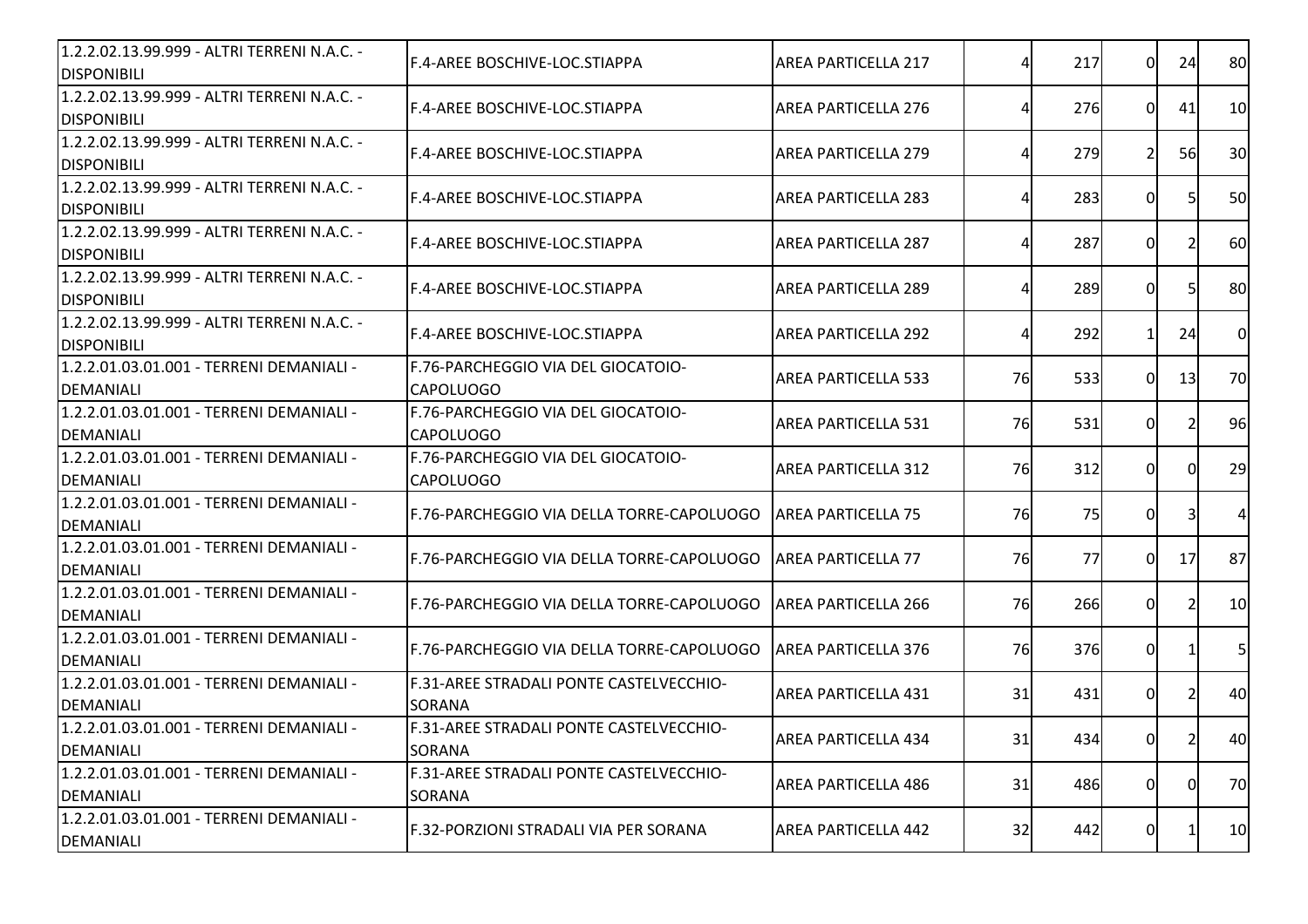| 1.2.2.01.03.01.001 - TERRENI DEMANIALI -<br>DEMANIALI | F.32-PORZIONI STRADALI VIA PER SORANA      | <b>AREA PARTICELLA 421</b> | 32  | 421 | 0              | 0I | 10             |
|-------------------------------------------------------|--------------------------------------------|----------------------------|-----|-----|----------------|----|----------------|
| 1.2.2.01.03.01.001 - TERRENI DEMANIALI -              | F.32-PORZIONI STRADALI VIA PER SORANA      | AREA PARTICELLA 434        | 32  | 434 | 0              | 9  | 70             |
| DEMANIALI                                             |                                            |                            |     |     |                |    |                |
| 1.2.2.01.03.01.001 - TERRENI DEMANIALI -              | IF.32-PORZIONI STRADALI VIA PER SORANA     | AREA PARTICELLA 437        | 32  | 437 | 0              |    | 99             |
| <b>IDEMANIALI</b>                                     |                                            |                            |     |     |                |    |                |
| 1.2.2.01.03.01.001 - TERRENI DEMANIALI -<br>DEMANIALI | F.32-PORZIONI STRADALI VIA PER SORANA      | <b>AREA PARTICELLA 444</b> | 32  | 444 | 0              |    | 10             |
| 1.2.2.01.03.01.001 - TERRENI DEMANIALI -              |                                            |                            |     |     |                |    |                |
| DEMANIALI                                             | F.32-PORZIONI STRADALI VIA PER SORANA      | <b>AREA PARTICELLA 417</b> | 32  | 417 | $\Omega$       |    | 12             |
| 1.2.2.01.03.01.001 - TERRENI DEMANIALI -              |                                            |                            |     |     |                |    |                |
| DEMANIALI                                             | F.32-PORZIONI STRADALI VIA PER SORANA      | <b>AREA PARTICELLA 419</b> | 32  | 419 | 0              | ΩI | 9              |
| 1.2.2.01.03.01.001 - TERRENI DEMANIALI -              |                                            |                            |     |     |                |    |                |
| DEMANIALI                                             | F.32-PORZIONI STRADALI VIA PER SORANA      | <b>AREA PARTICELLA 423</b> | 32  | 423 | $\overline{0}$ | 0  | 5 <sub>l</sub> |
| 1.2.2.02.13.99.999 - ALTRI TERRENI N.A.C. -           | IF.94-PERTINENZA CENTRO SPERIMENTALE VIA   | <b>AREA PARTICELLA 783</b> | 94  | 783 | 0              | ΩI | 60             |
| <b>INDISPONIBILI</b>                                  | <b>LUCCHESE</b>                            |                            |     |     |                |    |                |
| 1.2.2.01.03.01.001 - TERRENI DEMANIALI -              | F.37-PERTINENZE STRADALI VIA VALLERIANA-   | <b>AREA PARTICELLA 228</b> | 37  | 228 | 0              |    | 20             |
| DEMANIALI                                             | LOC.ARAMO                                  |                            |     |     |                |    |                |
| 1.2.2.01.03.01.001 - TERRENI DEMANIALI -              | F.37-PERTINENZE STRADALI VIA VALLERIANA-   | <b>AREA PARTICELLA 216</b> | 37  | 216 | $\Omega$       |    | 73             |
| DEMANIALI                                             | ILOC.ARAMO                                 |                            |     |     |                |    |                |
| 1.2.2.01.03.01.001 - TERRENI DEMANIALI -              | F.37-PERTINENZE STRADALI VIA VALLERIANA-   | AREA PARTICELLA 441        | 37  | 441 | 0I             |    | 30             |
| DEMANIALI                                             | LOC.ARAMO                                  |                            |     |     |                |    |                |
| 1.2.2.02.13.99.999 - ALTRI TERRENI N.A.C. -           | F.37-PERTINENZE STRADALI VIA VALLERIANA-   | <b>AREA PARTICELLA 217</b> | 37  | 217 | 0              |    | 56             |
| <b>DISPONIBILI</b>                                    | LOC.ARAMO                                  |                            |     |     |                |    |                |
| 1.2.2.01.03.01.001 - TERRENI DEMANIALI -              | F.27-AMPLIAMENTO STRADA COMUNALE DELLA     | <b>AREA PARTICELLA E</b>   | 27E |     | 0              |    | 45             |
| DEMANIALI                                             | <b>PIANA</b>                               |                            |     |     |                |    |                |
| 1.2.2.01.03.01.001 - TERRENI DEMANIALI -              | F.94-PARCHEGGIO VIA DELLA STAZIONE-        | <b>AREA PARTICELLA 845</b> | 94  | 845 | $\overline{0}$ | 21 | 80             |
| DEMANIALI                                             | LOC.CASTELLARE                             |                            |     |     |                |    |                |
| 1.2.2.01.03.01.001 - TERRENI DEMANIALI -              | F.95-PERTINENZE STRADALI-LOC.CASTELLARE DI | <b>AREA PARTICELLA 465</b> | 95  | 465 | 0I             |    | 60             |
| <b>DEMANIALI</b>                                      | <b>PESCIA</b>                              |                            |     |     |                |    |                |
| 1.2.2.01.03.01.001 - TERRENI DEMANIALI -              | F.95-PERTINENZE STRADALI-LOC.CASTELLARE DI | AREA PARTICELLA 516        | 95  | 516 | <sup>O</sup>   | 22 | <b>60</b>      |
| DEMANIALI                                             | <b>PESCIA</b>                              |                            |     |     |                |    |                |
| 1.2.2.01.03.01.001 - TERRENI DEMANIALI -              | F.95-PERTINENZE STRADALI-LOC.CASTELLARE DI | <b>AREA PARTICELLA 167</b> | 95  | 167 | $\overline{0}$ | 9  | $\overline{0}$ |
| DEMANIALI                                             | <b>PESCIA</b>                              |                            |     |     |                |    |                |
| 1.2.2.01.03.01.001 - TERRENI DEMANIALI -              | F.95-PERTINENZE STRADALI-LOC.CASTELLARE DI | AREA PARTICELLA 811        | 95  | 811 | $\overline{0}$ | 0  | 36             |
| DEMANIALI                                             | <b>PESCIA</b>                              |                            |     |     |                |    |                |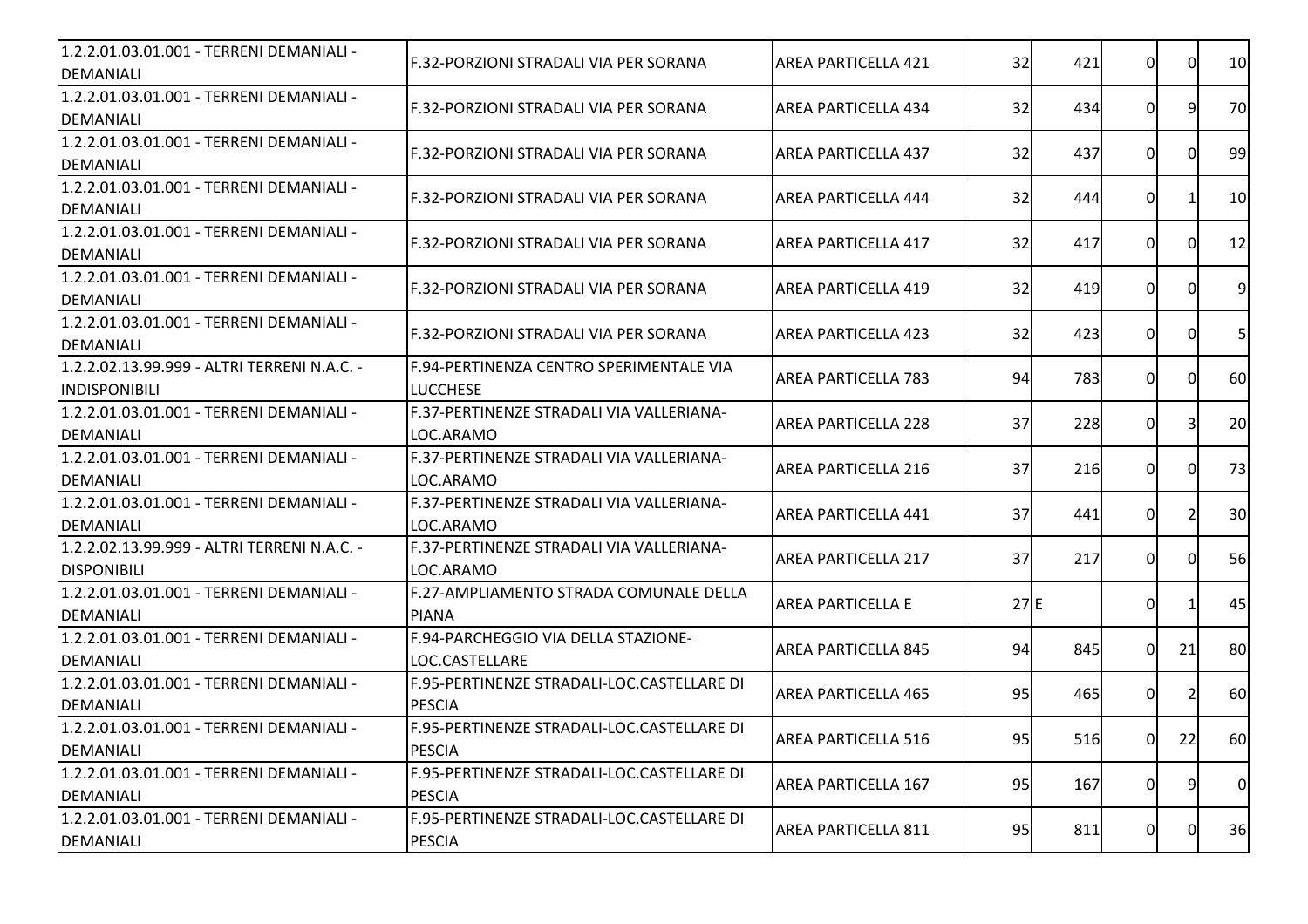| 1.2.2.01.03.01.001 - TERRENI DEMANIALI -    | F.65-PORZIONI-PERTINENZE.STRADALI-                 | <b>AREAPARTICELLA 495</b>  | 65 | 495  | $\Omega$     | 21             | <sub>0</sub>   |
|---------------------------------------------|----------------------------------------------------|----------------------------|----|------|--------------|----------------|----------------|
| DEMANIALI                                   | LOC.CASTELLO PIETRABUONA                           |                            |    |      |              |                |                |
| 1.2.2.01.03.01.001 - TERRENI DEMANIALI -    | F.65-PORZIONI-PERTINENZE.STRADALI-                 | <b>AREA PARTICELLA 390</b> | 65 | 390  | 01           |                | 80             |
| DEMANIALI                                   | LOC.CASTELLO PIETRABUONA                           |                            |    |      |              |                |                |
| 1.2.2.01.03.01.001 - TERRENI DEMANIALI -    | IF.65-PORZIONI-PERTINENZE.STRADALI-                | <b>AREA PARTICELLA 463</b> | 65 | 463  | 01           | ΩI             | 5 <sub>l</sub> |
| DEMANIALI                                   | LOC.CASTELLO PIETRABUONA                           |                            |    |      |              |                |                |
| 1.2.2.01.03.01.001 - TERRENI DEMANIALI -    | F.22-AREA INCOLTA CENTRO STORICO-                  | <b>AREA PARTICELLA 159</b> | 22 | 159  | $\Omega$     | ΩI             | 23             |
| DEMANIALI                                   | LOC.CASTELVECCHIO                                  |                            |    |      |              |                |                |
| 1.2.2.02.13.99.999 - ALTRI TERRENI N.A.C. - | F.25-AREA BOSCHIVA-LOC.CASTELVECCHIO-              | <b>AREA PARTICELLA 120</b> | 25 | 120  | 0l           | 23             | 60             |
| <b>DISPONIBILI</b>                          | PITEGLIO-CONFINE                                   |                            |    |      |              |                |                |
| 1.2.2.02.13.99.999 - ALTRI TERRENI N.A.C. - | F.42-AREA INCOLTA STRADA VAL DI TORBOLE-           | <b>AREA PARTICELLA 637</b> | 42 | 637  | 0l           | $\Omega$       | 98             |
| <b>DISPONIBILI</b>                          | LOC.FIBBIALLA                                      |                            |    |      |              |                |                |
| 1.2.2.02.13.99.999 - ALTRI TERRENI N.A.C. - |                                                    |                            |    |      |              |                | $\overline{0}$ |
| <b>DISPONIBILI</b>                          | F.14-AREA BOSCHIVA-LOC.STIAPPA-FREDA               | <b>AREA PARTICELLA 326</b> | 14 | 326  | $\Omega$     | 36             |                |
| 1.2.2.01.03.01.001 - TERRENI DEMANIALI -    |                                                    |                            |    |      |              |                |                |
| DEMANIALI                                   | IF.85-PIAZZOLA VIA BERLINGUER-LOC.LA CAPPELLA      | <b>AREA PARTICELLA 638</b> | 85 | 638  | 01           | $\overline{2}$ | 50             |
| 1.2.2.01.03.01.001 - TERRENI DEMANIALI -    |                                                    |                            |    |      |              |                |                |
| DEMANIALI                                   | F.78-PERTINENZA STRADALE VIA PORTA DI CIMA         | AREA PARTICELLA 440        | 78 | 440  | 0            |                | 10             |
| 1.2.2.02.13.99.999 - ALTRI TERRENI N.A.C. - |                                                    |                            |    |      |              |                |                |
| <b>INDISPONIBILI</b>                        | <b>IF.76-VERDE PUBBLICO VIA NIERI-LOC.LA TORRE</b> | <b>AREA PARTICELLA 630</b> | 76 | 630  | ΩI           | <b>19</b>      | 77             |
| 1.2.2.02.13.99.999 - ALTRI TERRENI N.A.C. - |                                                    |                            | 76 |      | ΩI           | $\Omega$       | 90             |
| <b>INDISPONIBILI</b>                        | IF.76-VERDE PUBBLICO VIA NIERI-LOC.LA TORRE        | <b>AREA PARTICELLA 410</b> |    | 410  |              |                |                |
| 1.2.2.01.03.01.001 - TERRENI DEMANIALI -    |                                                    |                            | 96 |      |              | 8              | 83             |
| <b>DEMANIALI</b>                            | F.96-PARCHEGGIO VIA ROMANA-LOC. ALBERGHI           | AREA PARTICELLA 1005       |    | 1005 | 0l           |                |                |
| 1.2.2.02.13.99.999 - ALTRI TERRENI N.A.C. - | F.64-AREA BOSCHIVA FOSSO DELLE CROCETTE            | AREA PARTICELLA 160        | 64 | 160  | $\Omega$     | <b>57</b>      | 90             |
| <b>DISPONIBILI</b>                          |                                                    |                            |    |      |              |                |                |
| 1.2.2.01.03.01.001 - TERRENI DEMANIALI -    | lF.40-PARCHEGGIO-LOC. LA ROCCA-VELLANO             |                            |    |      |              |                |                |
| DEMANIALI                                   |                                                    | <b>AREA PARTICELLA 189</b> | 40 | 189  | 01           |                | 20             |
| 1.2.2.02.13.99.999 - ALTRI TERRENI N.A.C. - |                                                    |                            |    |      |              |                |                |
| INDISPONIBILI                               | <b>F.55-AREA BOSCHIVA-LOC.LA ROMITA</b>            | <b>AREA PARTICELLA 309</b> | 55 | 309  | $\Omega$     | 0              | 35             |
| 1.2.2.02.13.99.999 - ALTRI TERRENI N.A.C. - |                                                    |                            |    |      |              |                |                |
| <b>DISPONIBILI</b>                          | F.12-AREA BOSCHIVA-LOC.SERRINE-PONTITO             | IAREA PARTICELLA 509       | 12 | 509  | <sub>0</sub> | 1              | 70             |
| 1.2.2.02.13.99.999 - ALTRI TERRENI N.A.C. - |                                                    |                            |    |      |              |                |                |
| <b>DISPONIBILI</b>                          | F.38-AREA BOSCHIVA-LOC.TRASPO ALTO-VELLANO         | <b>AREA PARTICELLA 68</b>  | 38 | 68   | 0            | 37             | 20             |
| 1.2.2.01.03.01.001 - TERRENI DEMANIALI -    |                                                    |                            |    |      |              |                |                |
| DEMANIALI                                   | F.86-PARCHEGGIO VIA LUCCHESE-LOC.CARDINO           | <b>AREA PARTICELLA 738</b> | 86 | 738  | $\Omega$     | 11             | 70             |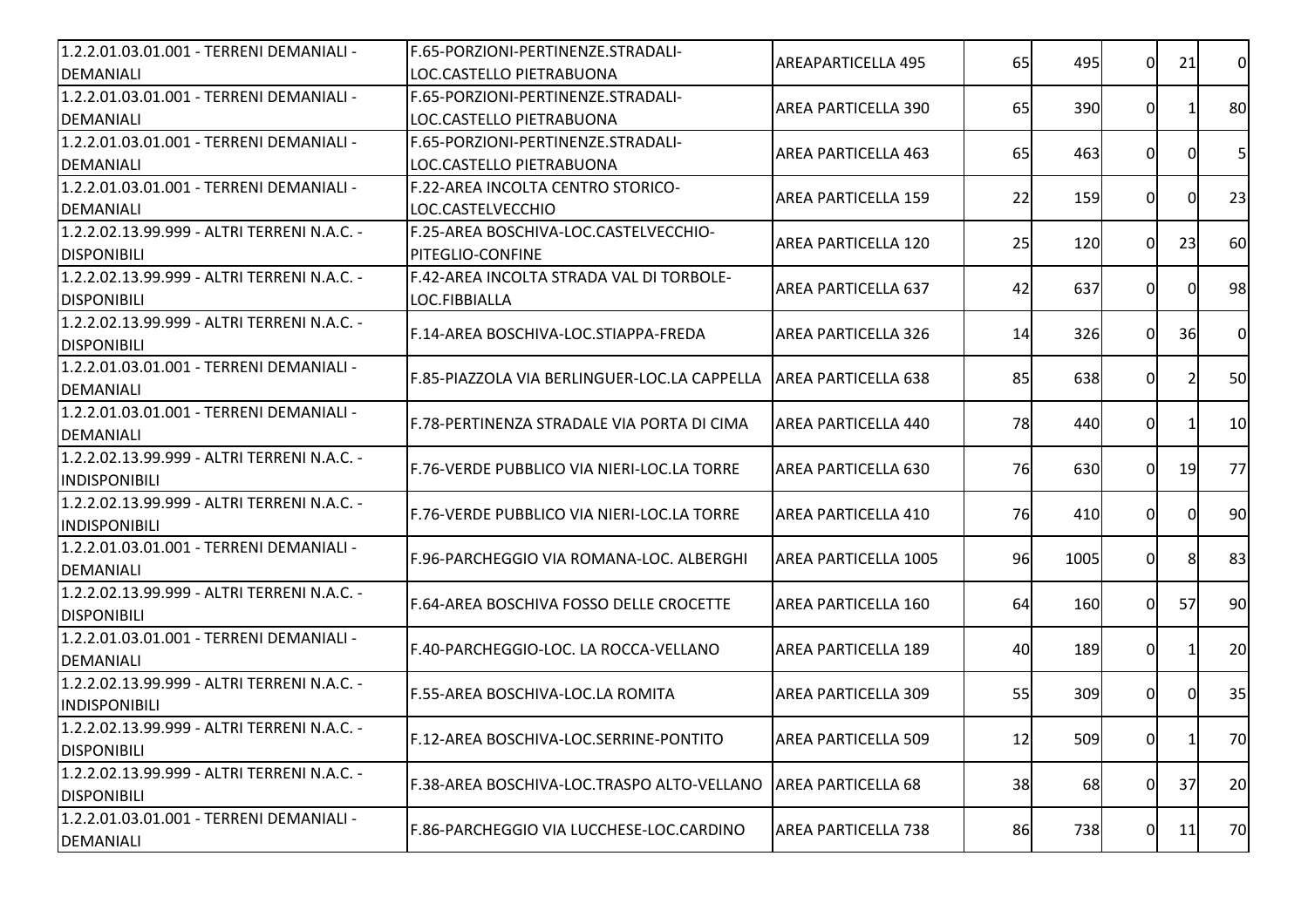| 1.2.2.01.03.01.001 - TERRENI DEMANIALI -<br><b>DEMANIALI</b>        | IF.99-AREE RISPETTO FLUVIALE-LOC.MACCHIE DI<br><b>S.PIETRO</b> | <b>AREA PARTICELLA 133</b> | 99  | 133 | $\Omega$       | 11        | 45             |
|---------------------------------------------------------------------|----------------------------------------------------------------|----------------------------|-----|-----|----------------|-----------|----------------|
| 1.2.2.01.03.01.001 - TERRENI DEMANIALI -<br><b>DEMANIALI</b>        | F.99-AREE RISPETTO FLUVIALE-LOC.MACCHIE DI<br><b>S.PIETRO</b>  | <b>AREA PARTICELLA 9</b>   | 99  | 9   | $\Omega$       | 61        | 60             |
| 1.2.2.01.03.01.001 - TERRENI DEMANIALI -<br><b>DEMANIALI</b>        | F.99-AREE RISPETTO FLUVIALE-LOC.MACCHIE DI<br><b>S.PIETRO</b>  | AREA PARTICELLA 130        | 99  | 130 | $\Omega$       | 21        | 50             |
| 1.2.2.02.13.99.999 - ALTRI TERRENI N.A.C. -<br><b>INDISPONIBILI</b> | F.57-VERDE INCOLTO-LOC.MEDICINA                                | AREA PARTICELLA 108        | 57  | 108 | 0I             | 8         | 70             |
| 1.2.2.02.13.99.999 - ALTRI TERRENI N.A.C. -<br><b>DISPONIBILI</b>   | F.57-VERDE INCOLTO-LOC.MEDICINA                                | <b>AREA PARTICELLA 315</b> | 57  | 315 | $\Omega$       |           | 40             |
| 1.2.2.02.13.01.001 - TERRENI AGRICOLI -<br><b>DISPONIBILI</b>       | F.48-AREA AGRICOLA-LOC.OBACA-VELLANO                           | <b>AREA PARTICELLA 407</b> | 48  | 407 | 0              |           | 10             |
| 1.2.2.02.13.99.999 - ALTRI TERRENI N.A.C. -<br><b>DISPONIBILI</b>   | F.53-AREE BOSCHIVE-LOC. VELLANO-ONTANETA                       | AREA PARTICELLA 401        | 53  | 401 | 0              |           | 60             |
| 1.2.2.02.13.99.999 - ALTRI TERRENI N.A.C. -<br><b>DISPONIBILI</b>   | <b>IF.53-AREE BOSCHIVE-LOC. VELLANO-ONTANETA</b>               | IAREA PARTICELLA 24        | 53  | 24  | 0I             | 40        | 30             |
| 1.2.2.02.13.99.999 - ALTRI TERRENI N.A.C. -<br><b>DISPONIBILI</b>   | F.102-AREA VERDE SU VIA ROMANA-<br>LOC.PESCIAMORTA             | <b>AREA PARTICELLA 214</b> | 102 | 214 | 0I             | 13        | 30             |
| 1.2.2.02.13.99.999 - ALTRI TERRENI N.A.C. -<br><b>DISPONIBILI</b>   | F.65-VERDE INCOLTO VIA MAMMIANESE-<br>LOC.PIETRABUONA          | <b>AREA PARTICELLA 347</b> | 65  | 347 | $\Omega$       |           | 30             |
| 1.2.2.02.13.01.001 - TERRENI AGRICOLI -<br><b>DISPONIBILI</b>       | F.47-AREA AGRICOLA PODERE PETENIANA-<br>LOC.VELLANO            | <b>AREA PARTICELLA 128</b> | 47  | 128 | $\Omega$       |           | 70             |
| 1.2.2.02.13.99.999 - ALTRI TERRENI N.A.C. -<br><b>DISPONIBILI</b>   | F.31-COMUNE VILLA BASILICA-AREA BOSCHIVA                       | AREA PARTICELLA 195        | 31  | 195 | 0I             | 0         | 67             |
| 1.2.2.02.13.99.999 - ALTRI TERRENI N.A.C. -<br><b>DISPONIBILI</b>   | F.8-AREA BOSCHIVA-LOC.PONTITO                                  | <b>AREA PARTICELLA 52</b>  | 8   | 52  | $\Omega$       | <b>26</b> | 10             |
| 1.2.2.02.13.99.999 - ALTRI TERRENI N.A.C. -<br><b>DISPONIBILI</b>   | F.29-AREA BOSCHIVA STRADA COM.LE PONTE<br><b>CASTELVECCHIO</b> | <b>AREA PARTICELLA 146</b> | 29  | 146 | $\overline{0}$ | 19        | 60             |
| 1.2.2.02.13.01.001 - TERRENI AGRICOLI -<br><b>DISPONIBILI</b>       | F.90-AREE ISTITUTO AGRARIO-LOC.RICCIANO                        | <b>AREA PARTICELLA 89</b>  | 90  | 89  | 0              | 36        | 90             |
| 1.2.2.02.13.01.001 - TERRENI AGRICOLI -<br><b>DISPONIBILI</b>       | F.90-AREE ISTITUTO AGRARIO-LOC.RICCIANO                        | IAREA PARTICELLA 218       | 90  | 218 | 0I             | 21        | 60I            |
| 1.2.2.02.13.01.001 - TERRENI AGRICOLI -<br><b>DISPONIBILI</b>       | F.90-AREE ISTITUTO AGRARIO-LOC.RICCIANO                        | AREA PARTICELLA 340        | 90  | 340 | $\overline{0}$ | 12        | 30             |
| 1.2.2.02.13.01.001 - TERRENI AGRICOLI -<br><b>DISPONIBILI</b>       | F.90-AREE ISTITUTO AGRARIO-LOC.RICCIANO                        | <b>AREA PARTICELLA 349</b> | 90  | 349 | $\overline{0}$ | 8         | $\overline{0}$ |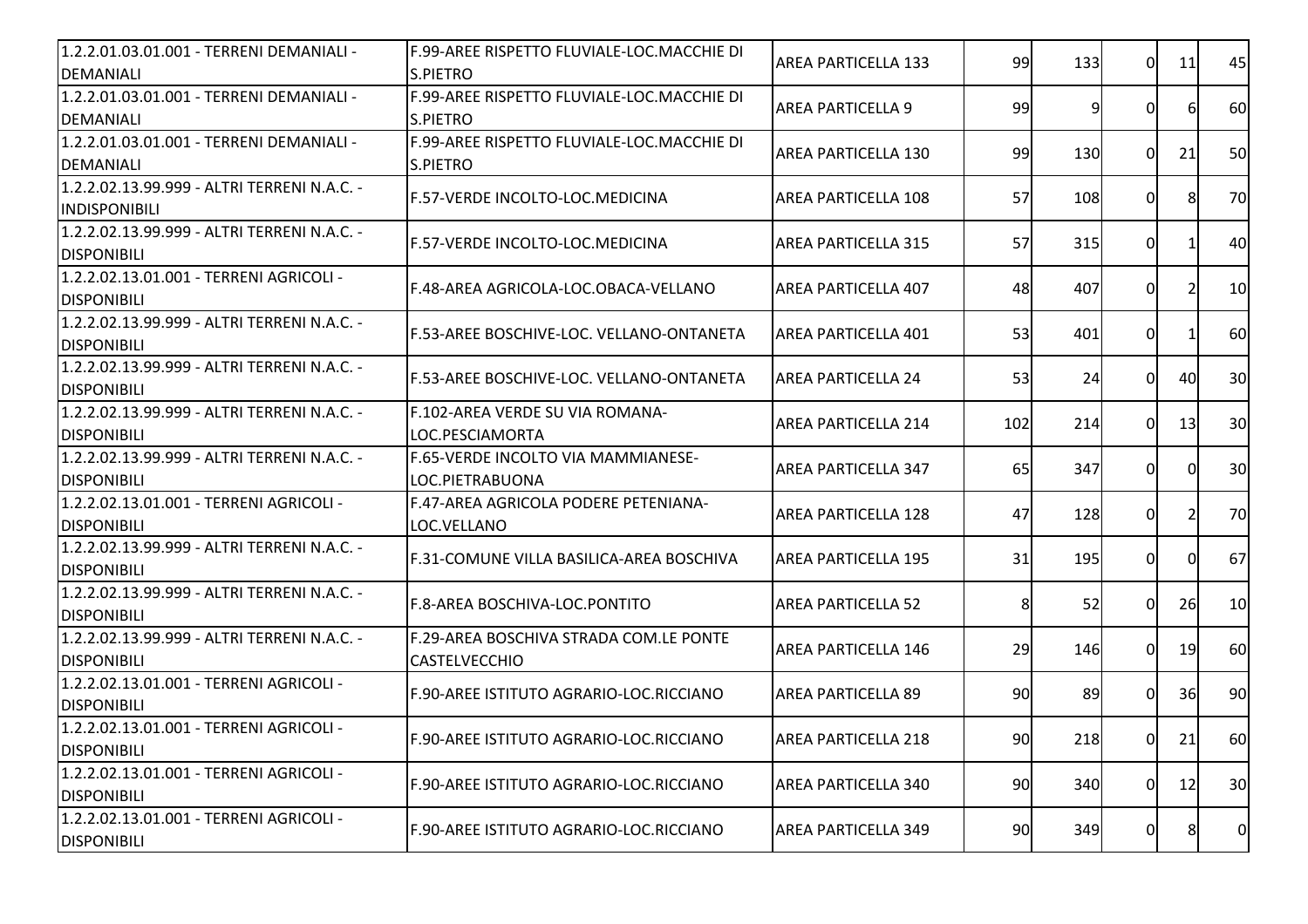| 1.2.2.01.03.01.001 - TERRENI DEMANIALI -<br><b>DEMANIALI</b>        | F.27-SCARPATA STRADA COMUNALE DI S.QUIRICO                      | <b>AREA PARTICELLA 237</b> | 27  | 237 | 0              | $\Omega$  | 67              |
|---------------------------------------------------------------------|-----------------------------------------------------------------|----------------------------|-----|-----|----------------|-----------|-----------------|
| 1.2.2.02.13.99.999 - ALTRI TERRENI N.A.C. -<br>INDISPONIBILI        | F.80-VERDE STRADALE-LOC.SC. DI VALCHIUSA                        | <b>AREA PARTICELLA 359</b> | 80  | 359 | $\overline{0}$ | 0I        | 75              |
| 1.2.2.01.03.01.001 - TERRENI DEMANIALI -<br><b>DEMANIALI</b>        | F.90-PORZIONI E PERTINENZE STRADALI                             | AREA PARTICELLA 604        | 90  | 604 | 0              | 0         | 46              |
| 1.2.2.01.03.01.001 - TERRENI DEMANIALI -<br><b>DEMANIALI</b>        | F.90-PORZIONI E PERTINENZE STRADALI                             | AREA PARTICELLA 707        | 90  | 707 | $\Omega$       | ΩI        | 20              |
| 1.2.2.01.03.01.001 - TERRENI DEMANIALI -<br><b>DEMANIALI</b>        | F.90-PORZIONI E PERTINENZE STRADALI                             | <b>AREA PARTICELLA 708</b> | 90  | 708 | 0I             | $\Omega$  | 32              |
| 1.2.2.02.13.99.999 - ALTRI TERRENI N.A.C. -<br><b>DISPONIBILI</b>   | F.15-AREA VERDE INCOLTO VIA VALERIANA-<br>LOC.STIAPPA           | <b>AREA PARTICELLA 513</b> | 15  | 513 | 0              | $\Omega$  | 15              |
| 1.2.2.02.13.01.001 - TERRENI AGRICOLI -<br><b>DISPONIBILI</b>       | F.101-AREA AGRICOLA VIA FANTOZZI-LOC.TOMOLO AREA PARTICELLA 824 |                            | 101 | 824 | $\overline{0}$ |           | 29              |
| 1.2.2.02.13.99.999 - ALTRI TERRENI N.A.C. -<br>INDISPONIBILI        | F.80-VERDE E VIABILITA'-LOC.VALCHIUSA                           | <b>AREA PARTICELLA 375</b> | 80  | 375 | $\overline{0}$ | 0I        | 96              |
| 1.2.2.02.13.99.999 - ALTRI TERRENI N.A.C. -<br>INDISPONIBILI        | F.80-VERDE E VIABILITA'-LOC.VALCHIUSA                           | <b>AREA PARTICELLA 625</b> | 80  | 625 | $\Omega$       | 15        | 70              |
| 1.2.2.01.03.01.001 - TERRENI DEMANIALI -<br>DEMANIALI               | F.40-SCARPATA STRADALE VIA MAMMIANESE-<br>LOC.VELLANO           | <b>AREA PARTICELLA 125</b> | 40  | 125 | 0              |           | 46              |
| 1.2.2.02.13.99.999 - ALTRI TERRENI N.A.C. -<br><b>INDISPONIBILI</b> | F.93-AREA VERDE TRA VIA SQUARCIABOCCONI E<br><b>FERROVIA</b>    | <b>AREA PARTICELLA 550</b> | 93  | 550 | $\Omega$       |           | 40              |
| 1.2.2.02.13.99.999 - ALTRI TERRENI N.A.C. -<br><b>INDISPONIBILI</b> | F.93-AREA VERDE TRA VIA SQUARCIABOCCONI E<br><b>FERROVIA</b>    | <b>AREA PARTICELLA 576</b> | 93  | 576 | $\Omega$       |           | 20              |
| 1.2.2.02.13.99.999 - ALTRI TERRENI N.A.C. -<br><b>DISPONIBILI</b>   | F.90-AREA VERDE VIALE DI RICCIANO                               | <b>AREA PARTICELLA 941</b> | 90  | 941 | $\overline{0}$ |           | 80              |
| 1.2.2.02.13.99.999 - ALTRI TERRENI N.A.C. -<br><b>DISPONIBILI</b>   | F.90-AREE IN DIRITTO DI SUPERFICIE                              | AREA PARTICELLA 780        | 90  | 780 | $\overline{0}$ | 14        | 27              |
| 1.2.2.02.13.99.999 - ALTRI TERRENI N.A.C. -<br><b>DISPONIBILI</b>   | IF.90-AREE IN DIRITTO DI SUPERFICIE                             | <b>AREA PARTICELLA 778</b> | 90  | 778 | $\Omega$       | <b>16</b> | 80              |
| 1.2.2.02.13.99.999 - ALTRI TERRENI N.A.C. -<br><b>DISPONIBILI</b>   | F.90-AREE IN DIRITTO DI SUPERFICIE                              | AREA PARTICELLA 783        | 90  | 783 | 01             | 51        | 10 <sub>l</sub> |
| 1.2.2.02.13.99.999 - ALTRI TERRENI N.A.C. -<br><b>DISPONIBILI</b>   | F.90-AREE IN DIRITTO DI SUPERFICIE                              | <b>AREA PARTICELLA 521</b> | 90  | 521 | $\overline{0}$ | 01        | $\overline{0}$  |
| 1.2.2.02.13.99.999 - ALTRI TERRENI N.A.C. -<br><b>DISPONIBILI</b>   | <b>F.82-AREE IN DIRITTO DI SUPERFICIE</b>                       | <b>AREA PARTICELLA 944</b> | 82  | 944 | $\overline{0}$ | 0         | $\overline{0}$  |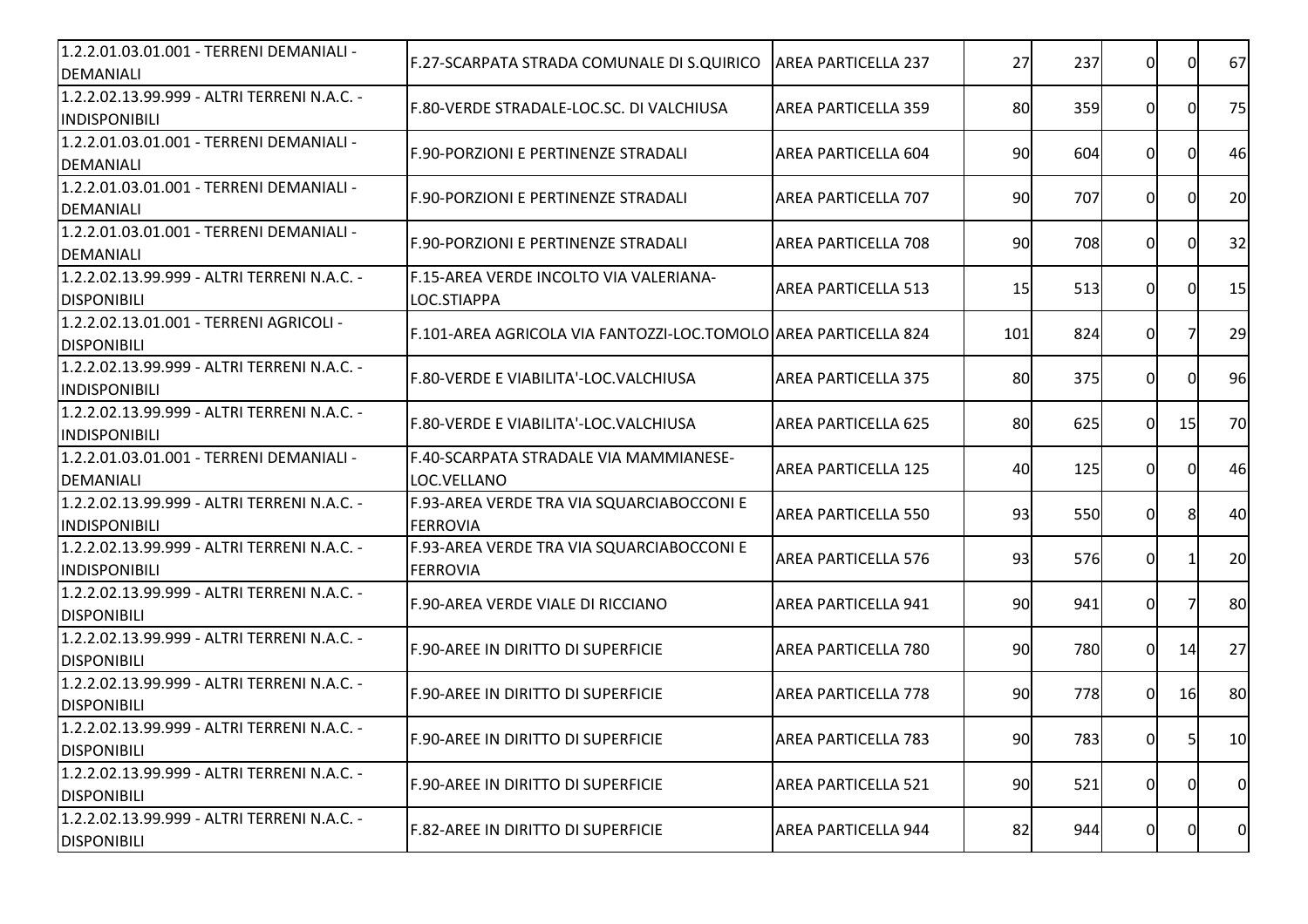| 1.2.2.02.13.99.999 - ALTRI TERRENI N.A.C. -<br><b>DISPONIBILI</b> | <b>F.82-AREE IN DIRITTO DI SUPERFICIE</b>                         | <b>AREA PARTICELLA 938</b> | 82 | 938 | 0I       | $\Omega$       | $\overline{0}$ |
|-------------------------------------------------------------------|-------------------------------------------------------------------|----------------------------|----|-----|----------|----------------|----------------|
| 1.2.2.02.13.99.999 - ALTRI TERRENI N.A.C. -<br><b>DISPONIBILI</b> | <b>F.82-AREE IN DIRITTO DI SUPERFICIE</b>                         | AREA PARTICELLA 940        | 82 | 940 | 0        | 6              | 10             |
| 1.2.2.02.13.99.999 - ALTRI TERRENI N.A.C. -<br><b>DISPONIBILI</b> | <b>IF.82-AREE IN DIRITTO DI SUPERFICIE</b>                        | <b>AREA PARTICELLA 941</b> | 82 | 941 | $\Omega$ | 8              | 80             |
| 1.2.2.02.13.99.999 - ALTRI TERRENI N.A.C. -<br><b>DISPONIBILI</b> | <b>F.87-AREE IN DIRITTO DI SUPERFICIE</b>                         | <b>AREA PARTICELLA 274</b> | 87 | 274 | ΩI       | $\Omega$       | $\overline{0}$ |
| 1.2.2.02.13.99.999 - ALTRI TERRENI N.A.C. -<br><b>DISPONIBILI</b> | F.78-AREE IN DIRITTO DI SUPERFICIE                                | <b>AREA PARTICELLA 536</b> | 78 | 536 | ΩI       | <sup>0</sup>   | $\mathsf{O}$   |
| 1.2.2.02.13.99.999 - ALTRI TERRENI N.A.C. -<br><b>DISPONIBILI</b> | F.78-AREE IN DIRITTO DI SUPERFICIE                                | <b>AREA PARTICELLA 524</b> | 78 | 524 | 0I       | $\Omega$       | $\overline{0}$ |
| 1.2.2.02.13.99.999 - ALTRI TERRENI N.A.C. -<br><b>DISPONIBILI</b> | F.78-AREE IN DIRITTO DI SUPERFICIE                                | AREA PARTICELLA 530        | 78 | 530 | 0I       | $\Omega$       | $\overline{0}$ |
| 1.2.2.02.13.99.999 - ALTRI TERRENI N.A.C. -<br><b>DISPONIBILI</b> | F.78-AREE IN DIRITTO DI SUPERFICIE                                | AREA PARTICELLA 526        | 78 | 526 | ΟI       | $\Omega$       | $\overline{0}$ |
| 1.2.2.02.13.99.999 - ALTRI TERRENI N.A.C. -<br><b>DISPONIBILI</b> | F.78-AREE IN DIRITTO DI SUPERFICIE                                | <b>AREA PARTICELLA 423</b> | 78 | 423 | 0        | $\Omega$       | $\overline{0}$ |
| 1.2.2.02.13.99.999 - ALTRI TERRENI N.A.C. -<br><b>DISPONIBILI</b> | F.95-AREE IN DIRITTO DI SUPERFICIE                                | <b>AREA PARTICELLA 620</b> | 95 | 620 | $\Omega$ | 11             | 60             |
| 1.2.2.02.13.99.999 - ALTRI TERRENI N.A.C. -<br><b>DISPONIBILI</b> | IF.95-AREE IN DIRITTO DI SUPERFICIE                               | <b>AREA PARTICELLA 625</b> | 95 | 625 | ΩL       | 5              | 73             |
| 1.2.2.02.13.99.999 - ALTRI TERRENI N.A.C. -<br><b>DISPONIBILI</b> | F.95-AREE IN DIRITTO DI SUPERFICIE                                | <b>AREA PARTICELLA 756</b> | 95 | 756 | 0I       | $\Omega$       | $\overline{0}$ |
| 1.2.2.02.13.99.999 - ALTRI TERRENI N.A.C. -<br><b>DISPONIBILI</b> | F.76-AREE IN DIRITTO DI SUPERFICIE                                | AREA PARTICELLA 130        | 76 | 130 | ΩI       | 69             | 90             |
| 1.2.2.02.13.99.999 - ALTRI TERRENI N.A.C. -<br><b>DISPONIBILI</b> | <b>F.89-AREE IN DIRITTO DI SUPERFICIE</b>                         | AREA PARTICELLA 364        | 89 | 364 | 01       | $\Omega$       | $\overline{0}$ |
| 1.2.2.02.13.99.999 - ALTRI TERRENI N.A.C. -<br><b>DISPONIBILI</b> | IF.89-AREE IN DIRITTO DI SUPERFICIE                               | <b>AREA PARTICELLA 374</b> | 89 | 374 | 0        | $\overline{2}$ | 20             |
| 1.2.2.02.13.99.999 - ALTRI TERRENI N.A.C. -<br><b>DISPONIBILI</b> | IF.89-AREE IN DIRITTO DI SUPERFICIE                               | AREA PARTICELLA 371        | 89 | 371 | 0I       | $\mathbf{z}$   | 83             |
| 1.2.2.02.13.99.999 - ALTRI TERRENI N.A.C. -<br><b>DISPONIBILI</b> | <b>IF.68-AREA URBANA IN DIR.DI SUPERFICIE-</b><br>LOC.PIETRABUONA | <b>AREA PARTICELLA 534</b> | 68 | 534 |          |                |                |
| 1.2.2.01.03.01.001 - TERRENI DEMANIALI -<br><b>DEMANIALI</b>      | F.78-AREA URBANA P.ZZA DELLA VITTORIA                             | AREA PARTICELLA 525        | 78 | 525 |          |                |                |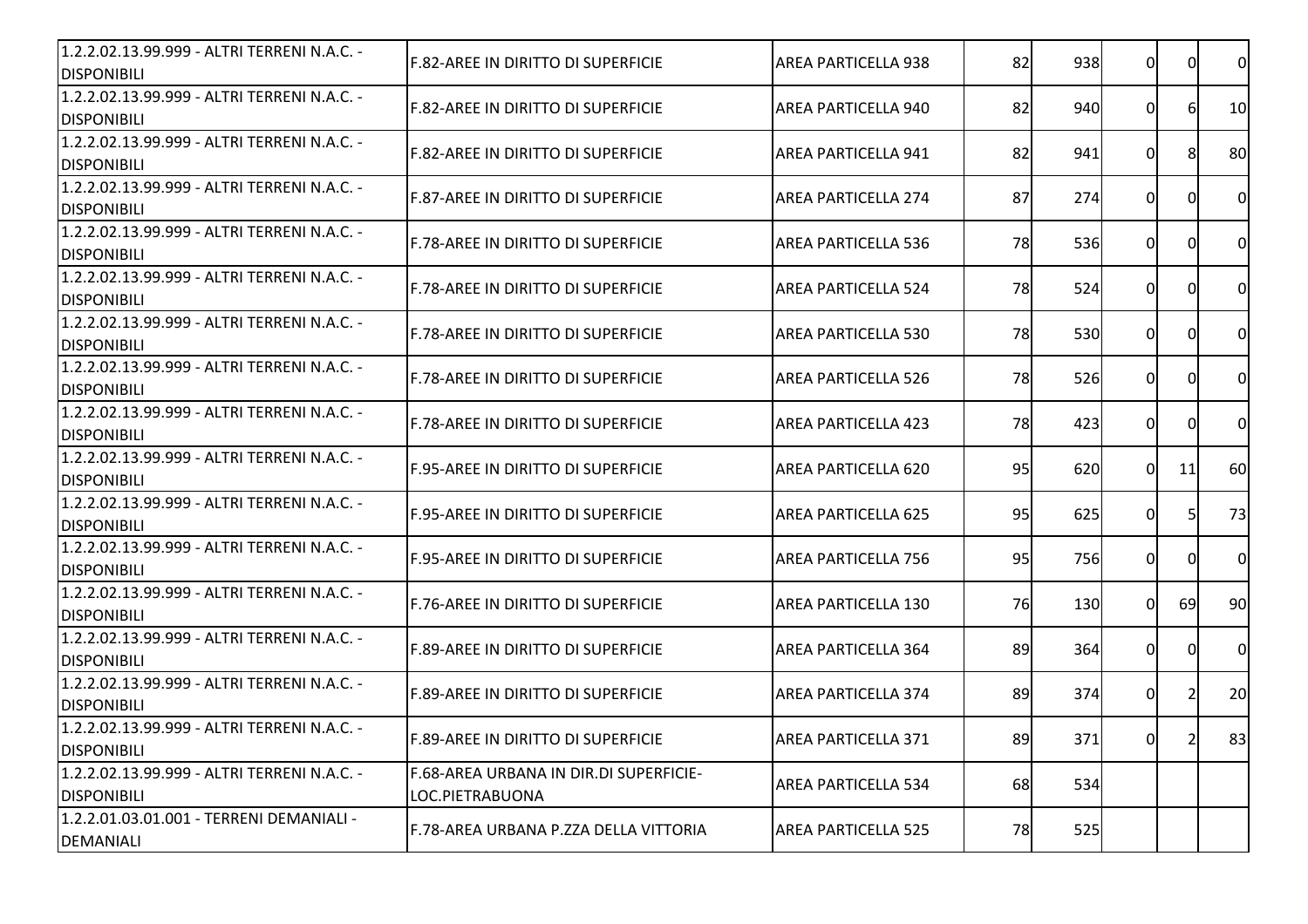| 1.2.2.01.03.01.001 - TERRENI DEMANIALI -<br><b>DEMANIALI</b> | F.99-AREA URBANA VIA CONFINE MONTECARLO       | <b>AREA PARTICELLA 344</b> | 99 | 344  |          |    |    |
|--------------------------------------------------------------|-----------------------------------------------|----------------------------|----|------|----------|----|----|
| 1.2.2.01.03.01.001 - TERRENI DEMANIALI -                     |                                               |                            |    |      |          |    |    |
| DEMANIALI                                                    | F.94-AREA URBANA VIA DELLA DILEZZA            | <b>AREA PARTICELLA 737</b> | 94 | 737  |          |    |    |
| 1.2.2.01.03.01.001 - TERRENI DEMANIALI -                     |                                               | AREE URBANE VIA DEI        |    |      |          |    |    |
| DEMANIALI                                                    | F.82-AREE URBANE LOC.COLLODI                  | <b>MILLE</b>               | 82 | 1064 |          |    |    |
| 1.2.2.01.03.01.001 - TERRENI DEMANIALI -                     | F.82-AREE URBANE LOC.COLLODI                  | AREE URBANE VIA DEI        | 82 | 1065 |          |    |    |
| DEMANIALI                                                    |                                               | <b>MILLE</b>               |    |      |          |    |    |
| 1.2.2.01.03.01.001 - TERRENI DEMANIALI -                     | F.82-AREE URBANE LOC.COLLODI                  | <b>AREE URBANE STRADA</b>  | 82 | 1042 |          |    |    |
| DEMANIALI                                                    |                                               | <b>VIC.DI CONFINE</b>      |    |      |          |    |    |
| 1.2.2.01.03.01.001 - TERRENI DEMANIALI -                     | F.82-AREE URBANE LOC.COLLODI                  | AREE URBANE STRADA         | 82 | 1133 |          |    |    |
| DEMANIALI                                                    |                                               | <b>VIC.DI CONFINE</b>      |    |      |          |    |    |
| 1.2.2.01.03.01.001 - TERRENI DEMANIALI -                     | F.82-AREE URBANE LOC.COLLODI                  | AREE URBANE STRADA         | 82 | 1134 |          |    |    |
| DEMANIALI                                                    |                                               | <b>VIC.DI CONFINE</b>      |    |      |          |    |    |
| 1.2.2.01.03.01.001 - TERRENI DEMANIALI -                     | F.82-AREE URBANE LOC.COLLODI                  | AREE URBANE VIA            | 82 | 371  |          |    |    |
| <b>DEMANIALI</b>                                             |                                               | <b>LUCCHESE</b>            |    |      |          |    |    |
| 1.2.2.01.03.01.001 - TERRENI DEMANIALI -                     | IF.87-AREA URBANA P.ZZA LEONARDO DA VINCI     | IAREA PARTICELLA 455       | 87 | 455  |          |    |    |
| DEMANIALI                                                    |                                               |                            |    |      |          |    |    |
| 1.2.2.01.03.01.001 - TERRENI DEMANIALI -                     | F.78-AREA URBANA VIA SAN MARTINO              | <b>AREA PARTICELLA 565</b> | 78 | 565  |          |    |    |
| DEMANIALI                                                    |                                               |                            |    |      |          |    |    |
| 1.2.2.01.03.01.001 - TERRENI DEMANIALI -                     | F.90-AREE URBANE VIALE EUROPA-VIA DEGLI ORTI  | <b>AREE URBANE VIALE</b>   | 90 | 980  |          |    |    |
| DEMANIALI                                                    |                                               | <b>EUROPA</b>              |    |      |          |    |    |
| 1.2.2.01.03.01.001 - TERRENI DEMANIALI -                     | F.90-AREE URBANE VIALE EUROPA-VIA DEGLI ORTI  | <b>AREE URBANE VIALE</b>   | 90 | 981  |          |    |    |
| DEMANIALI                                                    |                                               | <b>EUROPA</b>              |    |      |          |    |    |
| 1.2.2.01.03.01.001 - TERRENI DEMANIALI -                     | F.90-AREE URBANE VIALE EUROPA-VIA DEGLI ORTI  | AREE URBANE VIALE          | 90 | 983  |          |    |    |
| DEMANIALI                                                    |                                               | <b>EUROPA</b>              |    |      |          |    |    |
| 1.2.2.01.03.01.001 - TERRENI DEMANIALI -                     | F.90-AREE URBANE VIALE EUROPA-VIA DEGLI ORTI  | <b>AREE URBANE VIALE</b>   | 90 | 985  |          |    |    |
| DEMANIALI                                                    |                                               | <b>EUROPA</b>              |    |      |          |    |    |
| 1.2.2.01.03.01.001 - TERRENI DEMANIALI -                     | lF.90-AREE URBANE VIALE EUROPA-VIA DEGLI ORTI | <b>AREE URBANE VIALE</b>   | 90 | 1000 |          |    |    |
| DEMANIALI                                                    |                                               | <b>EUROPA</b>              |    |      |          |    |    |
| 1.2.2.01.03.01.001 - TERRENI DEMANIALI -                     | F.90-AREE URBANE VIALE EUROPA-VIA DEGLI ORTI  | AREE URBANE VIA DEGLI      | 90 | 951  |          |    |    |
| DEMANIALI                                                    |                                               | <b>ORTI</b>                |    |      |          |    |    |
| 1.2.2.02.13.01.001 - TERRENI AGRICOLI -                      | F.4-COMUNE UZZANO-AREA AGRICOLA IN USO        | <b>AREA PARTICELLA 216</b> |    | 216  | $\Omega$ | 35 | 70 |
| <b>DISPONIBILI</b>                                           | <b>ISTITUTO AGRARIO</b>                       |                            |    |      |          |    |    |
| 1.2.2.01.03.01.001 - TERRENI DEMANIALI -                     | F.42-PERTINENZE STRADALI VIA COM.LE PER       | <b>PERTINENZE STRADALI</b> | 42 | 869  | 0        |    | 30 |
| DEMANIALI                                                    | <b>FIBBIALLA</b>                              |                            |    |      |          |    |    |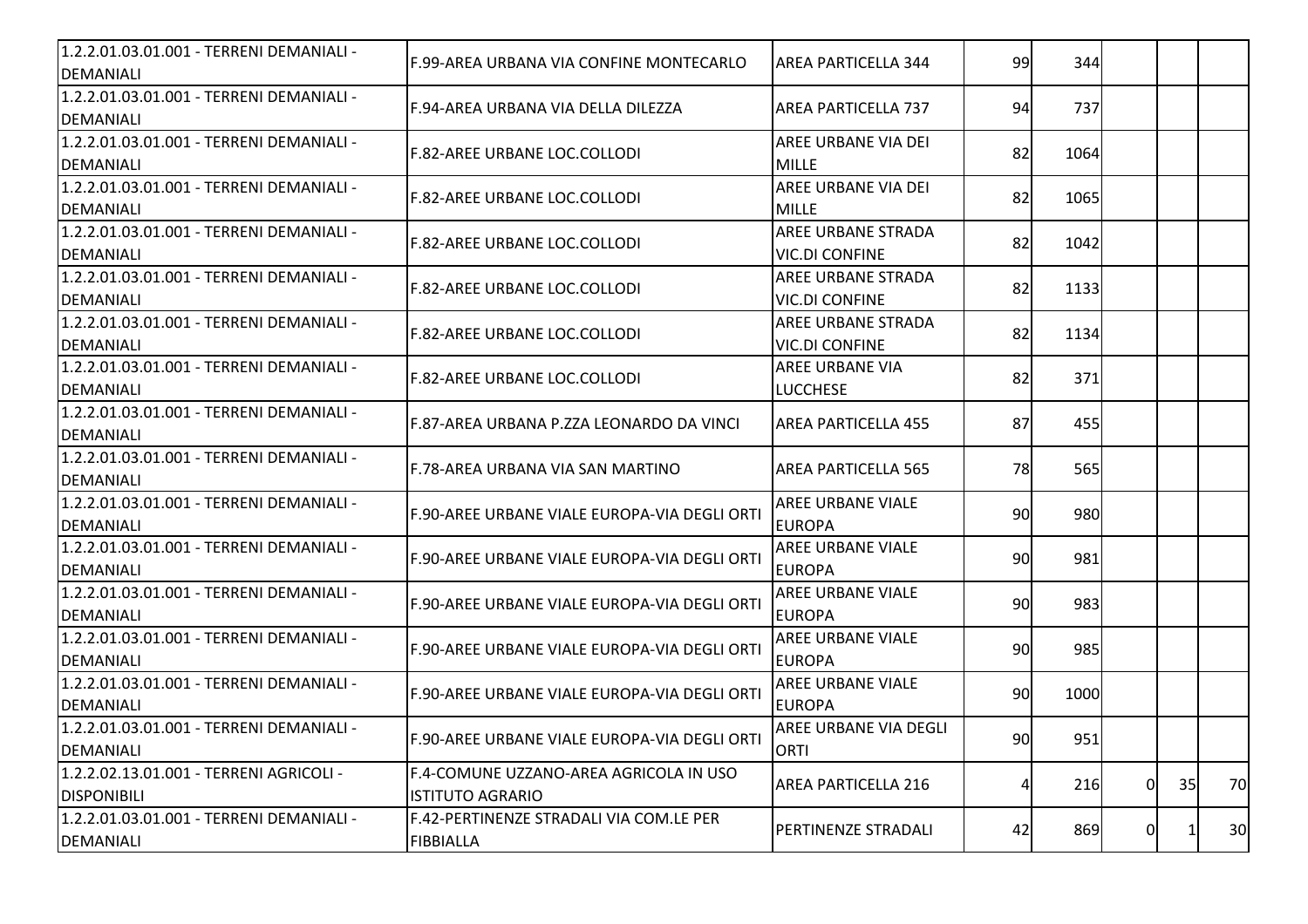| 1.2.2.01.03.01.001 - TERRENI DEMANIALI -<br>DEMANIALI               | F.42-PERTINENZE STRADALI VIA COM.LE PER<br><b>FIBBIALLA</b> | <b>PERTINENZE STRADALI</b>                     | 42  | 871 | 0              | 0I | 70             |
|---------------------------------------------------------------------|-------------------------------------------------------------|------------------------------------------------|-----|-----|----------------|----|----------------|
| 1.2.2.01.03.01.001 - TERRENI DEMANIALI -                            | F.42-PERTINENZE STRADALI VIA COM.LE PER                     |                                                |     |     |                |    |                |
| DEMANIALI                                                           | FIBBIALLA                                                   | <b>PERTINENZE STRADALI</b>                     | 42  | 867 | 0              | 0I | 40             |
| 1.2.2.01.03.01.001 - TERRENI DEMANIALI -<br>DEMANIALI               | F.60-PORZIONE STRADALE VIA PER MEDICINA                     | <b>AREA PARTICELLA 452</b>                     | 60  | 452 | ΟI             |    | 40             |
| 1.2.2.02.13.99.999 - ALTRI TERRENI N.A.C. -<br><b>DISPONIBILI</b>   | F.72-AREA BOSCHIVA-LOC.COLLODI                              | <b>AREA PARTICELLA 49</b>                      | 72  | 49  | 0I             | 15 | 50             |
| 1.2.2.02.13.99.999 - ALTRI TERRENI N.A.C. -<br><b>INDISPONIBILI</b> | F.78-AREA CAMPO CALCETTO VIA DELLA FILANDA-<br>LOC.COLLODI  | <b>AREA PARTICELLA 411</b>                     | 78  | 411 | ΩL             | 11 | $\overline{0}$ |
| 1.2.2.01.03.01.001 - TERRENI DEMANIALI -<br>DEMANIALI               | F.81-AREA CHIOSCO IN DIR.DI SUPERFICIE-P.ZA<br>S.FRANCESCO  | <b>AREA PARTICELLA 548</b>                     | 81  | 548 | 0I             | ΩI | 12             |
| 1.2.2.01.03.01.001 - TERRENI DEMANIALI -<br>DEMANIALI               | F.86-PERTINENZE STRADALI SS 435-LOC.CASACCE                 | <b>AREA PARTICELLA 212</b>                     | 86  | 212 | 0              |    | 80             |
| 1.2.2.01.03.01.001 - TERRENI DEMANIALI -<br>DEMANIALI               | F.99-PARCHEGGIO VIA DI MONTECARLO                           | AREA PARTICELLA 34                             | 99  | 34  | 0              |    | 80             |
| 1.2.2.01.03.01.001 - TERRENI DEMANIALI -<br>DEMANIALI               | F.94-PERTINENZA CHIESA VIA SQUARCIABOCCONI-<br>LOC.ALBERGI  | <b>AREA PARTICELLA C</b>                       | 94C |     | 0              |    | 20             |
| 1.2.2.02.13.99.999 - ALTRI TERRENI N.A.C. -<br><b>INDISPONIBILI</b> | F.90-VERDE PUBBLICO VIA DEGLI ORTI-<br><b>CAPOLUOGO</b>     | <b>VERDE PUBBLICO VIA</b><br><b>DEGLI ORTI</b> | 90  | 923 | 0              |    | 42             |
| 1.2.2.02.13.99.999 - ALTRI TERRENI N.A.C. -<br><b>INDISPONIBILI</b> | F.90-VERDE PUBBLICO VIA DEGLI ORTI-<br><b>CAPOLUOGO</b>     | <b>VERDE PUBBLICO VIA</b><br><b>DEGLI ORTI</b> | 90  | 924 | $\Omega$       |    | 75             |
| 1.2.2.02.13.99.999 - ALTRI TERRENI N.A.C. -<br><b>INDISPONIBILI</b> | F.90-VERDE PUBBLICO VIA DEGLI ORTI-<br><b>CAPOLUOGO</b>     | <b>VERDE PUBBLICO VIA</b><br><b>DEGLI ORTI</b> | 90  | 927 | 0              |    | 5 <sub>l</sub> |
| 1.2.2.01.03.01.001 - TERRENI DEMANIALI -<br>DEMANIALI               | F.90-PARCHEGGIO VIA GIOVANNI XXIII-<br><b>CAPOLUOGO</b>     | <b>AREA PARTICELLA 920</b>                     | 90  | 920 | 0I             | 40 | 42             |
| 1.2.2.02.13.99.999 - ALTRI TERRENI N.A.C. -<br><b>INDISPONIBILI</b> | F.78-VERDE E PIAZZALE VIA DEL PILLO-<br>LOC.COLLODI         | <b>AREA PARTICELLA 153-</b><br><b>VERDE</b>    | 78  | 153 | $\overline{0}$ |    | 10             |
| 1.2.2.01.03.01.001 - TERRENI DEMANIALI -<br>DEMANIALI               | F.78-VERDE E PIAZZALE VIA DEL PILLO-<br>LOC.COLLODI         | PIAZZALE VIA DEL PILLO                         | 78  | 92  | 0              |    | 14             |
| 1.2.2.01.03.01.001 - TERRENI DEMANIALI -<br><b>DEMANIALI</b>        | F.78-VERDE E PIAZZALE VIA DEL PILLO-<br>LOC.COLLODI         | PIAZZALE VIA DEL PILLO                         | 78  | 145 | 0              | 2  | 10             |
| 1.2.2.01.03.01.001 - TERRENI DEMANIALI -<br>DEMANIALI               | F.75-PORZIONI E PERTINENZE STRADALI                         | PORZIONI E PERTINENZE<br><b>STRADALI</b>       | 75  | 654 | $\overline{0}$ | 0I | 70             |
| 1.2.2.01.03.01.001 - TERRENI DEMANIALI -<br><b>DEMANIALI</b>        | F.75-PORZIONI E PERTINENZE STRADALI                         | PORZIONI E PERTINENZE<br><b>STRADALI</b>       | 75  | 614 | $\overline{0}$ | 3  | 16             |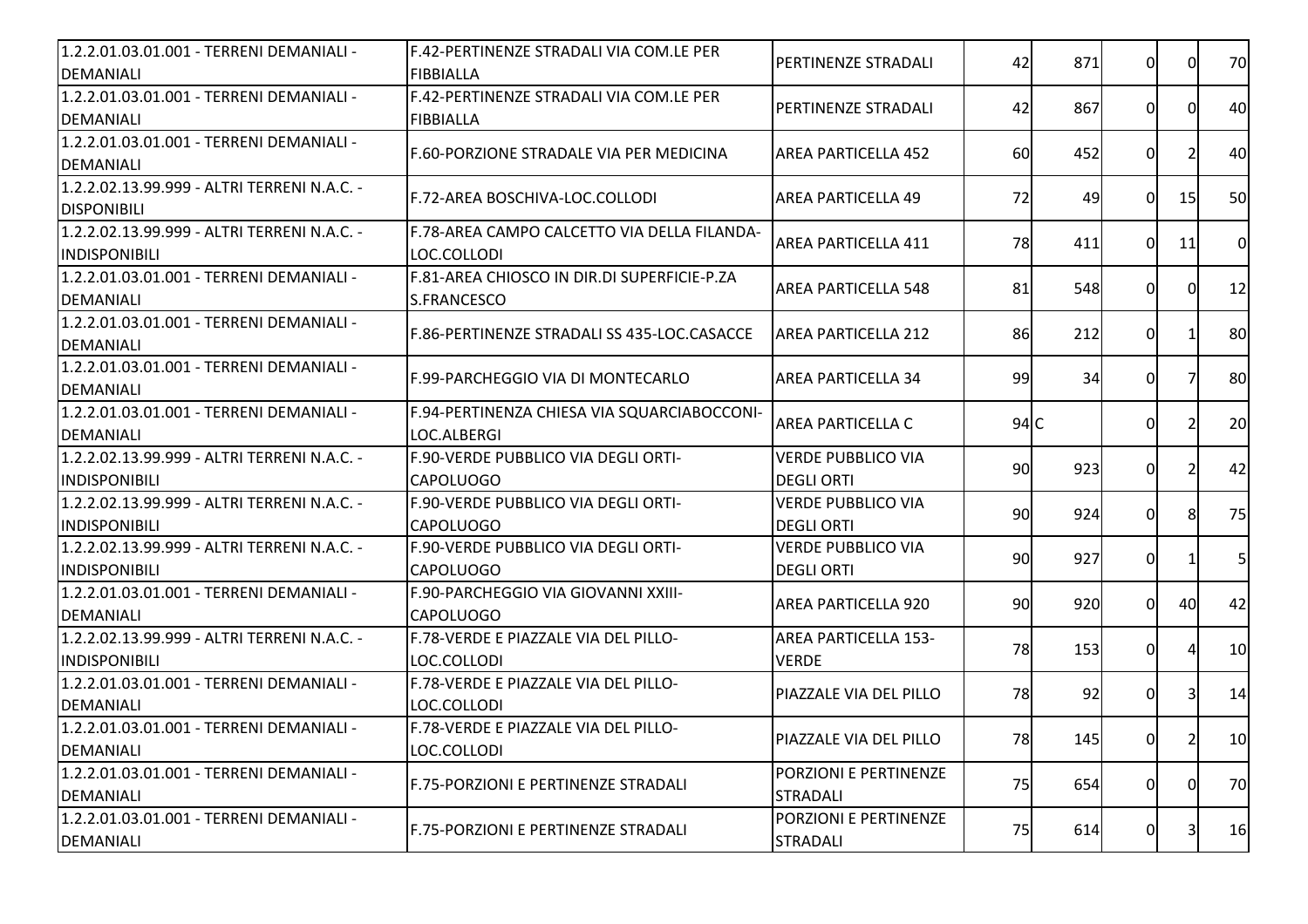| 1.2.2.01.03.01.001 - TERRENI DEMANIALI - | F.40-PORZIONI E PERTINENZE STRADALI-        | PORZIONI E PERTINENZE | 40 | 579        | ΩI       | $\Omega$     | 50             |
|------------------------------------------|---------------------------------------------|-----------------------|----|------------|----------|--------------|----------------|
| DEMANIALI                                | LOC.VELLANO                                 | <b>STRADALI</b>       |    |            |          |              |                |
| 1.2.2.01.03.01.001 - TERRENI DEMANIALI - | <b>F.40-PORZIONI E PERTINENZE STRADALI-</b> | PORZIONI E PERTINENZE | 40 | 580        | 0I       | 0l           | 80             |
| DEMANIALI                                | LOC.VELLANO                                 | <b>STRADALI</b>       |    |            |          |              |                |
| 1.2.2.01.03.01.001 - TERRENI DEMANIALI - | F.40-PORZIONI E PERTINENZE STRADALI-        | PORZIONI E PERTINENZE | 40 | 595        | 0        | $\Omega$     | 10             |
| DEMANIALI                                | LOC.VELLANO                                 | <b>STRADALI</b>       |    |            |          |              |                |
| 1.2.2.01.03.01.001 - TERRENI DEMANIALI - | F.40-PORZIONI E PERTINENZE STRADALI-        | PORZIONI E PERTINENZE | 40 | 581        | $\Omega$ | $\Omega$     | 15             |
| DEMANIALI                                | LOC.VELLANO                                 | <b>STRADALI</b>       |    |            |          |              |                |
| 1.2.2.01.03.01.001 - TERRENI DEMANIALI - | F.40-PORZIONI E PERTINENZE STRADALI-        | PORZIONI E PERTINENZE | 40 |            |          | 0l           | 1 <sup>1</sup> |
| DEMANIALI                                | LOC.VELLANO                                 | <b>STRADALI</b>       |    | 582        | ΩI       |              |                |
| 1.2.2.01.03.01.001 - TERRENI DEMANIALI - | F.40-PORZIONI E PERTINENZE STRADALI-        | PORZIONI E PERTINENZE |    |            |          | 0l           | 18             |
| DEMANIALI                                | LOC.VELLANO                                 | <b>STRADALI</b>       | 40 | 584        | 0I       |              |                |
| 1.2.2.01.03.01.001 - TERRENI DEMANIALI - | F.40-PORZIONI E PERTINENZE STRADALI-        | PORZIONI E PERTINENZE |    |            |          |              |                |
| <b>DEMANIALI</b>                         | LOC.VELLANO                                 | <b>STRADALI</b>       | 40 | 585        | 0I       | $\Omega$     | 1 <sup>1</sup> |
| 1.2.2.01.03.01.001 - TERRENI DEMANIALI - | F.40-PORZIONI E PERTINENZE STRADALI-        | PORZIONI E PERTINENZE |    |            |          |              |                |
| DEMANIALI                                | LOC.VELLANO                                 | <b>STRADALI</b>       | 40 | 586        | ΟI       | $\Omega$     | 5              |
| 1.2.2.01.03.01.001 - TERRENI DEMANIALI - | F.40-PORZIONI E PERTINENZE STRADALI-        | PORZIONI E PERTINENZE |    |            |          |              |                |
| DEMANIALI                                | LOC.VELLANO                                 | <b>STRADALI</b>       | 40 | 574        | ΟI       |              | 65             |
| 1.2.2.01.03.01.001 - TERRENI DEMANIALI - | F.40-PORZIONI E PERTINENZE STRADALI-        | PORZIONI E PERTINENZE |    |            |          |              |                |
| <b>DEMANIALI</b>                         | LOC.VELLANO                                 | <b>STRADALI</b>       | 40 | 575        | $\Omega$ |              | 80             |
| 1.2.2.01.03.01.001 - TERRENI DEMANIALI - | F.40-PORZIONI E PERTINENZE STRADALI-        | PORZIONI E PERTINENZE |    |            |          |              |                |
| DEMANIALI                                | LOC.VELLANO                                 | <b>STRADALI</b>       | 40 | <b>576</b> | 0I       |              | 17             |
| 1.2.2.01.03.01.001 - TERRENI DEMANIALI - | F.40-PORZIONI E PERTINENZE STRADALI-        | PORZIONI E PERTINENZE |    |            |          | <sup>0</sup> |                |
| DEMANIALI                                | LOC.VELLANO                                 | <b>STRADALI</b>       | 40 | 535        | ΩI       |              | 62             |
| 1.2.2.01.03.01.001 - TERRENI DEMANIALI - | F.40-PORZIONI E PERTINENZE STRADALI-        | PORZIONI E PERTINENZE |    |            |          |              |                |
| DEMANIALI                                | LOC.VELLANO                                 | <b>STRADALI</b>       | 40 | 587        |          |              |                |
| 1.2.2.01.03.01.001 - TERRENI DEMANIALI - | F.40-PORZIONI E PERTINENZE STRADALI-        | PORZIONI E PERTINENZE |    |            |          |              |                |
| DEMANIALI                                | LOC.VELLANO                                 | <b>STRADALI</b>       | 40 | 588        |          |              |                |
| 1.2.2.01.03.01.001 - TERRENI DEMANIALI - | F.40-PORZIONI E PERTINENZE STRADALI-        | PORZIONI E PERTINENZE |    |            |          |              |                |
| DEMANIALI                                | LOC.VELLANO                                 | <b>STRADALI</b>       | 40 | 593        |          |              |                |
| 1.2.2.01.03.01.001 - TERRENI DEMANIALI - | F.40-PORZIONI E PERTINENZE STRADALI-        | PORZIONI E PERTINENZE |    |            |          |              |                |
| DEMANIALI                                | LOC.VELLANO                                 | <b>STRADALI</b>       | 40 | 592        |          |              |                |
| 1.2.2.01.03.01.001 - TERRENI DEMANIALI - |                                             | PIAZZALE VIA          |    |            |          |              |                |
| <b>DEMANIALI</b>                         | F.22-VERDE E VIABILITA'-LOC.CASTELVECCHIO   | <b>CASTELVECCHIO</b>  | 22 | 430        | 0I       | 5            | 0              |
| 1.2.2.01.03.01.001 - TERRENI DEMANIALI - |                                             | PIAZZALE VIA          |    |            |          |              |                |
| DEMANIALI                                | F.22-VERDE E VIABILITA'-LOC.CASTELVECCHIO   | CASTELVECCHIO         | 22 | 429        | 01       | 0            | 25             |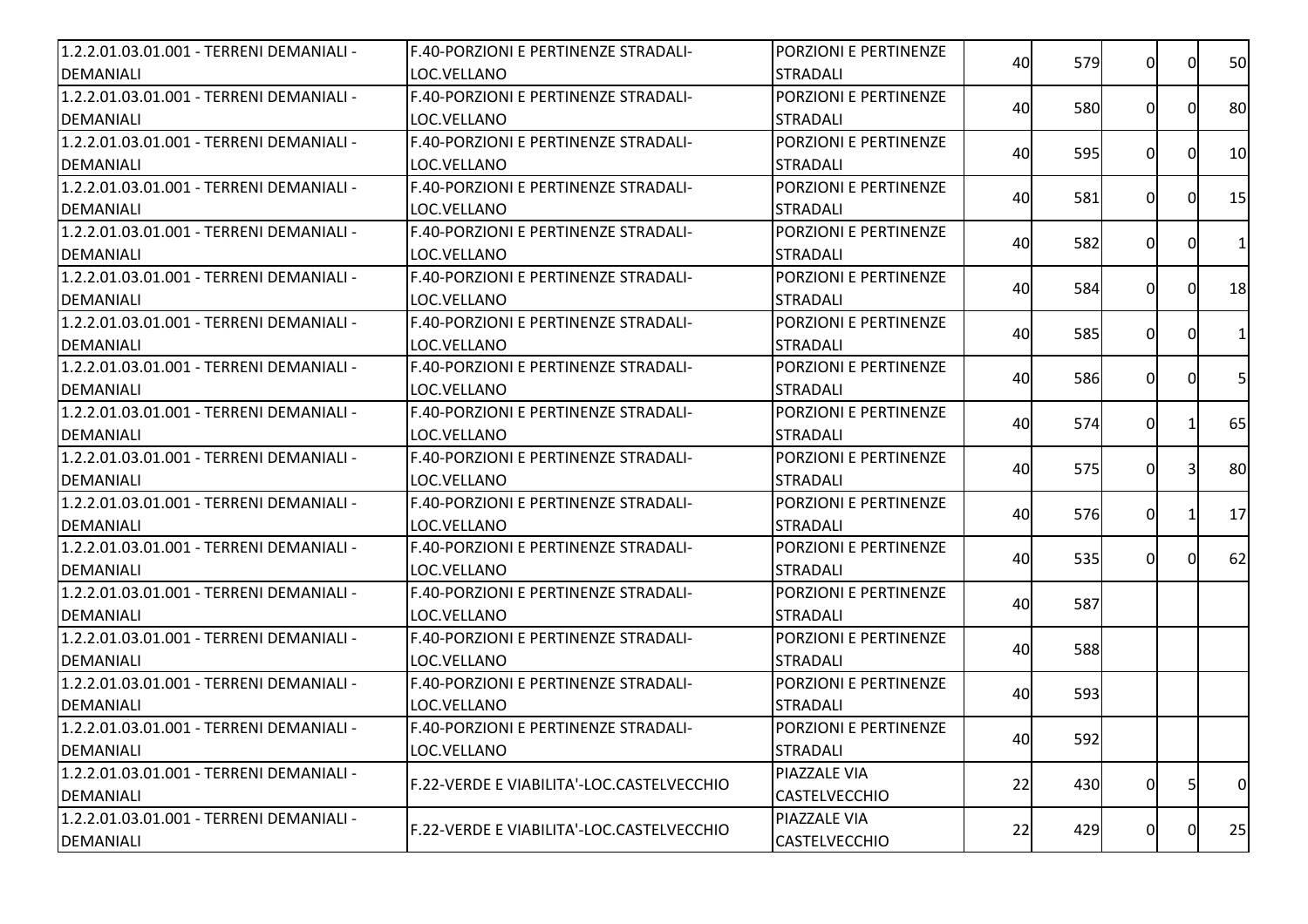| 1.2.2.02.13.99.999 - ALTRI TERRENI N.A.C. -<br><b>INDISPONIBILI</b> | F.22-VERDE E VIABILITA'-LOC.CASTELVECCHIO                  | <b>AREA PARTICELLA 465-</b><br><b>VERDE</b>  | 22 | 465  | 0              |          | 30 |
|---------------------------------------------------------------------|------------------------------------------------------------|----------------------------------------------|----|------|----------------|----------|----|
| 1.2.2.02.13.99.999 - ALTRI TERRENI N.A.C. -<br>INDISPONIBILI        | F.86-VERDE E VIABILITA' VIA ROSSINI-VERDI-<br>PARADISO     | <b>AREA PARTICELLA 791</b>                   | 86 | 791  | 0              |          | 40 |
| 1.2.2.02.13.99.999 - ALTRI TERRENI N.A.C. -<br>INDISPONIBILI        | F.86-VERDE E VIABILITA' VIA ROSSINI-VERDI-<br>PARADISO     | <b>AREA PARTICELLA 822</b>                   | 86 | 822  | 0I             | 28       | 50 |
| 1.2.2.02.13.99.999 - ALTRI TERRENI N.A.C. -<br>INDISPONIBILI        | F.86-VERDE E VIABILITA' VIA ROSSINI-VERDI-<br>PARADISO     | <b>AREA PARTICELLA 823</b>                   | 86 | 823  | 0I             | 21       | 98 |
| 1.2.2.02.13.99.999 - ALTRI TERRENI N.A.C. -<br>INDISPONIBILI        | F.90-VERDE E VIABILITA' VIA VITTORIO VENETO                | AREA PARTICELLA 1003-<br><b>VERDE</b>        | 90 | 1003 | 0I             |          | 3  |
| 1.2.2.01.03.01.001 - TERRENI DEMANIALI -<br>DEMANIALI               | F.90-VERDE E VIABILITA' VIA VITTORIO VENETO                | PORZIONI E PERTINENZE<br><b>STRADALI</b>     | 90 | 929  | $\overline{0}$ | $\Omega$ | 50 |
| 1.2.2.01.03.01.001 - TERRENI DEMANIALI -<br>DEMANIALI               | F.90-VERDE E VIABILITA' VIA VITTORIO VENETO                | PORZIONI E PERTINENZE<br><b>STRADALI</b>     | 90 | 952  | $\overline{0}$ | $\Omega$ | 60 |
| 1.2.2.01.03.01.001 - TERRENI DEMANIALI -<br>DEMANIALI               | F.90-VERDE E VIABILITA' VIA VITTORIO VENETO                | PORZIONI E PERTINENZE<br><b>STRADALI</b>     | 90 | 990  | $\overline{0}$ |          | 15 |
| 1.2.2.01.03.01.001 - TERRENI DEMANIALI -<br>DEMANIALI               | F.90-VERDE E VIABILITA' VIA VITTORIO VENETO                | PORZIONI E PERTINENZE<br><b>STRADALI</b>     | 90 | 727  | $\Omega$       | ΩI       | 19 |
| 1.2.2.01.03.01.001 - TERRENI DEMANIALI -<br>DEMANIALI               | F.90-VERDE E VIABILITA' VIA VITTORIO VENETO                | PORZIONI E PERTINENZE<br><b>STRADALI</b>     | 90 | 998  | $\Omega$       |          | 45 |
| 1.2.2.01.03.01.001 - TERRENI DEMANIALI -<br>DEMANIALI               | F.90-VERDE E VIABILITA' VIA FIORENTINA-VIA<br>PETRARCA     | <b>AREA PARTICELLA 1033-</b><br>STRADA/VERDE | 90 | 1033 | 0I             | 18       | 76 |
| 1.2.2.01.03.01.001 - TERRENI DEMANIALI -<br>DEMANIALI               | F.21-PARCHEGGIO VIA PONTE DI CASTELVECCHIO                 | <b>AREA PARTICELLA 271</b>                   | 21 | 271  | $\Omega$       | 8        | 70 |
| 1.2.2.02.13.99.999 - ALTRI TERRENI N.A.C. -<br><b>INDISPONIBILI</b> | F.99-AREA VERDE VIA MICHELANGELO M.DA<br><b>CARAVAGGIO</b> | <b>AREA PARTICELLA 441</b>                   | 99 | 441  | 0              | 31       | 59 |
| 1.2.2.01.03.01.001 - TERRENI DEMANIALI -<br>DEMANIALI               | IF.92-VERDE E VIABILITA'-LOC.VENERI                        | <b>RELITTI STRADALI</b>                      | 92 | 774  | $\overline{0}$ |          | 75 |
| 1.2.2.01.03.01.001 - TERRENI DEMANIALI -<br>DEMANIALI               | <b>F.92-VERDE E VIABILITA'-LOC.VENERI</b>                  | <b>RELITTI STRADALI</b>                      | 92 | 775  | 0              |          | 10 |
| 1.2.2.01.03.01.001 - TERRENI DEMANIALI -<br>DEMANIALI               | <b>F.92-VERDE E VIABILITA'-LOC.VENERI</b>                  | RELITTI STRADALI                             | 92 | 776  | 0I             |          | 45 |
| 1.2.2.01.03.01.001 - TERRENI DEMANIALI -<br>DEMANIALI               | F.92-VERDE E VIABILITA'-LOC.VENERI                         | <b>RELITTI STRADALI</b>                      | 92 | 777  | $\overline{0}$ |          | 30 |
| 1.2.2.01.03.01.001 - TERRENI DEMANIALI -<br>DEMANIALI               | F.92-VERDE E VIABILITA'-LOC.VENERI                         | <b>RELITTI STRADALI</b>                      | 92 | 778  | $\overline{0}$ | 0        | 40 |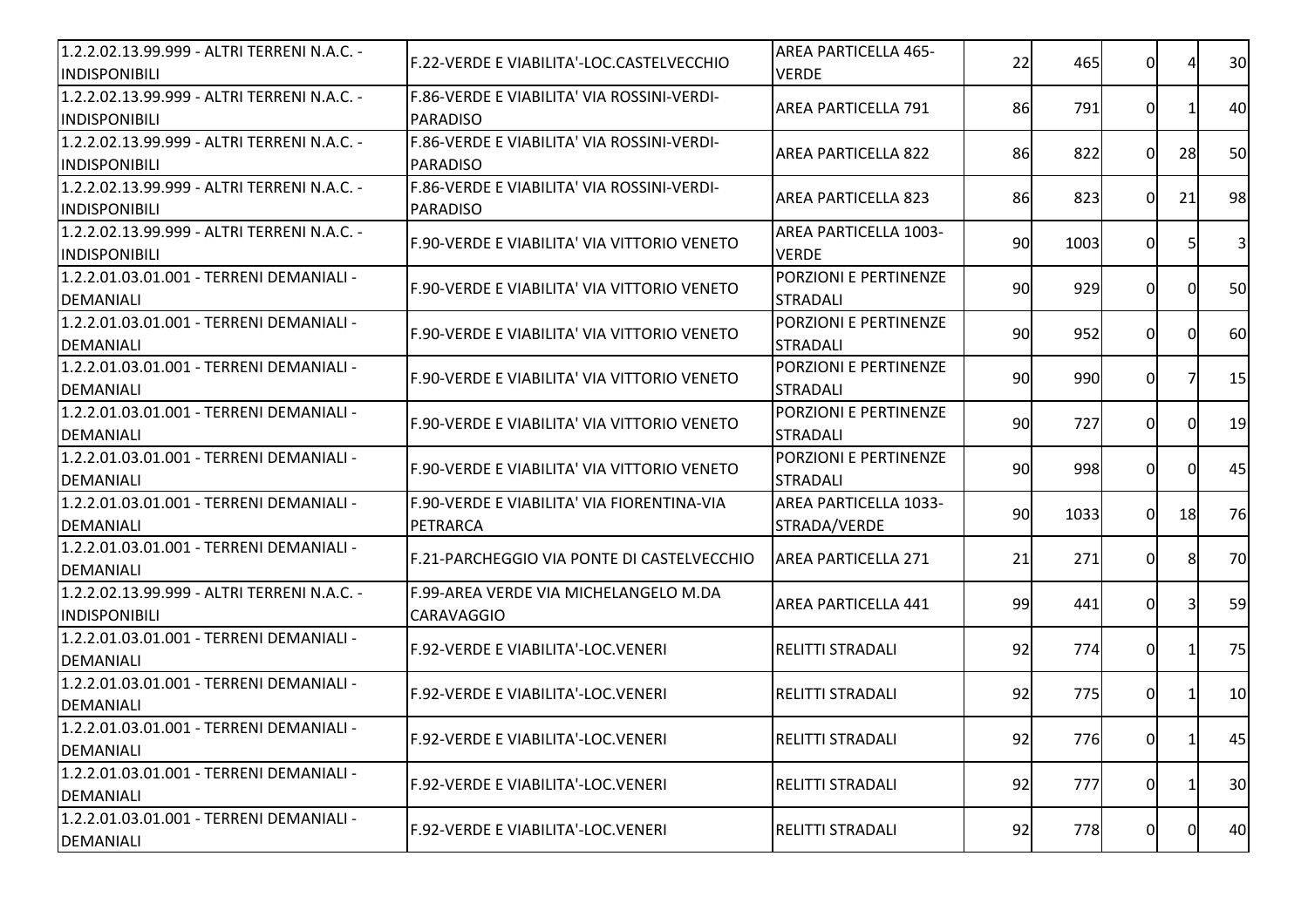| 1.2.2.01.03.01.001 - TERRENI DEMANIALI -<br><b>DEMANIALI</b>        | <b>IF.92-VERDE E VIABILITA'-LOC.VENERI</b>                    | <b>RELITTI STRADALI</b>                         | 92  | 779  | 0              |    | 18             |
|---------------------------------------------------------------------|---------------------------------------------------------------|-------------------------------------------------|-----|------|----------------|----|----------------|
| 1.2.2.01.03.01.001 - TERRENI DEMANIALI -<br><b>DEMANIALI</b>        | F.92-VERDE E VIABILITA'-LOC.VENERI                            | <b>RELITTI STRADALI</b>                         | 92  | 780  | 0              |    | 12             |
| 1.2.2.01.03.01.001 - TERRENI DEMANIALI -<br><b>DEMANIALI</b>        | F.92-VERDE E VIABILITA'-LOC.VENERI                            | PORZIONI E PERTINENZE<br><b>STRADALI</b>        | 92  | 838  | 0              |    | 34             |
| 1.2.2.01.03.01.001 - TERRENI DEMANIALI -<br><b>DEMANIALI</b>        | F.92-VERDE E VIABILITA'-LOC.VENERI                            | <b>PORZIONI E PERTINENZE</b><br><b>STRADALI</b> | 92  | 839  | $\overline{0}$ |    | 45             |
| 1.2.2.01.03.01.001 - TERRENI DEMANIALI -<br><b>DEMANIALI</b>        | F.92-VERDE E VIABILITA'-LOC.VENERI                            | PORZIONI E PERTINENZE<br><b>STRADALI</b>        | 92  | 627  | $\Omega$       |    | 85             |
| 1.2.2.01.03.01.001 - TERRENI DEMANIALI -<br><b>DEMANIALI</b>        | F.92-VERDE E VIABILITA'-LOC.VENERI                            | PORZIONI E PERTINENZE<br><b>STRADALI</b>        | 92  | 631  | $\overline{0}$ |    | 90             |
| 1.2.2.01.03.01.001 - TERRENI DEMANIALI -<br><b>DEMANIALI</b>        | F.92-VERDE E VIABILITA'-LOC.VENERI                            | PORZIONI E PERTINENZE<br><b>STRADALI</b>        | 92  | 871  | $\Omega$       | 11 | 52             |
| 1.2.2.01.03.01.001 - TERRENI DEMANIALI -<br><b>DEMANIALI</b>        | <b>IF.92-VERDE E VIABILITA'-LOC.VENERI</b>                    | PORZIONI E PERTINENZE<br><b>STRADALI</b>        | 92  | 875  | 0              |    | 81             |
| 1.2.2.01.03.01.001 - TERRENI DEMANIALI -<br><b>DEMANIALI</b>        | <b>IF.92-VERDE E VIABILITA'-LOC.VENERI</b>                    | PORZIONI E PERTINENZE<br><b>STRADALI</b>        | 92  | 604  | $\Omega$       | 0  | 27             |
| 1.2.2.01.03.01.001 - TERRENI DEMANIALI -<br><b>DEMANIALI</b>        | F.92-VERDE E VIABILITA'-LOC.VENERI                            | PORZIONI E PERTINENZE<br><b>STRADALI</b>        | 92  | 1016 | $\Omega$       |    | 7              |
| 1.2.2.02.13.99.999 - ALTRI TERRENI N.A.C. -<br><b>DISPONIBILI</b>   | F.99-AREA VERDE VIA COLMATA-LOC.MACCHIE DI<br><b>S.PIETRO</b> | <b>AREA PARTICELLA 410</b>                      | 99  | 410  | 0I             | 13 | $\overline{0}$ |
| 1.2.2.01.03.01.001 - TERRENI DEMANIALI -<br><b>DEMANIALI</b>        | F.90-VERDE E VIABILITA' VIA DEGLI ORTI-PESCIA                 | PORZIONI E PERTINENZE<br><b>STRADALI</b>        | 90  | 874  | 0I             |    | 40             |
| 1.2.2.02.13.99.999 - ALTRI TERRENI N.A.C. -<br><b>INDISPONIBILI</b> | F.90-VERDE E VIABILITA' VIA DEGLI ORTI-PESCIA                 | <b>AREA PARTICELLA 873-</b><br><b>VERDE</b>     | 90  | 873  | $\overline{0}$ | 61 | $\mathbf{1}$   |
| 1.2.2.01.03.01.001 - TERRENI DEMANIALI -<br><b>DEMANIALI</b>        | F.78-RELITTI STRADALI-LOC.COLLODI                             | <b>IRELITTI STRADALI</b>                        | 78  | 532  | $\overline{0}$ | 0I | 68             |
| 1.2.2.01.03.01.001 - TERRENI DEMANIALI -<br><b>DEMANIALI</b>        | F.102-RELITTI STRADALI-LOC.PESCIAMORTA                        | RELITTI STRADALI                                | 102 | 782  | $\Omega$       | 13 | 38             |
| 1.2.2.01.03.01.001 - TERRENI DEMANIALI -<br><b>DEMANIALI</b>        | IF.102-RELITTI STRADALI-LOC.PESCIAMORTA                       | RELITTI STRADALI                                | 102 | 786  | 0I             | 61 | 8              |
| 1.2.2.02.13.99.999 - ALTRI TERRENI N.A.C. -<br><b>DISPONIBILI</b>   | F.33-AREA BOSCHIVA VIA DEL MONTAIONE-<br>LOC.SORANA           | AREA PARTICELLA 503                             | 33  | 503  | $\overline{0}$ | 8  | $\overline{0}$ |
| 1.2.2.02.13.99.999 - ALTRI TERRENI N.A.C. -<br><b>DISPONIBILI</b>   | F.33-AREA BOSCHIVA VIA DEL MONTAIONE-<br>LOC.SORANA           | AREA PARTICELLA 470                             | 33  | 470  | $\overline{0}$ | 01 | 40             |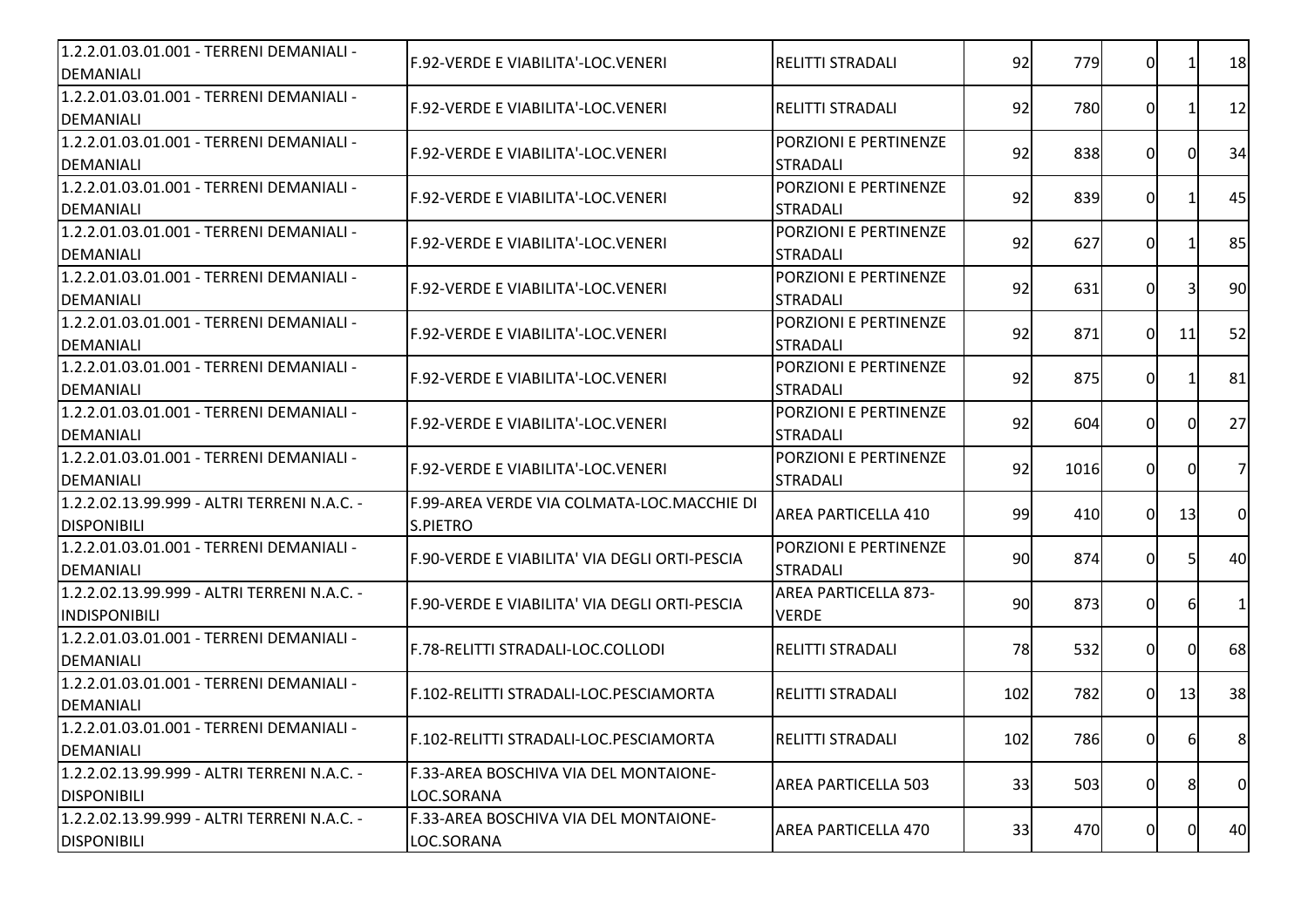| 1.2.2.02.13.99.999 - ALTRI TERRENI N.A.C. -<br><b>DISPONIBILI</b>   | F.57-AREA BOSCHIVA-LOC.MEDICINA                                   | AREA PARTICELLA 103                                      | 57       | 103 | $\Omega$       | 22             | 20 |
|---------------------------------------------------------------------|-------------------------------------------------------------------|----------------------------------------------------------|----------|-----|----------------|----------------|----|
| 1.2.2.01.03.01.001 - TERRENI DEMANIALI -<br><b>DEMANIALI</b>        | F.94-RELITTI STRADALI-PESCIA                                      | <b>RELITTO STRADALE F.94</b><br><b>MAP.956</b>           | 94       | 956 | 0              | 0              | 45 |
| 1.2.2.01.03.01.001 - TERRENI DEMANIALI -<br><b>DEMANIALI</b>        | F.21-VERDE DI RISPETTO CIMITERO DI S.QUIRICO                      | <b>VERDE DI RISPETTO</b><br><b>CIMITERO DI S.QUIRICO</b> | 21       | 556 | $\Omega$       | 14             | 40 |
| 1.2.2.01.03.01.001 - TERRENI DEMANIALI -<br><b>DEMANIALI</b>        | F.21-VERDE DI RISPETTO CIMITERO DI S.QUIRICO                      | <b>VERDE DI RISPETTO</b><br><b>CIMITERO DI S.QUIRICO</b> | 21       | 624 | 0I             |                | 80 |
| 1.2.2.02.13.99.999 - ALTRI TERRENI N.A.C. -<br><b>DISPONIBILI</b>   | F.26-COMUNE VILLA BASILICA-AREA BOSCHIVA                          | <b>AREA PARTICELLA 100</b>                               | 26       | 100 | ΩI             | $\Omega$       | 40 |
| 1.2.2.01.03.01.001 - TERRENI DEMANIALI -<br><b>DEMANIALI</b>        | <b>F.59-VERDE LIMITROFO CIMITERO</b><br>LOC.CHIESAVECCHIA         | <b>AREA PARTICELLA 41</b>                                | 59       | 41  | 0              | 61             | 80 |
| 1.2.2.02.13.99.999 - ALTRI TERRENI N.A.C. -<br><b>INDISPONIBILI</b> | F.40-AREA VERDE VIA MAMMIANESE-LOC.VELLANO AREA PARTICELLA 108    |                                                          | 40       | 108 | 0              |                | 70 |
| 1.2.2.02.13.01.001 - TERRENI AGRICOLI -<br><b>INDISPONIBILI</b>     | F.94-AREA AGRICOLA EX CENTRO FLORICULTURA<br><b>SPERIMENTALE</b>  | <b>AREA AGRICOLA EX</b><br><b>CENTRO FLORICULTURA</b>    | 94       | 874 | 0I             | 10             | 96 |
| 1.2.2.02.13.01.001 - TERRENI AGRICOLI -<br><b>DISPONIBILI</b>       | F.94-AREA AGRICOLA EX CENTRO FLORICULTURA<br><b>SPERIMENTALE</b>  | <b>AREA AGRICOLA EX</b><br><b>CENTRO FLORICULTURA</b>    | 94       | 404 | 0I             | 27             | 80 |
| 1.2.2.02.13.01.001 - TERRENI AGRICOLI -<br><b>DISPONIBILI</b>       | F.94-AREA AGRICOLA EX CENTRO FLORICULTURA<br><b>ISPERIMENTALE</b> | <b>AREA AGRICOLA EX</b><br><b> CENTRO FLORICULTURA</b>   | 94       | 772 | $\Omega$       |                | 10 |
| 1.2.2.02.13.01.001 - TERRENI AGRICOLI -<br><b>DISPONIBILI</b>       | F.94-AREA AGRICOLA EX CENTRO FLORICULTURA<br><b>SPERIMENTALE</b>  | <b>AREA AGRICOLA EX</b><br><b> CENTRO FLORICULTURA</b>   | 94       | 774 | $\Omega$       | ΩI             | 30 |
| 1.2.2.02.13.01.001 - TERRENI AGRICOLI -<br><b>DISPONIBILI</b>       | F.94-AREA AGRICOLA EX CENTRO FLORICULTURA<br><b>SPERIMENTALE</b>  | <b>AREA AGRICOLA EX</b><br><b>CENTRO FLORICULTURA</b>    | 94       | 775 | 0              |                | 20 |
| 1.2.2.02.13.01.001 - TERRENI AGRICOLI -<br><b>DISPONIBILI</b>       | F.94-AREA AGRICOLA EX CENTRO FLORICULTURA<br>SPERIMENTALE         | <b>AREA AGRICOLA EX</b><br><b>CENTRO FLORICULTURA</b>    | 94       | 776 | 0              | $\overline{2}$ | 40 |
| 1.2.2.02.13.01.001 - TERRENI AGRICOLI -<br><b>DISPONIBILI</b>       | F.94-AREA AGRICOLA EX CENTRO FLORICULTURA<br>SPERIMENTALE         | <b>AREA AGRICOLA EX</b><br><b>CENTRO FLORICULTURA</b>    | 94       | 866 | $\overline{0}$ | 44             | 96 |
| 1.2.2.02.13.01.001 - TERRENI AGRICOLI -<br><b>DISPONIBILI</b>       | F.94-AREA AGRICOLA EX CENTRO FLORICULTURA<br><b>SPERIMENTALE</b>  | <b>AREA AGRICOLA EX</b><br><b>CENTRO FLORICULTURA</b>    | 94       | 870 | 0I             | 71             | 20 |
| 1.2.2.02.13.01.001 - TERRENI AGRICOLI -<br><b>DISPONIBILI</b>       | F.94-AREA AGRICOLA EX CENTRO FLORICULTURA<br>SPERIMENTALE         | <b>AREA AGRICOLA EX</b><br><b>CENTRO FLORICULTURA</b>    | 94       | 872 | 01             | 13             | 71 |
| 1.2.2.02.13.01.001 - TERRENI AGRICOLI -<br><b>INDISPONIBILI</b>     | F.69-AREA AGRICOLA PODERE S.LORENZO                               | <b>AREA PARTICELLA 439</b>                               | 69       | 439 | $\overline{0}$ | 0I             | 48 |
| 1.2.2.01.03.01.001 - TERRENI DEMANIALI -<br><b>DEMANIALI</b>        | F.32-AREA MONUMENTO-LOC.SORANA                                    | <b>AREA PARTICELLA A</b>                                 | $32$ $A$ |     | $\overline{0}$ | 0              | 27 |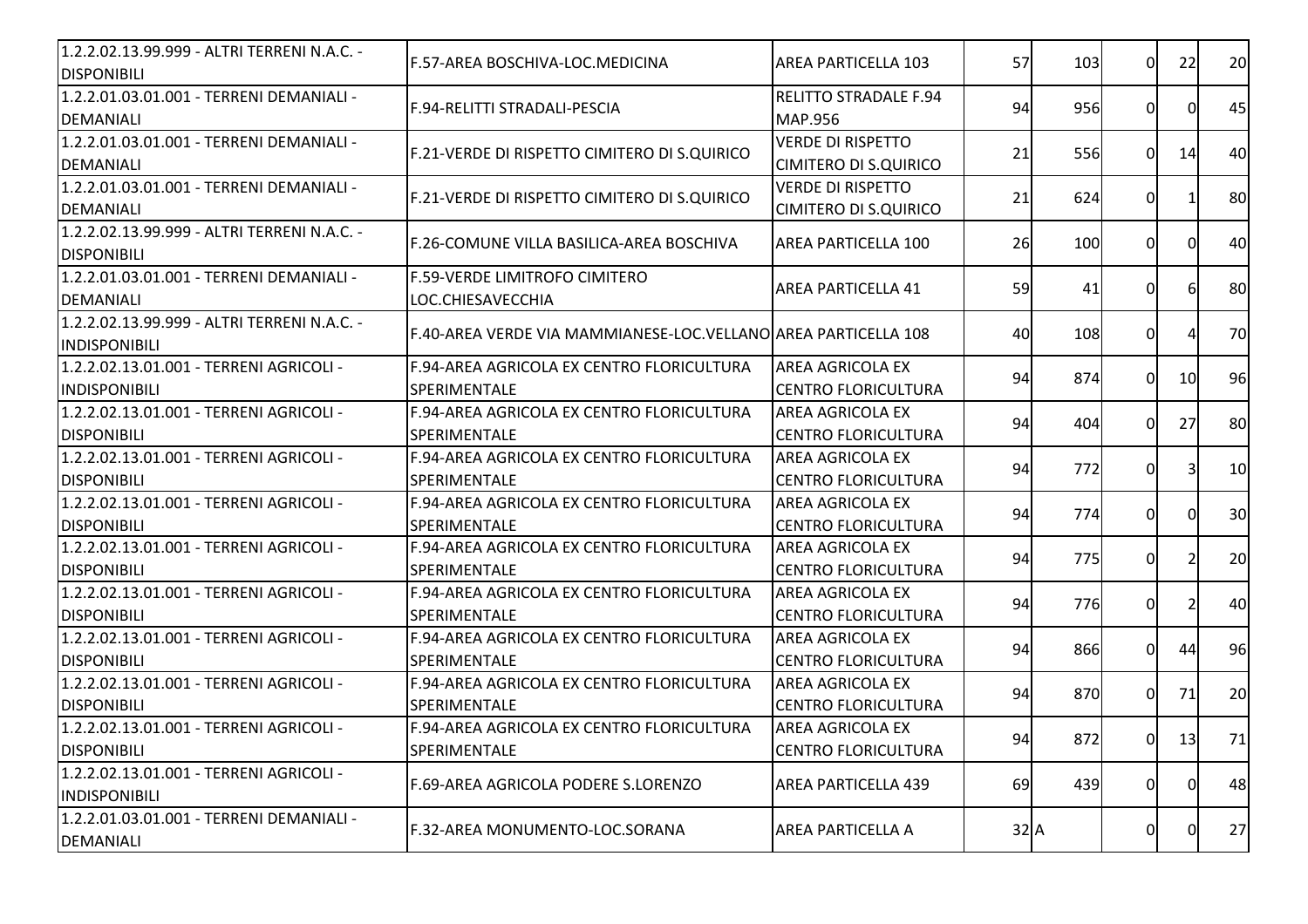| 1.2.2.02.13.01.001 - TERRENI AGRICOLI -<br><b>DISPONIBILI</b> | F.35-COMUNE VILLA BASILICA-AREE AGRICOLE                            | <b>AREA PARTICELLA 389</b>                     | 35 | 389 | $\Omega$ | 61        | 90             |
|---------------------------------------------------------------|---------------------------------------------------------------------|------------------------------------------------|----|-----|----------|-----------|----------------|
| 1.2.2.02.13.01.001 - TERRENI AGRICOLI -<br><b>DISPONIBILI</b> | F.35-COMUNE VILLA BASILICA-AREE AGRICOLE                            | AREA PARTICELLA 390                            | 35 | 390 | 0l       | 71        | 30             |
| 1.2.2.02.13.01.001 - TERRENI AGRICOLI -<br><b>DISPONIBILI</b> | F.22-COMUNE VILLA BASILICA-AREE AGRICOLE                            | <b>AREA PARTICELLA 85</b>                      | 22 | 85  | ΩI       |           | 90             |
| 1.2.2.01.03.01.001 - TERRENI DEMANIALI -<br>DEMANIALI         | F.19-64-COMUNE CAPANNORI-AREE PERTINENZA<br><b>ACQUEDOTTO</b>       | AREA F.64-PARTICELLA 98                        | 64 | 98  | 0l       | 22        | 10             |
| 1.2.2.01.03.01.001 - TERRENI DEMANIALI -<br>DEMANIALI         | F.19-64-COMUNE CAPANNORI-AREE PERTINENZA<br><b>ACOUEDOTTO</b>       | AREA F.19-PARTICELLA<br>253                    | 19 | 253 | ΩI       | 36        | 60             |
| 1.2.2.01.03.01.001 - TERRENI DEMANIALI -<br><b>DEMANIALI</b>  | F.17-COMUNE PORCARI-AREE PERTINENZA<br><b>ACQUEDOTTO</b>            | <b>AREE DI PERTINENZA</b><br><b>ACQUEDOTTO</b> | 17 | 164 | $\Omega$ |           | 40             |
| 1.2.2.01.03.01.001 - TERRENI DEMANIALI -<br>DEMANIALI         | F.17-COMUNE PORCARI-AREE PERTINENZA<br><b>ACQUEDOTTO</b>            | AREE DI PERTINENZA<br><b>ACQUEDOTTO</b>        | 17 | 14  | $\Omega$ | 65        | 46             |
| 1.2.2.01.03.01.001 - TERRENI DEMANIALI -<br>DEMANIALI         | F.17-COMUNE PORCARI-AREE PERTINENZA<br><b>ACQUEDOTTO</b>            | <b>AREE DI PERTINENZA</b><br>ACQUEDOTTO        | 17 | 16  | 0l       | 21        | 70             |
| 1.2.2.01.03.01.001 - TERRENI DEMANIALI -<br>DEMANIALI         | F.17-COMUNE PORCARI-AREE PERTINENZA<br>ACQUEDOTTO                   | AREE DI PERTINENZA<br><b>ACQUEDOTTO</b>        | 17 | 17  | 0l       | <b>20</b> | 70             |
| 1.2.2.01.03.01.001 - TERRENI DEMANIALI -<br>DEMANIALI         | <b>IF.17-COMUNE PORCARI-AREE PERTINENZA</b><br>ACQUEDOTTO           | AREE DI PERTINENZA<br>ACQUEDOTTO               | 17 | 91  | ΩI       | 37        | 10             |
| 1.2.2.01.03.01.001 - TERRENI DEMANIALI -<br>DEMANIALI         | F.17-COMUNE PORCARI-AREE PERTINENZA<br><b>ACQUEDOTTO</b>            | <b>AREE DI PERTINENZA</b><br>ACQUEDOTTO        | 17 | 92  |          | 55        | 40             |
| 1.2.2.01.03.01.001 - TERRENI DEMANIALI -<br>DEMANIALI         | F.17-COMUNE PORCARI-AREE PERTINENZA<br><b>ACQUEDOTTO</b>            | <b>AREE DI PERTINENZA</b><br><b>ACQUEDOTTO</b> | 17 | 96  | 0l       | 42        | 50             |
| 1.2.2.01.03.01.001 - TERRENI DEMANIALI -<br>DEMANIALI         | F.17-COMUNE PORCARI-AREE PERTINENZA<br><b>ACQUEDOTTO</b>            | AREE DI PERTINENZA<br><b>ACQUEDOTTO</b>        | 17 | 98  | $\Omega$ | 14        | 40             |
| 1.2.2.01.03.01.001 - TERRENI DEMANIALI -<br>DEMANIALI         | F.17-COMUNE PORCARI-AREE PERTINENZA<br><b>ACQUEDOTTO</b>            | <b>AREE DI PERTINENZA</b><br>ACQUEDOTTO        | 17 | 132 | 0        | 31        | $\overline{4}$ |
| 1.2.2.02.13.99.999 - ALTRI TERRENI N.A.C. -<br>INDISPONIBILI  | F.93-PARCHEGGIO VIA DEL TIRO A SEGNO LOC.<br><b>VENERI</b>          | F.93 MAP. 448                                  | 93 | 448 | 01       | 51        | $\overline{0}$ |
| 1.2.2.01.03.01.001 - TERRENI DEMANIALI -<br>DEMANIALI         | PARCHEGGIO VIA VAL DI TORBOLA<br>LOC.PIETRABUONA                    | PARCHEGGIO VIA VAL DI<br><b>TORBOLA</b>        | 61 | 238 | OI       | 4         | 40             |
| 1.2.2.01.03.01.001 - TERRENI DEMANIALI -<br><b>DEMANIALI</b>  | F.4-REALIZZ. FOSSI ZONA INDUST.DELLE MACCHIE<br>DI SAN PIERO        | <b>AREA PARTICELLA 738</b>                     | Δ  | 738 | $\Omega$ | 18        | 10             |
| 1.2.2.01.03.01.001 - TERRENI DEMANIALI -<br>DEMANIALI         | F.4-REALIZZ. FOSSI ZONA INDUST.DELLE MACCHIE<br><b>DI SAN PIERO</b> | <b>AREA PARTICELLA 709</b>                     | 4  | 709 | 0        |           | 5 <sup>1</sup> |